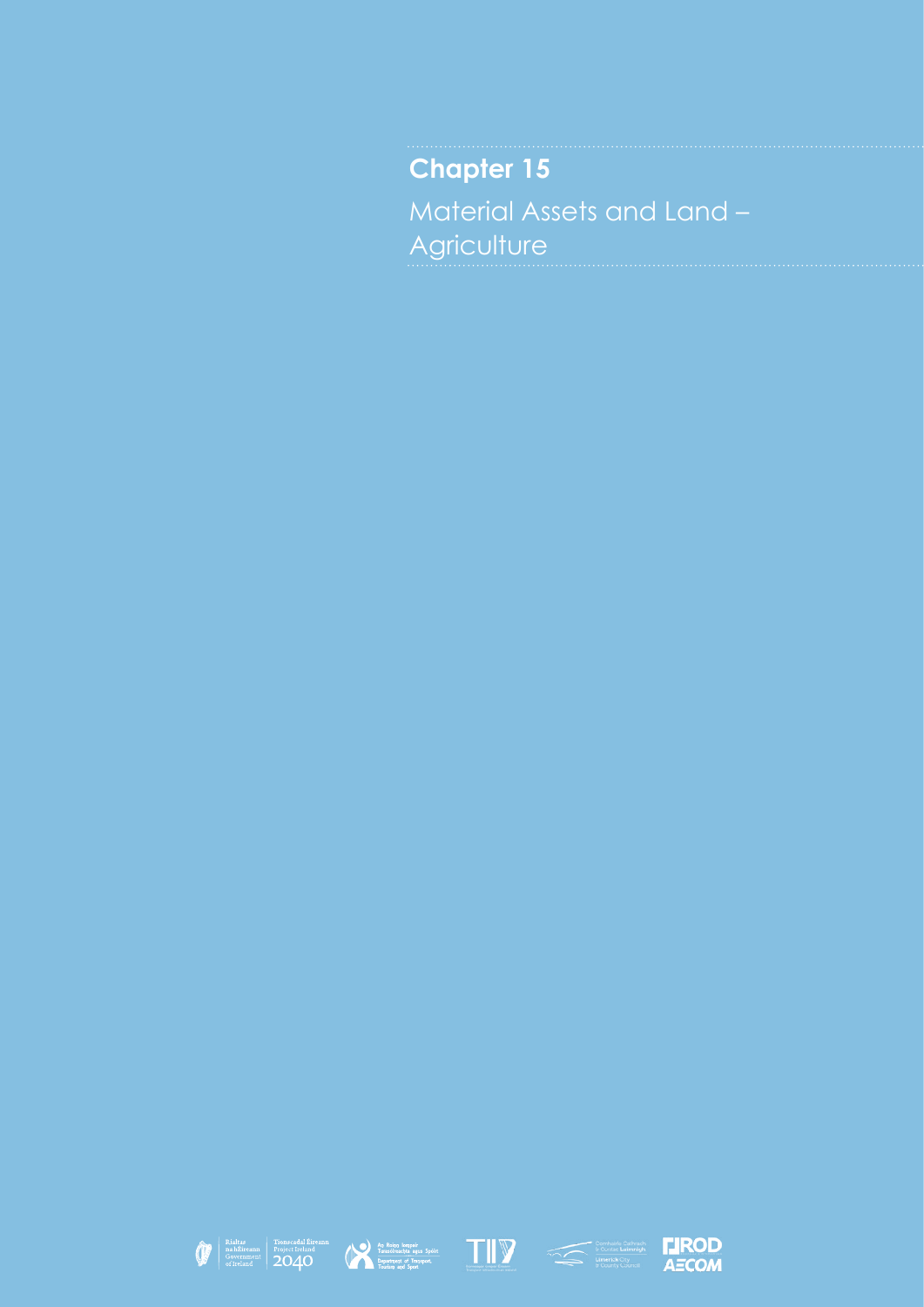# **Chapter 15 Material Assets and Land – Agriculture**

# **15.1 Introduction**

This Chapter of the EIAR discusses the impact of the proposed Foynes to Limerick Road (including Adare Bypass) on agricultural property.

Other impacts on Material Assets are also addressed throughout this EIAR, most particularly in the following Chapters:

- Chapter 6 Population and Human Health;
- Chapter 9 Hydrogeology;
- Chapter 10 Hydrology;
- Chapter 11 Landscape and Visual Analysis;
- Chapter 12 Noise and Vibration;
- Chapter 13 Air Quality and Climate;
- Chapter 14 Archaeology, Architecture & Cultural Heritage;
- Chapter 16 Material Assets and Land Non-Agriculture.

## **15.2 Methodology**

This chapter will describe the receiving environment and determine the significance of the impact of the proposed road on agriculture. The assessment methodology has considered the following guidelines:

- *Guidelines on the Information to be contained in Environmental Impact Assessment Reports* (Draft) (EPA 2017);
- *Advice Notes for Preparing Environmental Impact Statements* (Draft) (2015);
- *Environmental Impact Assessment of National Road Schemes – A Practical Guide* (TII, 2008);
- *Advice notes on current practice in the preparation of Environmental Impact Statements* (EPA, 2003); and,
- *Guidelines on the information to be contained in Environmental Impact Statements* (EPA, 2002).

The methodology for the assessment of the significance of impacts on agriculture comprised of a desktop survey of project mapping and information. Subsequently roadside surveys of the areas potentially impacted by the proposed road development were undertaken and followed by detailed farm surveys involving direct landowner consultation and walkover farm surveys where possible.

The baseline environment and impact assessment relied on information from several sources as outlined in [Table 15.1.](#page-2-0)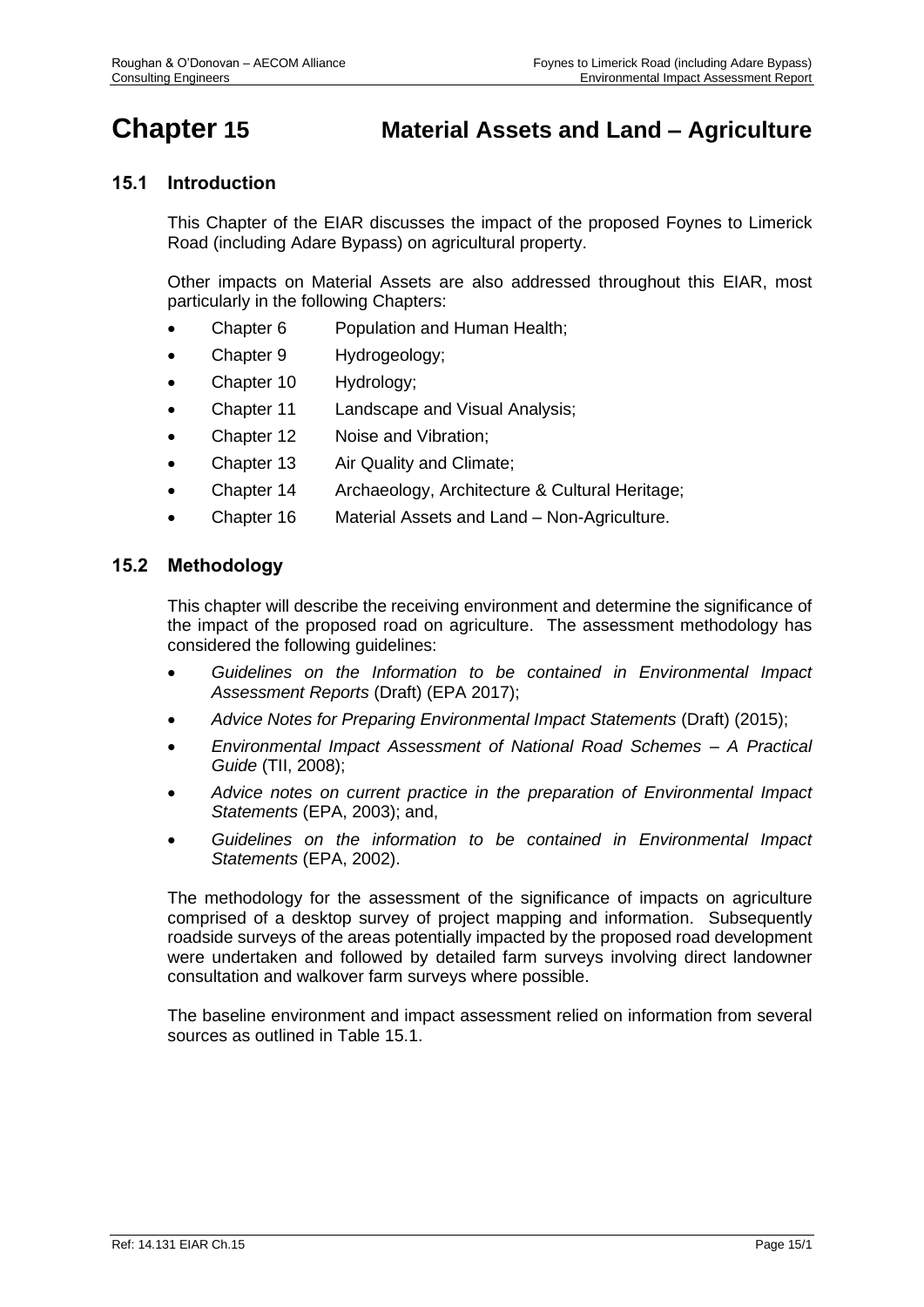| <b>Information</b>                                                                                             | <b>Source</b>                                                                                                                       |
|----------------------------------------------------------------------------------------------------------------|-------------------------------------------------------------------------------------------------------------------------------------|
| Land registry / landownership<br>information                                                                   | Limerick City and County Council & landowner<br>consultation.                                                                       |
| Land use, farm details                                                                                         | Roadside surveys, landowner consultations & walkover<br>farm surveys.                                                               |
| Agricultural statistics                                                                                        | National census of agriculture statistics derived from the<br>June 2010 census of agriculture (Central Statistics Office,<br>2012). |
|                                                                                                                | Farm Structure Survey 2016 (Central Statistics Office,<br>2016).                                                                    |
| Soils information                                                                                              | Irish National Soils Map, 1:250,000k, V1b(2014). Teagasc,<br>Cranfield University (EPA, 2014).                                      |
|                                                                                                                | Creamer, R. "Irish SIS Final Technical Report 13: Irish<br>Soil Information System Legend" (EPA, 2014).                             |
|                                                                                                                | Creamer, R. "Irish SIS Final Technical Report 10: Soil<br>Profile Handbook" (EPA, 2014).                                            |
| Planning and zoning objectives                                                                                 | Limerick County Development Plan (2010-2016) (as<br>extended);                                                                      |
|                                                                                                                | Askeaton LAP 2015-2021; Rathkeale LAP 2012-2018<br>(extended until 2022); Adare LAP 2015-2021;                                      |
| Road design mapping & project<br>information, Compulsory<br>Purchase Order (CPO) deposit<br>mapping & schedule | ROD-AECOM Alliance.                                                                                                                 |

## <span id="page-2-0"></span>**Table 15.1 Information Used in Assessment and Sources**

There are 105 agricultural properties impacted by the proposed road. Landowner consultation has taken place in relation to 103 properties with the remainder unavailable.

Farm surveys, conducted by the project agronomist, involved on-site meetings with agricultural property owners, walk-over survey of affected lands and the completion of detailed farm questionnaires. In addition, nine farm holdings were assessed by the equine specialist for the proposed road development in line with the above methodology. The walk-over surveys of the affected lands enabled an assessment of the impact of the proposed road development and the exploration of possible mitigation measures necessary to alleviate negative impacts.

#### **15.2.1 Study Area**

The study area comprises of the agricultural land and property impacted by the proposed Foynes to Limerick Road (including Adare Bypass).

There are 105 agricultural properties impacted by the proposed road development. The total landtake from agricultural properties will comprise of approximately 332.1ha of agricultural lands, 2.8ha of other lands and 6.1ha of public road.

#### **15.2.2 Assessment Methodology**

The baseline environment for agricultural property was evaluated on an individual property basis and assigned a baseline rating. This baseline rating combined with a magnitude of impact from construction and operational impacts associated with the proposed road development will determine the significance of the agricultural impact.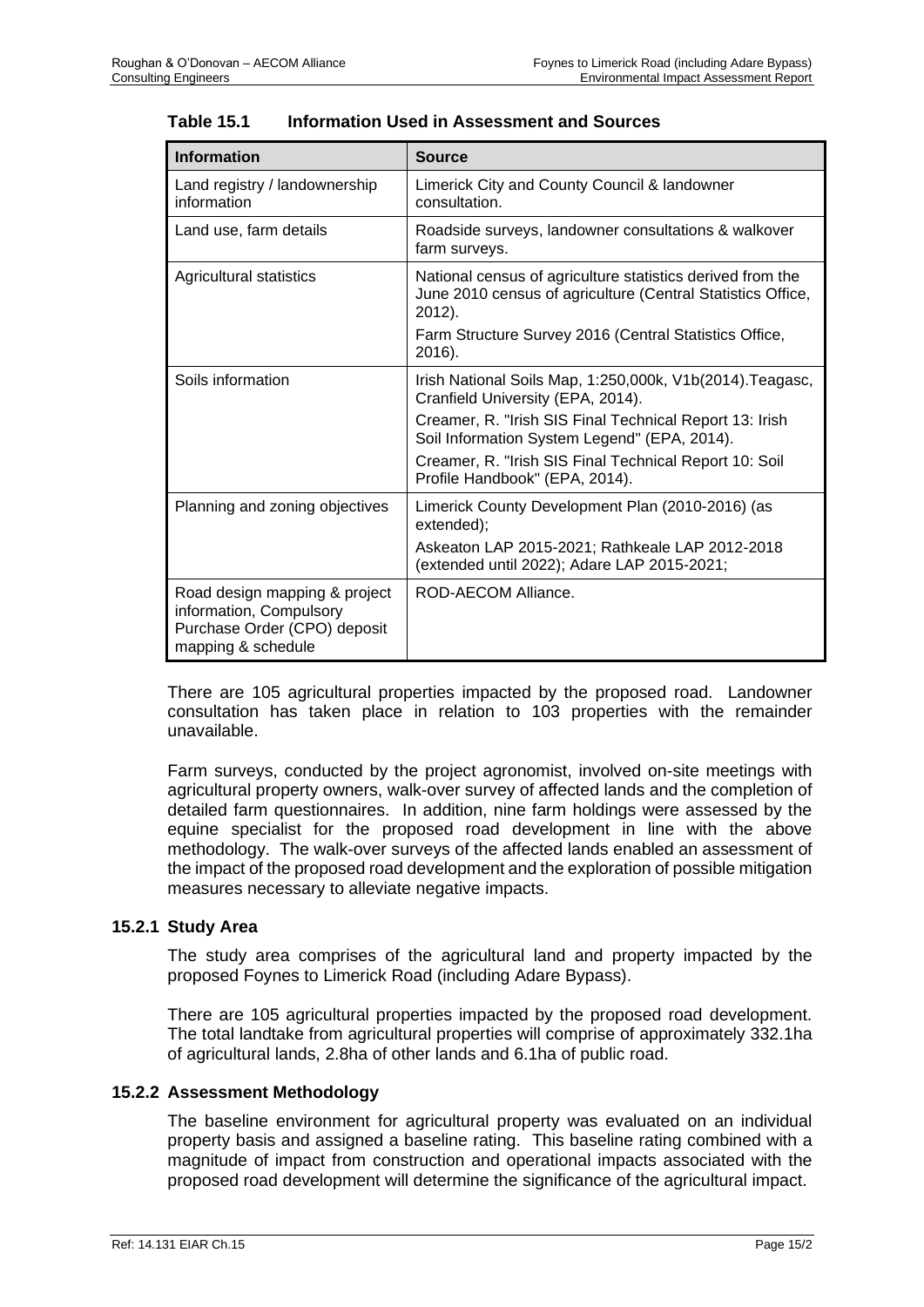## **Baseline Rating**

Farm holdings within the study area were assigned a baseline rating which is determined by the farm type, farm size, land quality, sensitivity to construction and operational impacts and any existing adverse effects. This information was sourced from landowner consultations and walkover surveys on farm holdings directly affected by the proposed road development.

Farm type influences the degree of the baseline rating with higher ratings for specialist farm types or enterprises that consist of the breeding or farming of high value livestock. Enterprises that are farmed at an intensive level, such as dairying i.e. with a high stocking rate, and indoor farm enterprises such as pig or poultry farms are indicative of a high baseline rating. Tillage-based and horticultural farm enterprises are also indicative of a high baseline rating. Less intensive farm enterprises such as beef and sheep farms are generally indicative of a medium baseline rating.

Larger farm holdings or single unit farms will allow for greater scale of production and are indicative of a high baseline rating. Farms that are smaller or fragmented in structure are generally indicative of a medium baseline rating.

Land quality on a farm holding will determine farm productivity and lands of good quality will be indicative of a high baseline rating. Farms with lands that are limited in agricultural usage due to soil type, typography or drainage will be indicative of a medium or low baseline rating.

The sensitivity of some farm enterprises to the effects of construction and/or operational impacts of the proposed road will influence the baseline rating of farm holdings. Such farms will include specialist dairy farms and specialist equine farms. Dairy farms are sensitive to impacts that will reduce available grassland area and existing access to the milking platform, i.e. access for dairy cows between the farmyard and the grazing paddocks. Equine livestock used for the breeding and training of horses can be regarded as sensitive to impacts such as noise, dust and visual impacts.

The determination of a baseline rating may also be influenced by existing adverse effects such as the proximity of the lands to urban areas and the zoning of lands.

#### **Baseline Rating Criteria**

The criteria used to determine the baseline rating for the farm holdings on the proposed road are shown in [Table 15.2.](#page-3-0) The criteria for each of the baseline ratings have been developed in consideration of the relevant EPA guidelines on describing the existing environment.

| <b>Baseline</b> | Criteria                                                                                                 |
|-----------------|----------------------------------------------------------------------------------------------------------|
| High            | Intensively managed farm enterprises on good quality lands.                                              |
|                 | Specialist dairy enterprises or farm enterprises involved in the breeding of high-<br>quality livestock. |
|                 | Tillage enterprises on good quality lands.                                                               |
|                 | Mixed livestock and/or tillage enterprises on good quality lands.                                        |
|                 | Agricultural lands used for research and education.                                                      |

#### <span id="page-3-0"></span>**Table 15.2 Baseline Rating Criteria**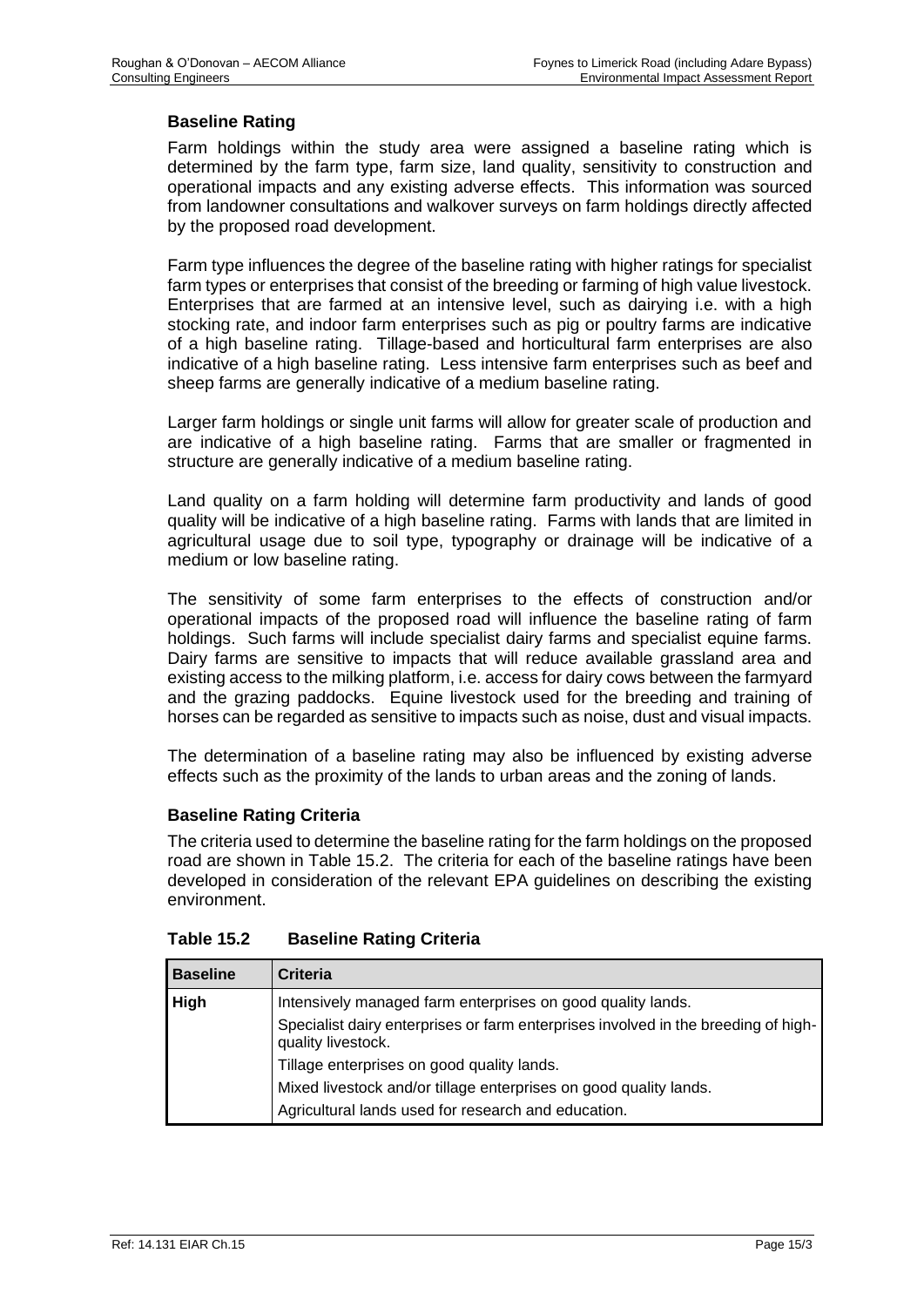| <b>Baseline</b> | <b>Criteria</b>                                                                                                                                                                                                                                                                                                                                                                                              |
|-----------------|--------------------------------------------------------------------------------------------------------------------------------------------------------------------------------------------------------------------------------------------------------------------------------------------------------------------------------------------------------------------------------------------------------------|
| <b>Medium</b>   | Livestock and / or tillage enterprises on medium quality lands.<br>Agricultural lands of good quality leased for livestock or tillage production.<br>Agricultural lands of good quality which is zoned or planning permission exists<br>for non-agricultural purposes.                                                                                                                                       |
| Low             | Extensively managed farm enterprises on medium quality lands.<br>Land parcels with limited agricultural capacity due to size or shape.<br>Agricultural lands of medium or poor quality leased for livestock or tillage<br>production.<br>Lands under commercial forestry or woodland.<br>Agricultural lands of medium quality which is zoned or planning permission<br>exists for non-agricultural purposes. |
| <b>Very low</b> | Extensively managed livestock farm enterprises on poor quality lands.<br>Unused agricultural lands of medium or poor quality.<br>Agricultural lands of poor quality which is zoned or planning permission exists<br>for non-agricultural purposes.                                                                                                                                                           |

#### **Impact Magnitude**

Impacts on agricultural properties arising from construction and operation of the proposed road include:

- Land-take;
- Land severance;
- Impact on farm buildings / facilities;
- Other impacts such as impacts on land drainage and services.

#### *Land-take*

The effect of agricultural land-take can be significant and the acquired area together with its location and duration will determine the magnitude of impact. The greater the area of land-take indicates a higher magnitude of impact. The area and location of land-take are often interlinked as land-take near a farmyard on a single unit farm will generally be of a greater magnitude than a similar area on a fragmented part of the farm holding. The duration of land-take can vary from permanent (greater than sixty years) to short term (one year to seven years). The degree of the magnitude of impact decreases with shorter durations.

The proposed road is almost entirely offline on agricultural lands and will involve significant areas of land-take on some individual farms. Details of the permanent areas of land-take on individual properties are presented in [Table 15.6.](#page-11-0)

#### *Land Severance*

The severance of lands is largely determined by the land-take location which can often result in more significant impacts on farm holdings. Similar to the effect of land-take, the area of severed lands, their location relative to remaining lands and the duration of severance will influence the magnitude of impact. The severance of a significant area or proportion of available land will indicate a high magnitude of impact. The severance of lands adjoining a farmyard, particularly an intensive farm such as a dairy farm, will have a higher magnitude of impact than the severance of lands at the external boundary of a farm. The permanent severance of lands will have a greater magnitude of impact than temporary severance.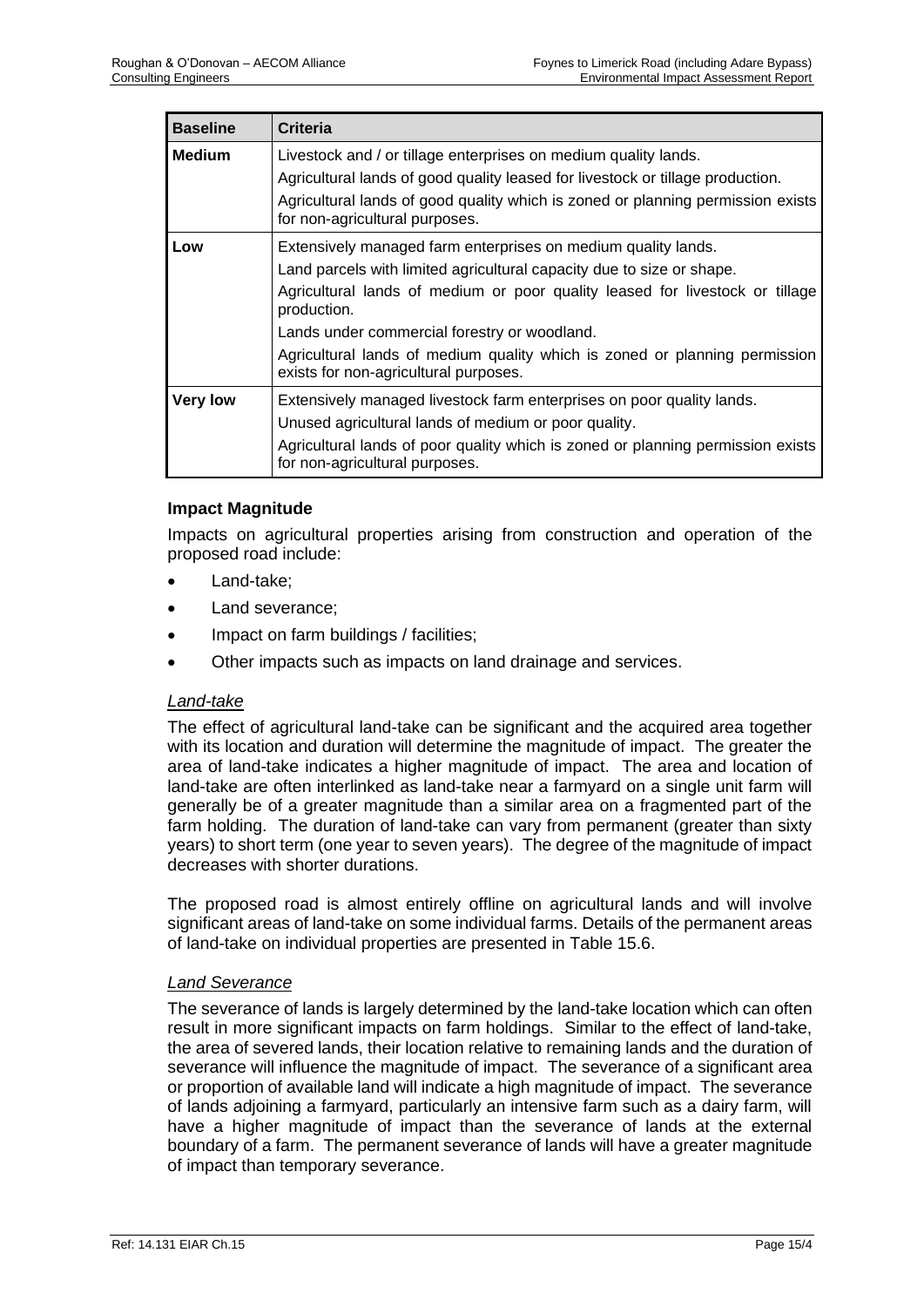The proposed road development will result in land severance on some of the affected farm holdings. During the construction period, there may be temporary impacts on access to both severed and remaining lands due to works involved and traffic diversions required for the construction of the proposed road and the associated junctions. Where severance of land occurs, mitigation measures may be necessary to restore access to lands.

## *Impact on Farm Buildings / Facilities*

The impact of a proposed road on farm buildings or facilities is generally indicative of a medium to high magnitude of impact. The degree of magnitude will depend on the type and nature of farm buildings that are affected. Where animal housing and animal manure storage or fodder storage facilities are affected the degree of magnitude will be high. Farm buildings such as general-purpose sheds or animal handling facilities are indicative of a medium magnitude of impact. Other facilities such as the loss of natural shelter are indicative of a low to medium magnitude of impact.

The proposed road development will impact on farm facilities on one farm consisting of several farm buildings for animal housing and fodder storage, animal handling pen / crush, concrete yards and hard-core areas. There is an impact on animal handling pens on five farms.

#### *Other Impacts such as Impacts on Land Drainage and Services*

The construction activities on a proposed road may result in the disturbance of existing land drainage and the interruption of services such as water, power and other utilities. The magnitude of impact will be influenced by the type of disturbance and the duration involved. These impacts are generally of a temporary to short term duration being limited to the extent of construction works.

The proposed road development will temporarily impact on the local drainage network and field drainage immediately adjacent to the proposed road. There will be a temporary impact on water supply where existing connections to water mains are affected. There will be a temporary disruption of power supply (for agricultural fencing) where existing fencing is affected.

#### **Magnitude of Impact Criteria**

The criteria used to determine the magnitude of impact for the farm holdings on the proposed road are shown in [Table 15.3.](#page-6-0) The criteria for each of the impact ratings have been developed in consideration of the relevant EPA guidelines on the assessment of impact.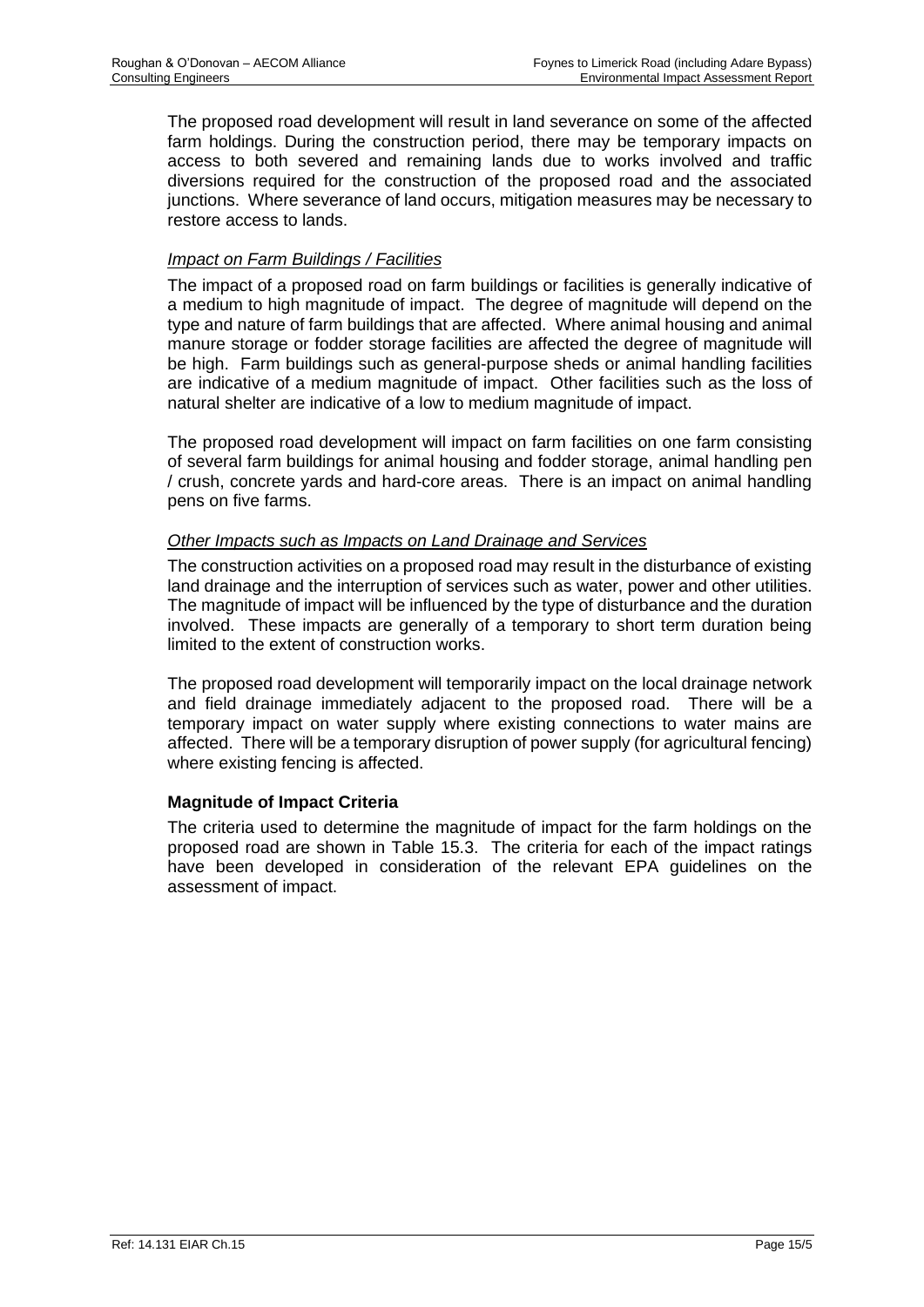| <b>Criteria</b>                                                                                                                                                                                                                                                                                                                                                                                                                                                                                                                                                                                                |
|----------------------------------------------------------------------------------------------------------------------------------------------------------------------------------------------------------------------------------------------------------------------------------------------------------------------------------------------------------------------------------------------------------------------------------------------------------------------------------------------------------------------------------------------------------------------------------------------------------------|
|                                                                                                                                                                                                                                                                                                                                                                                                                                                                                                                                                                                                                |
| The impact on the farm is such that the farm enterprise(s) cannot continue.<br>$\bullet$<br>Permanent land-take of such an area that the farm enterprise(s) is unworkable.<br>$\bullet$<br>Permanent land severance of such an area that the farm enterprise is<br>$\bullet$<br>unworkable.<br>Essential farm buildings / facilities may be significantly impacted.<br>$\bullet$                                                                                                                                                                                                                               |
| The impact on the farm is such that the farm enterprise(s) cannot continue<br>$\bullet$<br>without considerable management changes.<br>Permanent land-take of such an area that the continued management of the<br>$\bullet$<br>farm enterprise will require considerable change.<br>Permanent land severance of a nature that the continued management of the<br>$\bullet$                                                                                                                                                                                                                                    |
| farm enterprise will require considerable change.<br>Essential farm buildings / facilities may be directly or indirectly impacted.<br>$\bullet$                                                                                                                                                                                                                                                                                                                                                                                                                                                                |
| The impact on the farm is such that the farm enterprise(s) can be continued as<br>$\bullet$<br>before but with increased management difficulties.<br>Permanent land-take of such an area that the management of the farm<br>$\bullet$<br>enterprise(s) can be continued but with increased difficulties.<br>Permanent land severance of a nature that the management of the farm<br>$\bullet$                                                                                                                                                                                                                  |
| enterprise(s) will require management changes.<br>Farm buildings and/or farm facilities may be directly or indirectly impacted.<br>$\bullet$                                                                                                                                                                                                                                                                                                                                                                                                                                                                   |
| The impact on the farm is such that the farm enterprise(s) can be continued as<br>$\bullet$<br>before with minor management changes.<br>Permanent or short-term land-take of such an area that the farm enterprise(s)<br>$\bullet$<br>incurs minor difficulties as a result.                                                                                                                                                                                                                                                                                                                                   |
| Permanent or short-term land severance of a nature that the farm enterprise(s)<br>$\bullet$<br>will require minor management changes.<br>Farm buildings / facilities would not be directly impacted. There may be indirect<br>$\bullet$<br>impacts.<br>Temporary construction impacts.<br>$\bullet$                                                                                                                                                                                                                                                                                                            |
| The impact on the farm is such that the farm enterprise can be continued as<br>$\bullet$<br>before or with temporary management changes.<br>Temporary land-take of such an area without noticeable consequences.<br>$\bullet$<br>Permanent land-take of very small areas of land or of public roadbed only.<br>$\bullet$<br>Temporary land severance of a nature that the farm enterprise can be<br>$\bullet$<br>continued but with minor management changes.<br>Farm buildings / facilities would not be directly impacted. There may be indirect<br>$\bullet$<br>impacts.<br>Temporary construction impacts. |
|                                                                                                                                                                                                                                                                                                                                                                                                                                                                                                                                                                                                                |

<span id="page-6-0"></span>

| <b>Table 15.3</b> | <b>Magnitude of Impact Criteria</b> |
|-------------------|-------------------------------------|
|-------------------|-------------------------------------|

#### **Significance of Impact**

The significance of impact on an agricultural property is determined by the baseline rating of a farm holding combined with the magnitude of impact of the proposed road development. There are four categories of baseline rating ranging from 'very low' to 'high'. There are five categories of magnitude of impact ranging from 'very low' to 'very high'. The likely significance rating is determined by reference to the matrix in [Table](#page-7-0)  [15.4](#page-7-0) using the baseline rating and magnitude of impact. The likely significance of impact is prior to the implementation of any mitigation measures.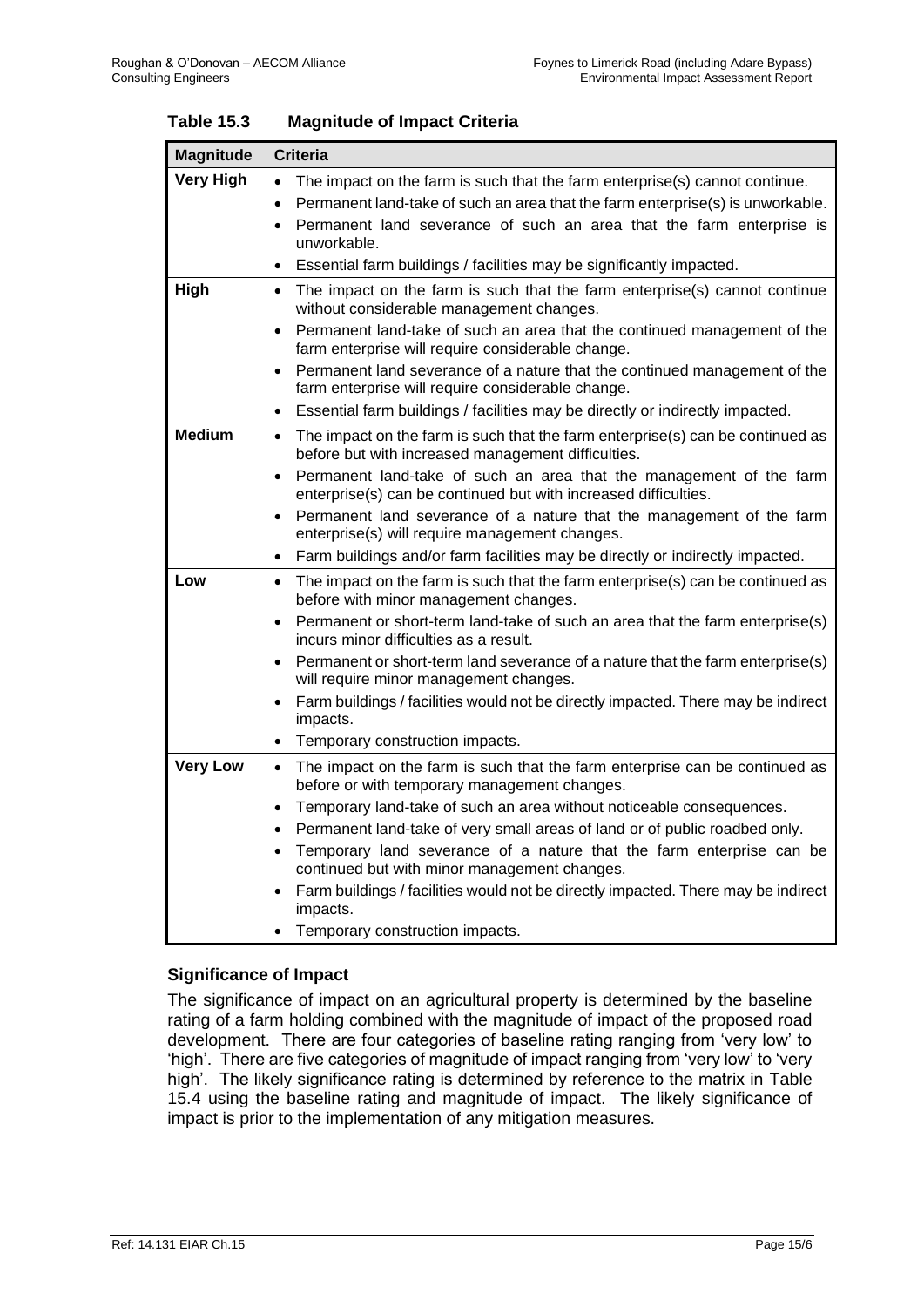| <b>Baseline</b> | <b>Magnitude of Impact</b> |             |               |                 |                 |  |  |  |  |  |  |
|-----------------|----------------------------|-------------|---------------|-----------------|-----------------|--|--|--|--|--|--|
| Rating          | <b>Very High</b>           | High        | <b>Medium</b> | Low             | <b>Very Low</b> |  |  |  |  |  |  |
| High            | Profound                   | Significant | Moderate      | Slight          | Not Significant |  |  |  |  |  |  |
| <b>Medium</b>   | Very<br>Significant        | Significant | Moderate      | Slight          | Not Significant |  |  |  |  |  |  |
| Low             | Significant                | Moderate    | Slight        | Not Significant | Not Significant |  |  |  |  |  |  |
| <b>Very low</b> | Moderate                   | Slight      | Slight        | Not Significant | Imperceptible   |  |  |  |  |  |  |

## <span id="page-7-0"></span>**Table 15.4 Significance of Impact**

# **15.3 Description of Existing Environment for Agriculture**

## **15.3.1 Agricultural land in Ireland**

The development of a road which will require the permanent acquisition of agricultural lands will result in a reduction in the national utilisable agricultural land area. The national agricultural land area is 4,883,600ha including commonage and rough grazing. When these categories are excluded there is 4,088,000ha of grassland, 280,400ha of cereals and 71,100ha of other crops, fruit and horticulture (Central Statistics Office, 2016).

There are 137,500 farms in Ireland with an average farm size of 32.4ha. The main agricultural enterprises are beef (57.0%), dairying (11.7%), sheep (11.0%) and mixed grazing livestock (8.5%). Mixed field crops (6.0%), tillage (3.4%), mixed crops and livestock (1.5%) and other (0.9%) are the remaining enterprises (Central Statistics Office, 2016).

# **15.3.2 Agricultural land in Co. Limerick**

The total agricultural area of County Limerick is 209,133ha and when commonage and rough grazing are excluded there is 196,303ha grassland, 923ha cereals and 1,135ha of other crops, fruit and horticulture (Central Statistics Office, 2012).

There are 5,991 farms in County Limerick with an average farm size of 34.5ha. The main agricultural enterprises are beef (58.4%), dairy (24.1%) mixed field crops (7.4%), mixed grazing livestock (6.9%), sheep (0.9%), mixed crops & livestock (0.5%), tillage (0.3%) and other (1.5%) (Central Statistics Office, 2012).

# **15.3.3 Soils**

Soil series information is organised as Soils Associations – the mapping of local soils series or soil types that commonly occur in the landscape. There are two main soil associations found within the study area, principally Elton and Ballinacurra and to a much lesser extent Soil Associations Gurteen, Boyne and Peat. The Soil Associations within the study area are presented in Plate 15.1.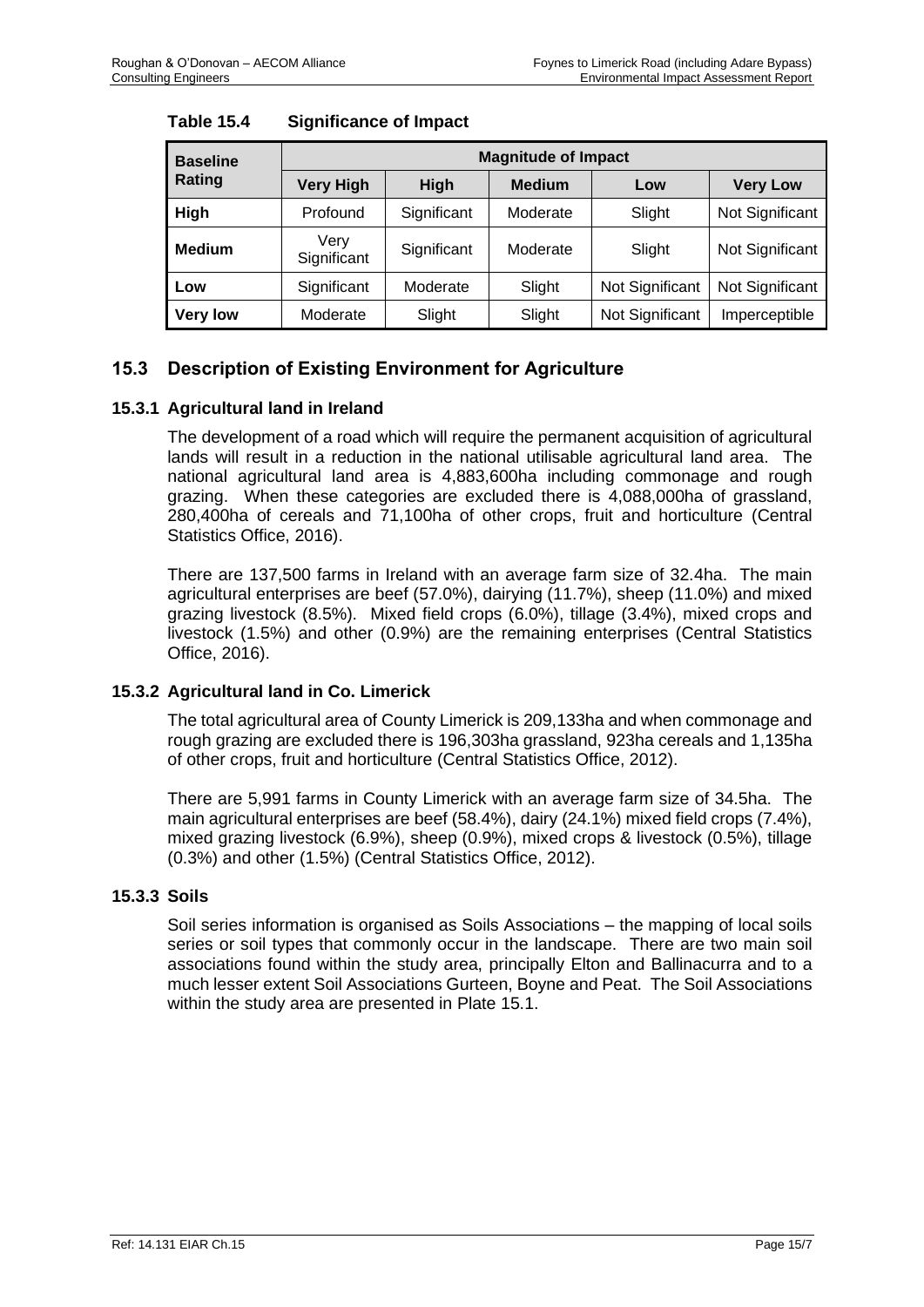

**Plate 15.1 Soil Associations (Teagasc, Cranfield University, 2014)**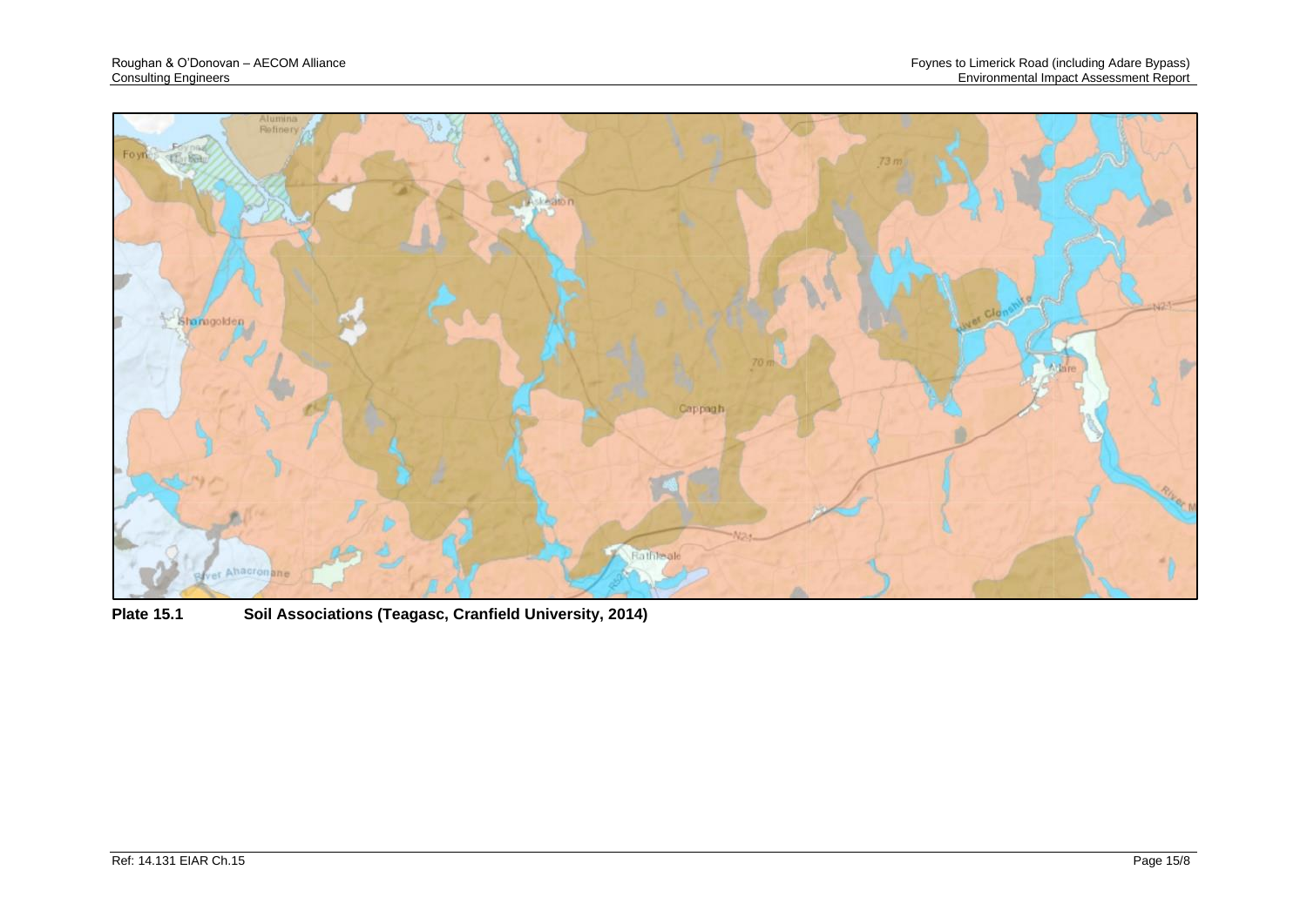Soil Association Elton (area shaded in salmon colour in Fig. 15.1) is classified as a Luvisols or soils with clay enriched subsoils. Along the proposed road Elton soils are found near Foynes, north of Rathkeale and between Croagh and Adare. They represent Typical Luvisols with distinct topsoil and are described as fine loamy in texture and the parent material is drift with limestones. Elton soils are associated with Surface water Gleys, Stagnic Brown Earths and Calcareous Brown Earths.

Ballinacurra soils (areas shaded in Brown) are Typical Calcareous Brown Earths and are described as Fine Loamy over Limestone bedrock. These soils are found from Mulderricksfield to Graigeen, Rathkeale and Rower More / Tuogh.

Soil Association Gurteen soils (areas shaded in Light Blue) are a Loamy Lake Alluvium and are classified as a Typical Alluvial Gley soil. They are found at Sroolane North near Foynes. Soil Association Boyne soils (areas shaded in Light Blue) are a Silty River Alluvium and are classified as a Typical Alluvial Gley soil. They are found at a number of locations including Sroolane North, at the Robertstown River, at the River Deel, Graigeen, Graigue, at the Clonshire River and at the Maigue River.

The Peat soils (areas shaded Grey) are composed of organic material and are located at Ballyclogh and Blossomhill / Clogh West.

## **15.3.4 Agriculture in the Study Area**

The agricultural lands in the study area are typical of the Golden Vale region and are generally comprised of high-quality grassland suited for livestock and in particular to intensive dairy and beef production. The topography is flat to undulating with elevations of between 10m and 50m. The agricultural lands mainly comprise of dry mineral soils and are ideally suited to grassland use while also being suitable for tillage production.

The affected plots and farm holdings along the proposed road range in size from <1ha to greater than 100ha and the average farm size at 38.9ha is higher than the average farm size at a national level and for County Limerick. Farming enterprises range from moderate to intensive in nature and they comprise predominantly of specialist beef farming (36.8%), specialist dairy (14.2%) and mixed grazing livestock (11.3%).

In addition to the specialist dairy farms there are six farms (5.6%) with dairy as part of a mixed livestock or mixed crops and livestock farm enterprise. The overall level of dairy farming along the proposed road is lower than the level within County Limerick.

There is a significant equine industry within the region and farms along the proposed road include specialist equine farms (5.7%) and farms with significant equine interests (3.8%) as part of a mixed livestock farm enterprise.

There is a significant level (22.6%) of farm holdings that are leased out on either a long-term basis, annually (conacre) or on a shorter-term basis i.e. summer grazing. Land-use on these holdings is predominantly grassland for beef farming with some involved in dairy and / or tillage.

There are a small number of plots under forestry or Peat being limited to parts of larger plots or holdings.

Summary details of baseline ratings for agricultural property along the proposed road are presented in [Table 15.5.](#page-10-0)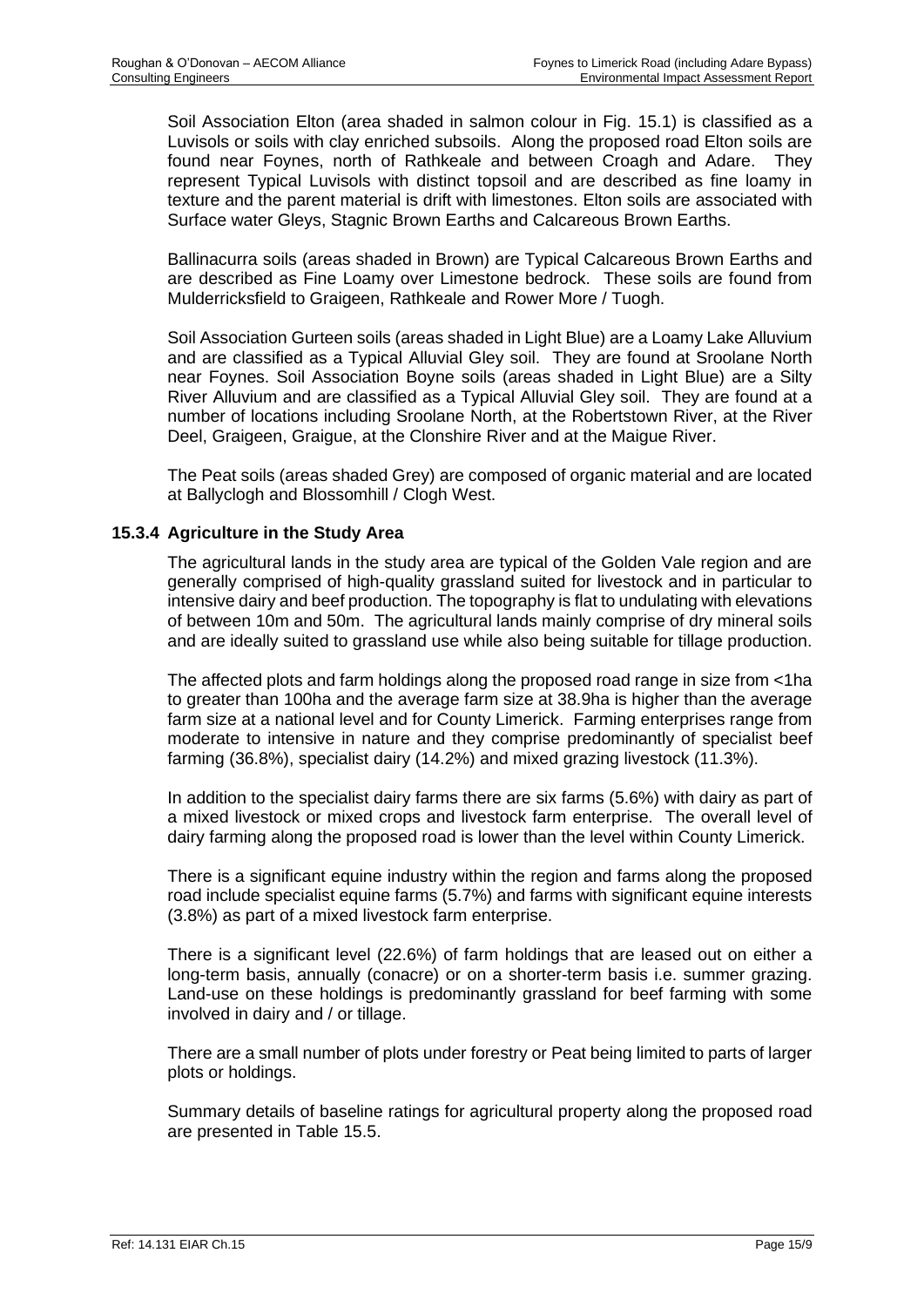| <b>Baseline rating</b> | No. of farms | % of total |
|------------------------|--------------|------------|
| High                   | 38           | 36.2%      |
| Medium                 | 60           | 57.1%      |
| Low                    | 7            | 6.7%       |
| Very low               | 0            | 0%         |
|                        | 105          | 100.0%     |

# <span id="page-10-0"></span>**Table 15.5 Baseline Ratings for Agricultural Property**

Further detail on farm size, farm type and baseline rating for farms affected by the proposed road are presented in [Table 15.6.](#page-11-0)

# **15.4 Description of Likely Impacts on Agricultural Land**

The proposed road development will involve a total land-take of 332.0862ha from agricultural holdings. This figure consists of the acquisition of 323.3838ha agricultural lands, 2.5779ha other lands (private road, river, etc.) and 6.1245ha public road.

## **15.4.1 Impact on Agricultural land Nationally**

The permanent acquisition of approximately 323.4ha of land is not significant at a national level.

## **15.4.2 Impact on Agricultural land in County Limerick**

The proposed road development will involve the acquisition of approximately 323.4ha of land from 105 agricultural properties. The landtake will be very high on some of the individual farms but is not significant at a county level.

#### **15.4.3 Impact on Agricultural land in the Study Area**

The impact on agricultural land is confined to farm holdings impacted by the proposed road development. An assessment of the impact of the proposed road development on agricultural property is presented in [Table 15.6](#page-11-0) and a summary of the results prior to any mitigation is presented in [Table 15.7.](#page-39-0)

All impacts are treated as operational unless otherwise mentioned. Details of specific construction impacts are presented in Section 15.6.

Measures to mitigate the adverse effects of the proposed road development are described in Section 15.5 and included in [Table 15.6.](#page-11-0) An assessment of the significance of the residual impact following the implementation of mitigation measures is presented in Section 15.7.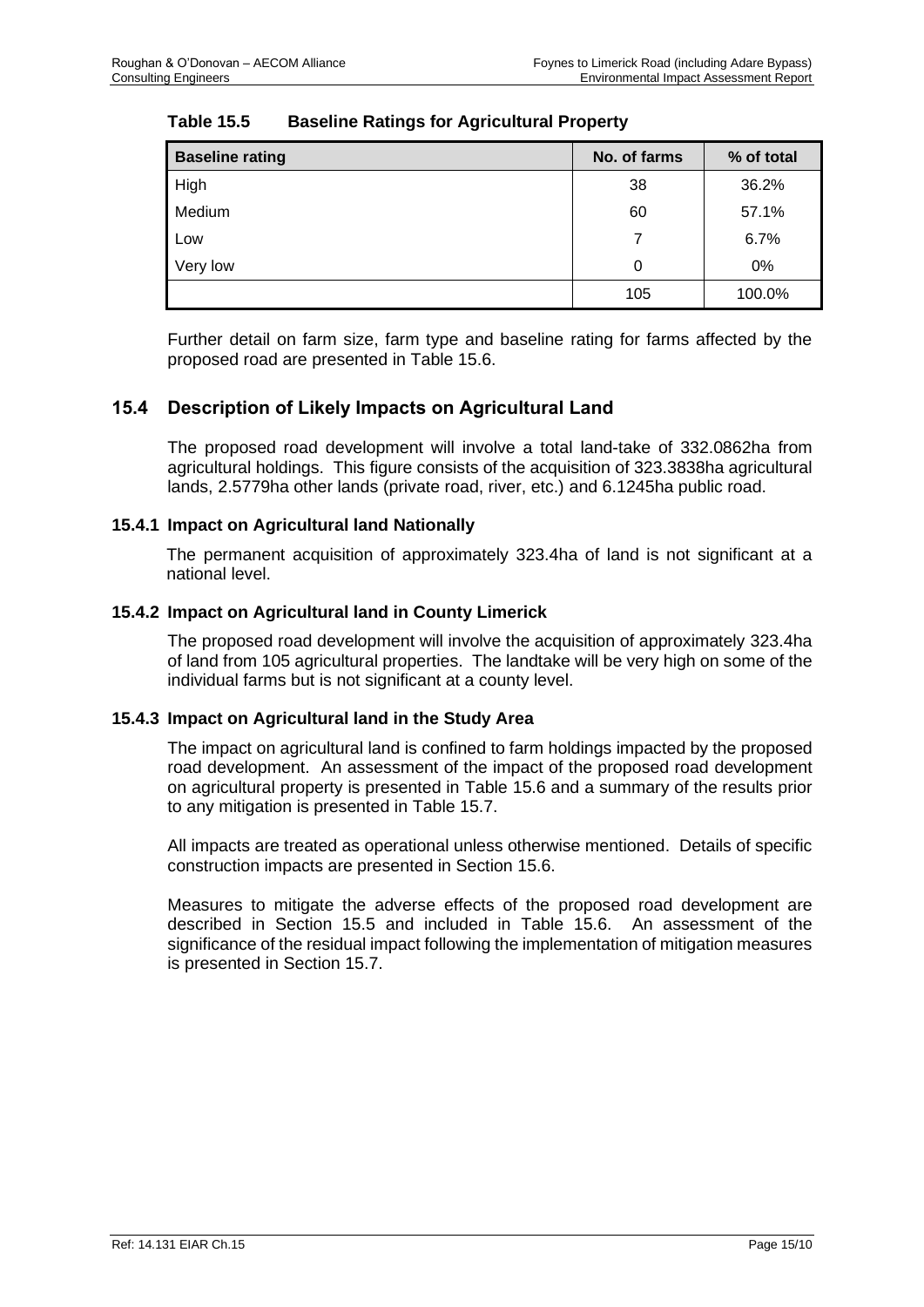<span id="page-11-0"></span>

| Ref.<br>No. | Farm<br><b>Size</b><br>(ha) | <b>Farm Type</b> | <b>Baseline</b><br>Rating | Agri<br>Land<br>(ha) | <b>Other</b><br>Land<br>(ha) | <b>Public</b><br>Road<br>(ha) | <b>Impact Details</b>                                                                                                                                                                                                                                                                                                            | <b>Magnitude</b><br>of Impact | Impact<br><b>Significance</b><br>(Pre-mitigation) | <b>Mitigation Measures</b>                                                                                                                                                                                                                                                           | <b>Residual</b><br><b>Impact</b><br><b>Significance</b> |
|-------------|-----------------------------|------------------|---------------------------|----------------------|------------------------------|-------------------------------|----------------------------------------------------------------------------------------------------------------------------------------------------------------------------------------------------------------------------------------------------------------------------------------------------------------------------------|-------------------------------|---------------------------------------------------|--------------------------------------------------------------------------------------------------------------------------------------------------------------------------------------------------------------------------------------------------------------------------------------|---------------------------------------------------------|
| 001         | 76.9                        | <b>Beef</b>      | Medium                    | 2.3116               | 0.0000                       | 0.1161                        | Reduction in agricultural<br>area of two plots due to<br>Junction 1 Foynes<br>Roundabout and an<br>attenuation pond. Impact on<br>existing access points.<br>Impact on existing field<br>boundaries.                                                                                                                             | Medium                        | Moderate                                          | Relocate access to the<br>remaining area.<br>Replace boundary with<br>permanent stockproof<br>boundary.                                                                                                                                                                              | Moderate                                                |
| 002         | 48.6                        | <b>Beef</b>      | Medium                    | 6.8821               | 0.0366                       | 0.0000                        | Reduction in agricultural<br>area due to main alignment<br>and access track. Severance<br>of internal farm road and<br>main plot into two separate<br>areas. Loss of access to<br>eastern severed area. Loss<br>of direct access from<br>western severed area to<br>farmyard facilities. Impact on<br>existing field boundaries. | Very High                     | Very<br>Significant                               | Provide access to the<br>severed area. Replace<br>boundary with<br>permanent stockproof<br>boundary.                                                                                                                                                                                 | Moderate                                                |
| 003         | 45.3                        | <b>Beef</b>      | Medium                    | 3.1420               | 0.0000                       | 0.0000                        | Reduction in agricultural<br>area due to main alignment.<br>Severance of main plot into<br>two separate areas. Loss of<br>access to severed area.<br>Loss of access from severed<br>area to farmyard facilities.<br>Severance impact on right of<br>way access to second plot.<br>Impact on existing field<br>boundaries.        | High                          | Significant                                       | Provide access to the<br>severed area via<br>Access<br>Accommodation track<br>and Access<br>Accommodation<br>Structure at Ch.<br>2+000m (3.0m in<br>height). Restore right of<br>way access to second<br>plot of land. Replace<br>boundary with<br>permanent stockproof<br>boundary. | Moderate                                                |

# **Table 15.6 Assessment of the Impact of the Proposed Road on Agricultural land**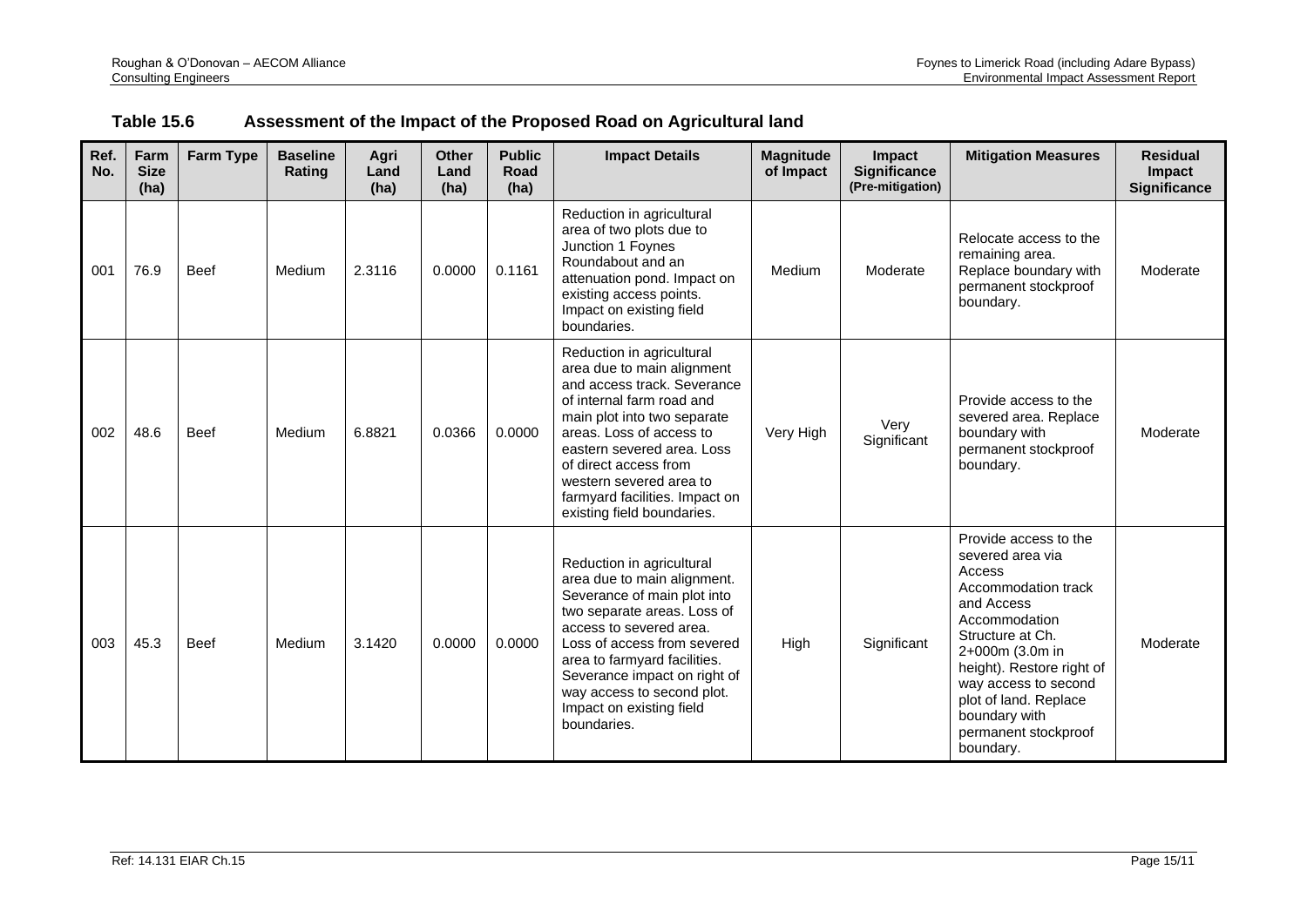| Ref.<br>No. | Farm<br><b>Size</b><br>(ha) | <b>Farm Type</b>                                          | <b>Baseline</b><br>Rating | Agri<br>Land<br>(ha) | <b>Other</b><br>Land<br>(ha) | <b>Public</b><br>Road<br>(ha) | <b>Impact Details</b>                                                                                                                                                                                                                                                                          | <b>Magnitude</b><br>of Impact | <b>Impact</b><br><b>Significance</b><br>(Pre-mitigation) | <b>Mitigation Measures</b>                                 | <b>Residual</b><br><b>Impact</b><br><b>Significance</b> |
|-------------|-----------------------------|-----------------------------------------------------------|---------------------------|----------------------|------------------------------|-------------------------------|------------------------------------------------------------------------------------------------------------------------------------------------------------------------------------------------------------------------------------------------------------------------------------------------|-------------------------------|----------------------------------------------------------|------------------------------------------------------------|---------------------------------------------------------|
| 004         | 60.7                        | Dairv                                                     | High                      | 3.9553               | 0.0104                       | 0.0746                        | Reduction in agricultural<br>area due to main alignment<br>and N69 overbridge.<br>Severance of plot into two<br>separate areas. Loss of<br>direct access to severed<br>area. Loss of access from<br>western area to a handling<br>pen on severed area. Impact<br>on existing field boundaries. | High                          | Significant                                              | Replace boundary with<br>permanent stockproof<br>boundary. | Significant                                             |
| 005         | 33.6                        | <b>Beef</b>                                               | Medium                    | 1.8070               | 0.0917                       | 0.1311                        | Reduction in agricultural<br>area due to main alignment<br>and N69 Overbridge.<br>Severance of plot into two<br>separate areas. Loss of<br>direct access to severed<br>area. Impact on existing field<br>boundaries.                                                                           | Medium                        | Moderate                                                 | Replace boundary with<br>permanent stockproof<br>boundary. | Moderate                                                |
| 006         | 6.9                         | Leased -<br>short term                                    | Medium                    | 1.2479               | 0.0000                       | 0.0000                        | Reduction in agricultural<br>area due to main alignment.<br>No land severance. Impact<br>on external field boundary.                                                                                                                                                                           | Low                           | Slight                                                   | Replace boundary with<br>permanent stockproof<br>boundary. | Slight                                                  |
| 007         | 11.7                        | Mixed<br>Grazing<br>Livestock -<br>Beef &<br>Equine       | Medium                    | 4.6982               | 0.0000                       | 0.0000                        | Reduction in agricultural<br>area due to main alignment<br>and an attenuation pond. No<br>land severance. Impact on<br>existing field boundaries.                                                                                                                                              | High                          | Significant                                              | Replace boundary with<br>permanent stockproof<br>boundary. | Significant                                             |
| 008         | 80.9                        | Mixed<br>Grazing<br>Livestock -<br>Dairy &<br><b>Beef</b> | High                      | 0.1575               | 0.0000                       | 0.0000                        | Minor reduction in<br>agricultural area due to main<br>alignment and access track.<br>No land severance. Impact<br>on existing field boundaries.                                                                                                                                               | Very Low                      | Not Significant                                          | Replace boundary with<br>permanent stockproof<br>boundary. | Not Significant                                         |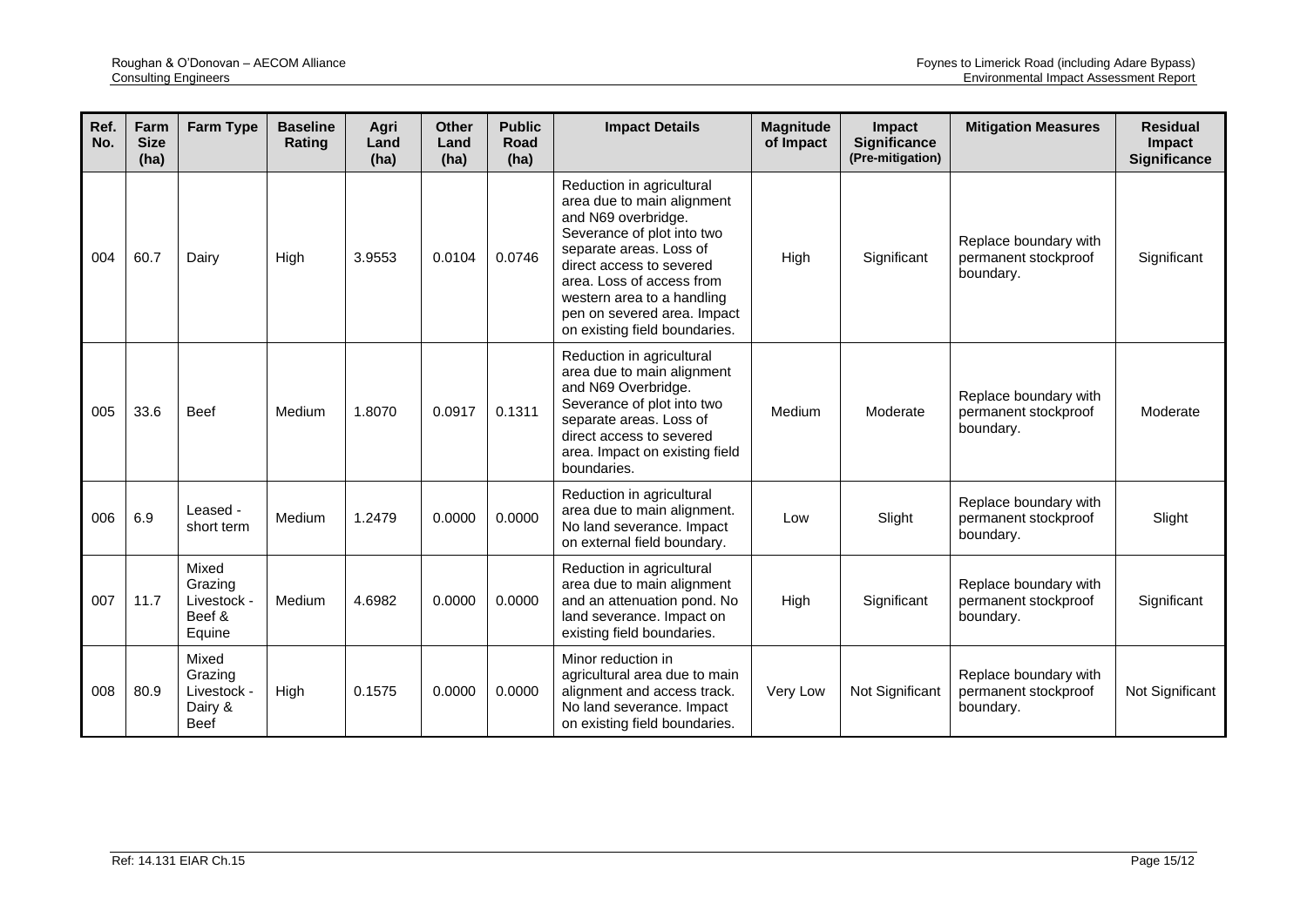| Ref.<br>No. | Farm<br><b>Size</b><br>(ha) | Farm Type   | <b>Baseline</b><br>Rating | Agri<br>Land<br>(ha) | <b>Other</b><br>Land<br>(ha) | <b>Public</b><br>Road<br>(ha) | <b>Impact Details</b>                                                                                                                                                                                                                                                                                                                                      | <b>Magnitude</b><br>of Impact | Impact<br><b>Significance</b><br>(Pre-mitigation) | <b>Mitigation Measures</b>                                                                                | <b>Residual</b><br>Impact<br><b>Significance</b> |
|-------------|-----------------------------|-------------|---------------------------|----------------------|------------------------------|-------------------------------|------------------------------------------------------------------------------------------------------------------------------------------------------------------------------------------------------------------------------------------------------------------------------------------------------------------------------------------------------------|-------------------------------|---------------------------------------------------|-----------------------------------------------------------------------------------------------------------|--------------------------------------------------|
| 009         | 30.8                        | Beef        | Medium                    | 8.5303               | 0.0000                       | 0.1481                        | Reduction in agricultural<br>area due to main alignment,<br>access track, an attenuation<br>pond and areas for a utility<br>diversion. Severance of<br>western plot into two<br>separate areas. Loss of<br>direct access to severed<br>area. Loss of direct access<br>from severed area to<br>farmyard facilities. Impact on<br>existing field boundaries. | High                          | Significant                                       | Provide access gate to<br>the severed area.<br>Replace boundary with<br>permanent stockproof<br>boundary. | Significant                                      |
| 010         | 24.3                        | <b>Beef</b> | Medium                    | 2.6863               | 0.0000                       | 0.0000                        | Reduction in agricultural<br>area due to main alignment,<br>an attenuation pond and an<br>area for a utility diversion. No<br>land severance. Impact on<br>existing field boundaries.                                                                                                                                                                      | Medium                        | Moderate                                          | Replace boundary with<br>permanent stockproof<br>boundary.                                                | Moderate                                         |
| 011         | 68.8                        | <b>Beef</b> | Medium                    | 0.0577               | 0.0000                       | 0.0000                        | Minor reduction in<br>agricultural area. Impact on<br>existing field boundaries.                                                                                                                                                                                                                                                                           | Very Low                      | Not Significant                                   | Replace boundary with<br>permanent stockproof<br>boundary.                                                | Not Significant                                  |
| 012         | 26.3                        | Grassland   | Low                       | 2.1708               | 0.0000                       | 0.0000                        | Reduction in agricultural<br>area due to main alignment<br>and an access track to an<br>attenuation pond. No land<br>severance. Impact on<br>existing field boundaries.                                                                                                                                                                                    | Medium                        | Slight                                            | Replace boundary with<br>permanent stockproof<br>boundary.                                                | Slight                                           |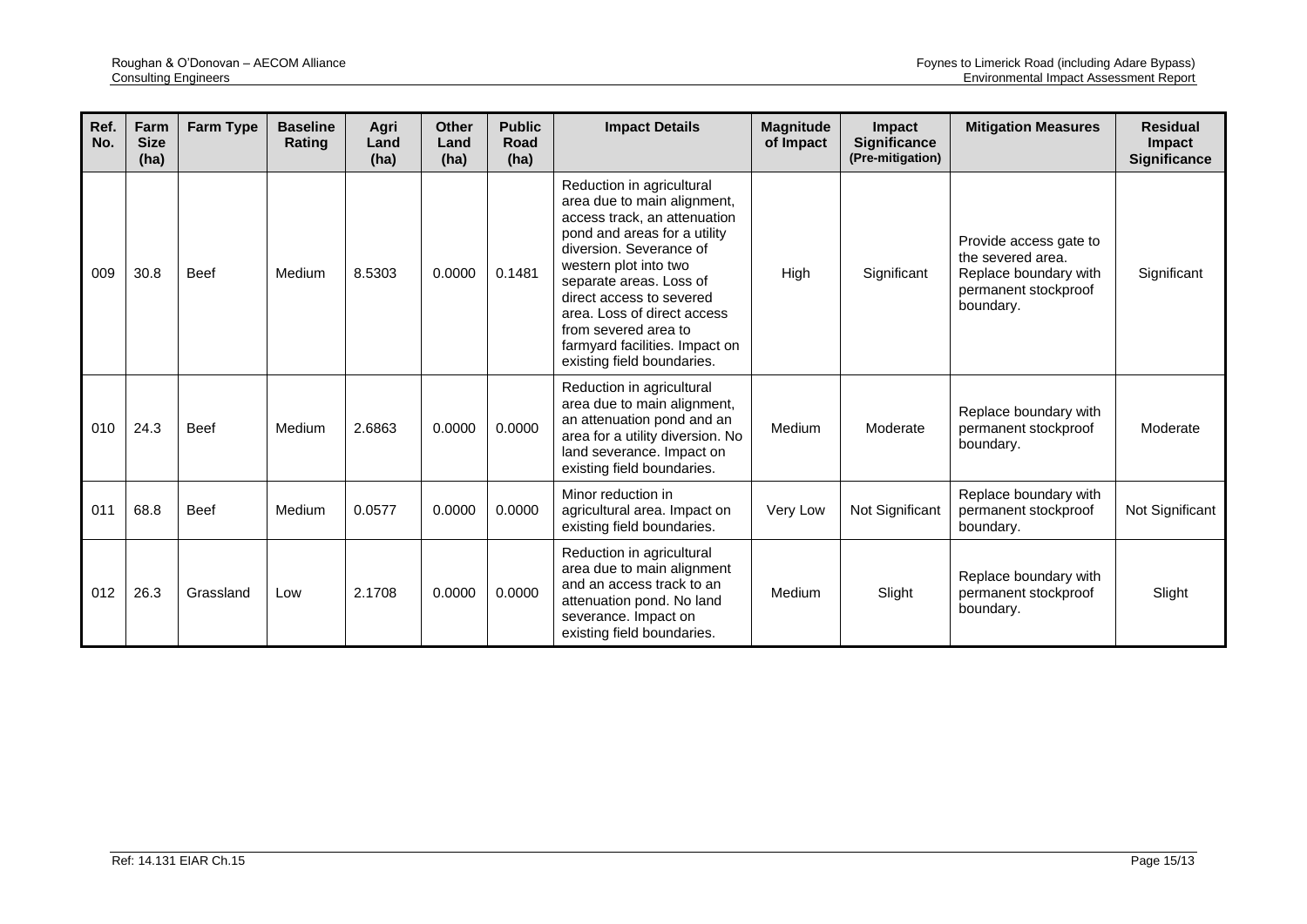| Ref.<br>No. | Farm<br><b>Size</b><br>(ha) | <b>Farm Type</b>       | <b>Baseline</b><br>Rating | Agri<br>Land<br>(ha) | <b>Other</b><br>Land<br>(ha) | <b>Public</b><br><b>Road</b><br>(ha) | <b>Impact Details</b>                                                                                                                                                                                                                                                                                                                                              | <b>Magnitude</b><br>of Impact | Impact<br><b>Significance</b><br>(Pre-mitigation) | <b>Mitigation Measures</b>                                                                                                                                                                                                                                                                                    | <b>Residual</b><br>Impact<br><b>Significance</b> |
|-------------|-----------------------------|------------------------|---------------------------|----------------------|------------------------------|--------------------------------------|--------------------------------------------------------------------------------------------------------------------------------------------------------------------------------------------------------------------------------------------------------------------------------------------------------------------------------------------------------------------|-------------------------------|---------------------------------------------------|---------------------------------------------------------------------------------------------------------------------------------------------------------------------------------------------------------------------------------------------------------------------------------------------------------------|--------------------------------------------------|
| 013         | 30.4                        | Leased -<br>short term | Medium                    | 9.9981               | 0.3886                       | 0.0025                               | Significant reduction in<br>agricultural area of two<br>separate plots due to main<br>alignment and<br>Accommodation Road 3 -<br>new Coopers Lane.<br>Severance of main plot into<br>two separate areas. Loss of<br>direct access to two severed<br>areas. Loss of access from<br>severed areas to farmyard<br>facilities. Impact on existing<br>field boundaries. | Very High                     | Very<br>Significant                               | Provide private access<br>to the severed area via<br>field access gate on<br>access accommodation<br>tracks and<br>Accommodation<br>Structure at Ch.<br>5+000m (4.5m in<br>height). Provide access<br>to eastern area via field<br>access gate. Replace<br>boundary with<br>permanent stockproof<br>boundary. | Moderate                                         |
| 014         | 7.1                         | Leased -<br>short term | Medium                    | 0.8919               | 0.0000                       | 0.0056                               | Reduction in agricultural<br>area due to main alignment<br>and Accommodation Road 3<br>- new Coopers Lane. No<br>land severance. Impact on<br>existing field boundaries.                                                                                                                                                                                           | Low                           | Slight                                            | Replace boundary with<br>permanent stockproof<br>boundary.                                                                                                                                                                                                                                                    | Slight                                           |
| 015         | 11.7                        | <b>Beef</b>            | Medium                    | 0.1241               | 0.0136                       | 0.0000                               | Minor reduction in<br>agricultural area due to<br>Accommodation Road 3 -<br>new Coopers Lane. No land<br>severance. Impact on<br>existing field boundaries.                                                                                                                                                                                                        | Low                           | Slight                                            | Replace boundary with<br>permanent stockproof<br>boundary.                                                                                                                                                                                                                                                    | Slight                                           |
| 016         | 8.5                         | <b>Beef</b>            | Medium                    | 0.0223               | 0.0000                       | 0.0151                               | Minor reduction in<br>agricultural area due to<br>access track. No land<br>severance. Impact on<br>existing field access. Impact<br>on animal handling pen.<br>Impact on existing field<br>boundaries.                                                                                                                                                             | Low                           | Slight                                            | Replace boundary with<br>permanent stockproof<br>boundary.                                                                                                                                                                                                                                                    | Slight                                           |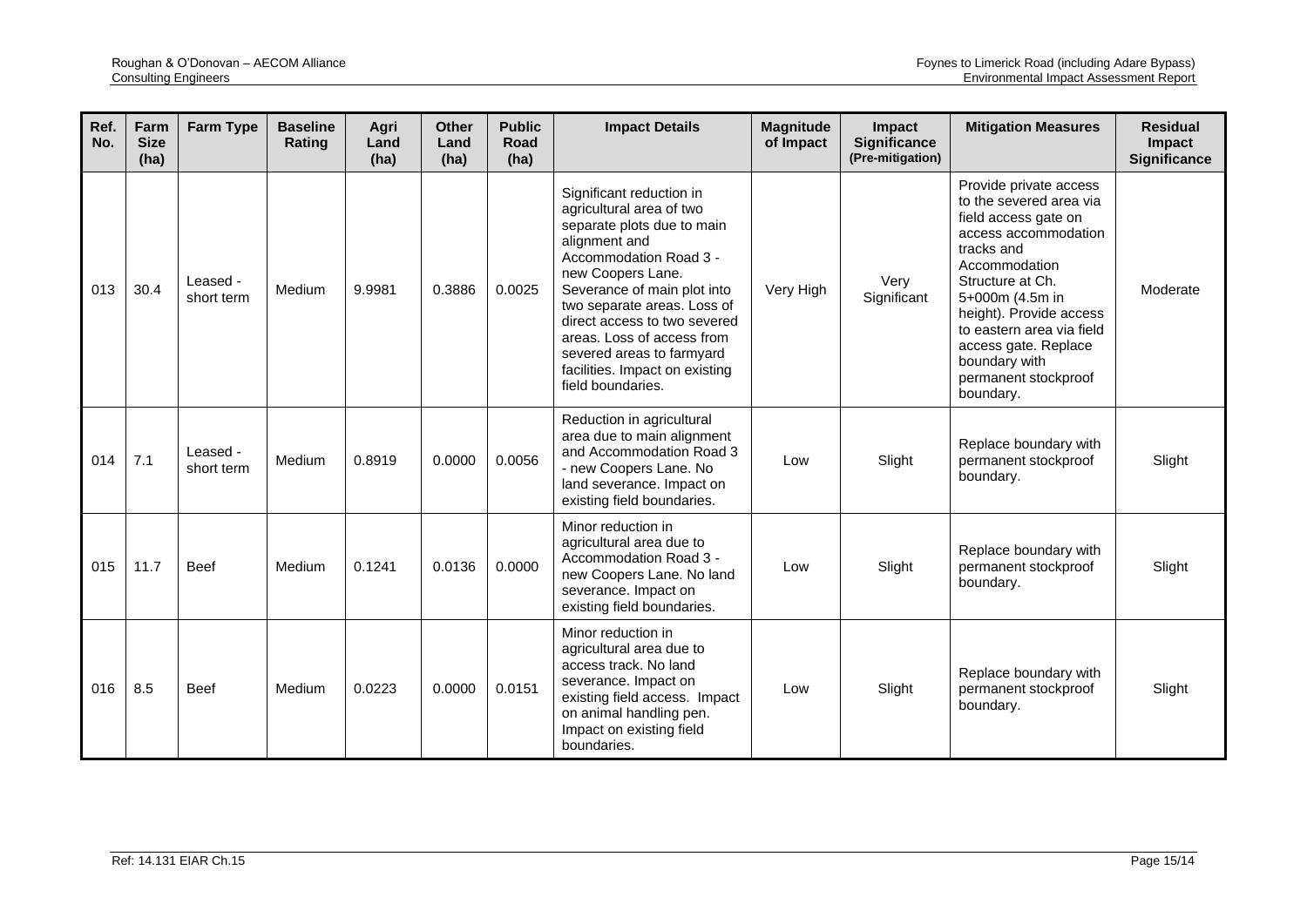| Ref.<br>No. | Farm<br><b>Size</b><br>(ha) | <b>Farm Type</b> | <b>Baseline</b><br>Rating | Agri<br>Land<br>(ha) | <b>Other</b><br>Land<br>(ha) | <b>Public</b><br>Road<br>(ha) | <b>Impact Details</b>                                                                                                                                                                                                                                                                                                                                                                                                                  | <b>Magnitude</b><br>of Impact | Impact<br>Significance<br>(Pre-mitigation) | <b>Mitigation Measures</b>                                                                                                                                                                                                                                                                   | <b>Residual</b><br>Impact<br><b>Significance</b> |
|-------------|-----------------------------|------------------|---------------------------|----------------------|------------------------------|-------------------------------|----------------------------------------------------------------------------------------------------------------------------------------------------------------------------------------------------------------------------------------------------------------------------------------------------------------------------------------------------------------------------------------------------------------------------------------|-------------------------------|--------------------------------------------|----------------------------------------------------------------------------------------------------------------------------------------------------------------------------------------------------------------------------------------------------------------------------------------------|--------------------------------------------------|
| 017         | 35.6                        | <b>Beef</b>      | High                      | 6.0425               | 0.0000                       | 0.0000                        | Significant reduction in<br>agricultural area due to main<br>alignment and an area for a<br>utility diversion. Severance<br>of main plot into two<br>separate areas. Impact on<br>private farm road. Loss of<br>access to severed area.<br>Loss of access from severed<br>areas to farmyard facilities.<br>Slight land-take impact on<br>second plot due to Askeaton<br>link and access track. Impact<br>on existing field boundaries. | Very High                     | Profound                                   | Provide access via<br>Overbridge (OB01) to<br>the severed area.<br>Replace boundary with<br>permanent stockproof<br>boundary.                                                                                                                                                                | Significant                                      |
| 018         | 40.5                        | <b>Beef</b>      | Medium                    | 0.9463               | 0.0000                       | 0.0000                        | Reduction in agricultural<br>area due to main alignment.<br>No land severance. Impact<br>on existing field boundaries.                                                                                                                                                                                                                                                                                                                 | Low                           | Slight                                     | Replace boundary with<br>permanent stockproof<br>boundary.                                                                                                                                                                                                                                   | Slight                                           |
| 019         | 112.5                       | <b>Beef</b>      | High                      | 15.3137              | 0.0306                       | 0.9860                        | Significant reduction in<br>agricultural area due to main<br>alignment, Junction 4<br>Ballyclogh roundabout and<br>an attenuation pond. Division<br>of main plot into three<br>separate areas. Severance<br>of internal farm road. Loss of<br>access to dwelling house<br>and remaining area. Loss of<br>access from severed areas<br>to handling facilities. Impact<br>on existing field boundaries.                                  | Very High                     | Profound                                   | Provide private access<br>to the severed areas<br>via Access<br>Accommodation track<br>off Sideroad 7 (L-1220)<br>and Accommodation<br>Structures at Ch.<br>6+825m (4.5m in<br>height) and Ch.<br>20+560m (3.0m in<br>height). Replace<br>boundary with<br>permanent stockproof<br>boundary. | Moderate                                         |
| 020         | 24.3                        | <b>Beef</b>      | Medium                    | 0.5105               | 0.0000                       | 0.1426                        | Minor reduction in<br>agricultural area due to<br>Sideroad 5B (L-6062). No<br>land severance. Impact on<br>existing field boundaries.                                                                                                                                                                                                                                                                                                  | Low                           | Slight                                     | Replace boundary with<br>permanent stockproof<br>boundary.                                                                                                                                                                                                                                   | Slight                                           |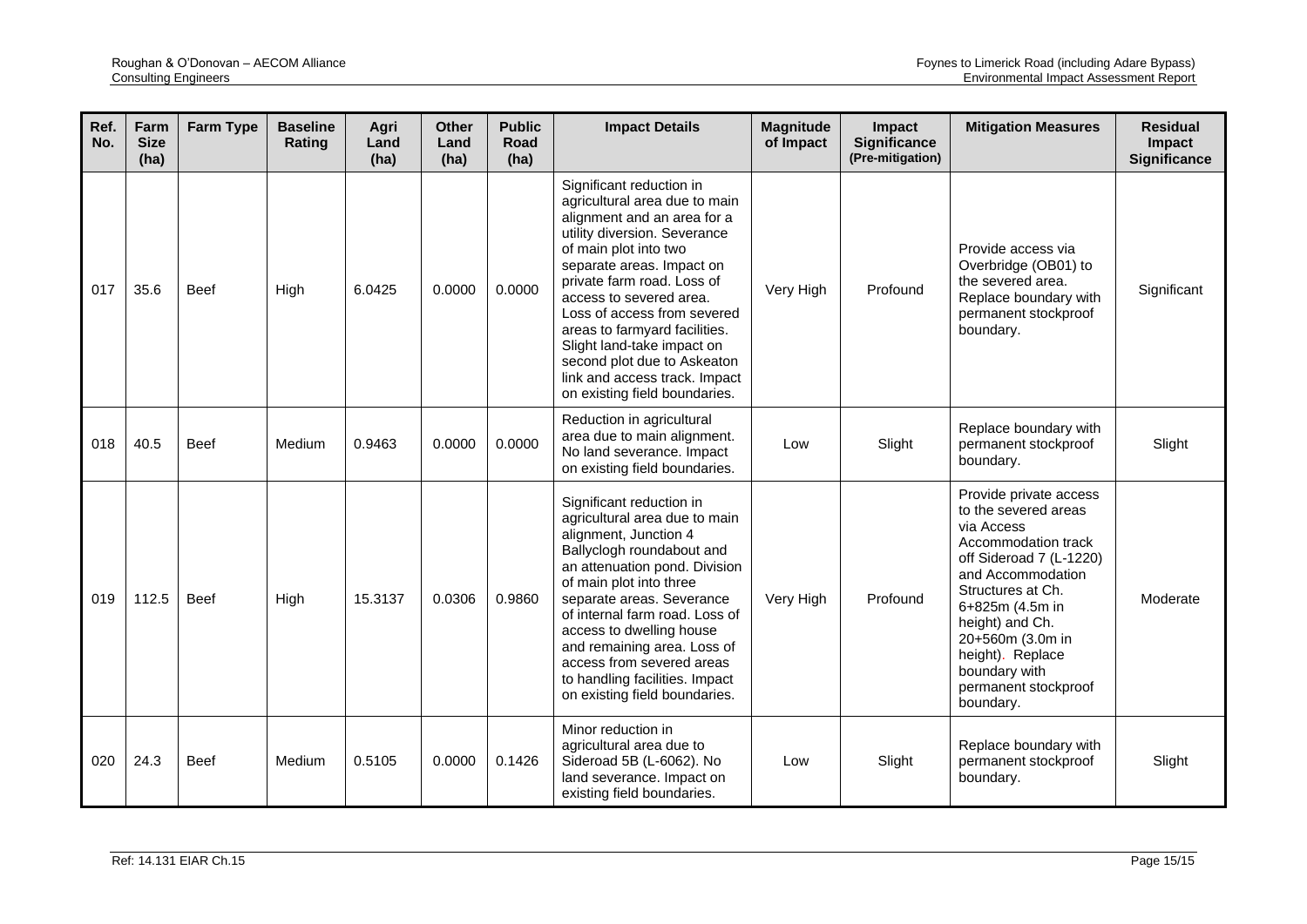| Ref.<br>No. | Farm<br><b>Size</b><br>(ha) | <b>Farm Type</b>                                          | <b>Baseline</b><br>Rating | Agri<br>Land<br>(ha) | <b>Other</b><br>Land<br>(ha) | <b>Public</b><br>Road<br>(ha) | <b>Impact Details</b>                                                                                                                                                                              | <b>Magnitude</b><br>of Impact | <b>Impact</b><br><b>Significance</b><br>(Pre-mitigation) | <b>Mitigation Measures</b>                                 | <b>Residual</b><br><b>Impact</b><br><b>Significance</b> |
|-------------|-----------------------------|-----------------------------------------------------------|---------------------------|----------------------|------------------------------|-------------------------------|----------------------------------------------------------------------------------------------------------------------------------------------------------------------------------------------------|-------------------------------|----------------------------------------------------------|------------------------------------------------------------|---------------------------------------------------------|
| 021         | 3.2                         | Leased -<br>short term                                    | Medium                    | 0.2606               | 0.0000                       | 0.0000                        | Reduction in agricultural<br>area due to local road (L-<br>1220) overbridge. No land<br>severance. Impact on<br>existing field boundaries.                                                         | Low                           | Slight                                                   | Replace boundary with<br>permanent stockproof<br>boundary. | Slight                                                  |
| 022         | 39.3                        | Dairy                                                     | High                      | 1.4764               | 0.0000                       | 0.1229                        | Reduction in agricultural<br>area due to local road (L-<br>1220) overbridge. Acquisition<br>of entire plot.                                                                                        | Medium                        | Moderate                                                 | None                                                       | Moderate                                                |
| 023         | 18.2                        | Mixed<br>Grazing<br>Livestock -<br>Beef &<br>Equine       | High                      | 4.1746               | 0.0000                       | 0.4033                        | Reduction in agricultural<br>area due to Askeaton link<br>and local road (L-1220)<br>overbridge. No land<br>severance. Impact on<br>existing field access. Impact<br>on existing field boundaries. | Medium                        | Moderate                                                 | Replace boundary with<br>permanent stockproof<br>boundary. | Moderate                                                |
| 024         | 12.5                        | Equine                                                    | High                      | 2.0353               | 0.0000                       | 0.0480                        | Reduction in agricultural<br>area due to Askeaton link,<br>Sideroad 5A (L-1220) and an<br>attenuation pond. No land<br>severance. Impact on<br>existing field boundaries.                          | Medium                        | Moderate                                                 | Replace boundary with<br>permanent stockproof<br>boundary. | Moderate                                                |
| 025         | 38.4                        | Mixed<br>Grazing<br>Livestock -<br>Dairy &<br><b>Beef</b> | High                      | 3.6812               | 0.0000                       | 0.0000                        | Reduction in agricultural<br>area due to Askeaton link<br>road and access track to<br>attenuation pond. No land<br>severance. Impact on<br>existing field boundaries.                              | High                          | Significant                                              | Replace boundary with<br>permanent stockproof<br>boundary. | Significant                                             |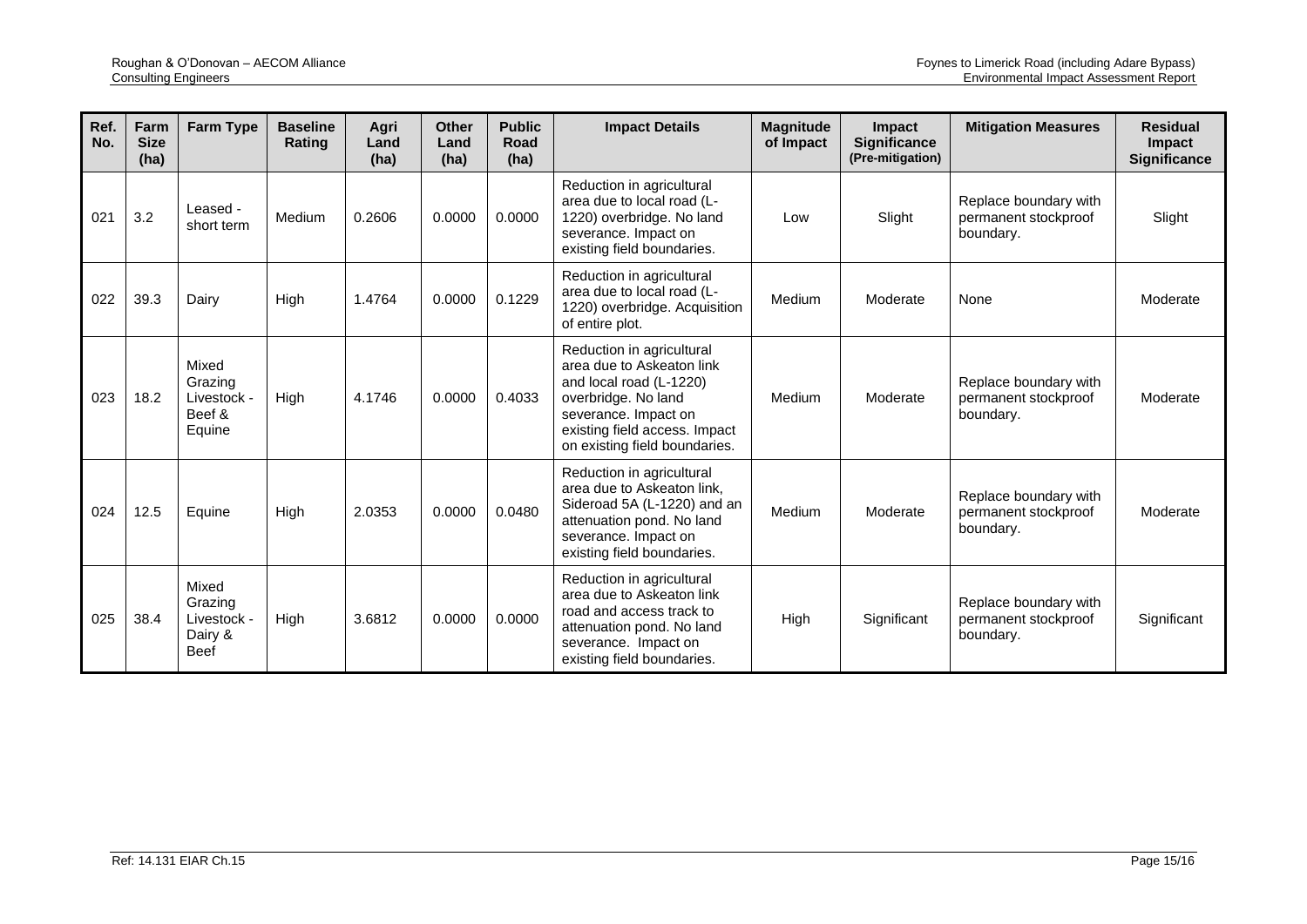| Ref.<br>No. | Farm<br><b>Size</b><br>(ha) | <b>Farm Type</b>       | <b>Baseline</b><br>Rating | Agri<br>Land<br>(ha) | <b>Other</b><br>Land<br>(ha) | <b>Public</b><br>Road<br>(ha) | <b>Impact Details</b>                                                                                                                                                                                          | <b>Magnitude</b><br>of Impact | <b>Impact</b><br><b>Significance</b><br>(Pre-mitigation) | <b>Mitigation Measures</b>                                                                                                                                                                     | <b>Residual</b><br><b>Impact</b><br><b>Significance</b> |
|-------------|-----------------------------|------------------------|---------------------------|----------------------|------------------------------|-------------------------------|----------------------------------------------------------------------------------------------------------------------------------------------------------------------------------------------------------------|-------------------------------|----------------------------------------------------------|------------------------------------------------------------------------------------------------------------------------------------------------------------------------------------------------|---------------------------------------------------------|
| 026         | 18.2                        | Leased -<br>short term | Medium                    | 1.7002               | 0.0000                       | 0.0000                        | Reduction in agricultural<br>area due to Askeaton link<br>and attenuation pond.<br>Severance of plot into two<br>separate areas. Loss of<br>access to severed area.<br>Impact on existing field<br>boundaries. | High                          | Significant                                              | Provide private access<br>to the severed area via<br>Access<br>Accommodation<br>Structure at Ch.<br>11+220m (4.5m in<br>height). Replace<br>boundary with<br>permanent stockproof<br>boundary. | Moderate                                                |
| 027         | 13.8                        | <b>Beef</b>            | Medium                    | 1.8645               | 0.0000                       | 0.0000                        | Reduction in agricultural<br>area due to Askeaton link on<br>two plots and access track<br>on southern plot. No land<br>severance. Impact on<br>existing field boundaries.                                     | Medium                        | Moderate                                                 | Replace boundary with<br>permanent stockproof<br>boundary.                                                                                                                                     | Moderate                                                |
| 028         | 11.1                        | Leased -<br>long term  | Medium                    | 0.3107               | 0.0000                       | 0.0000                        | Minor reduction in<br>agricultural area due to<br>Askeaton link. No land<br>severance. Impact on<br>existing field boundaries.                                                                                 | Low                           | Slight                                                   | Replace boundary with<br>permanent stockproof<br>boundary.                                                                                                                                     | Slight                                                  |
| 029         | 18.2                        | <b>Beef</b>            | Medium                    | 1.2252               | 0.0000                       | 0.0000                        | Reduction in agricultural<br>area due to Askeaton link.<br>No land severance. Impact<br>on existing field boundaries.                                                                                          | Low                           | Slight                                                   | Replace boundary with<br>permanent stockproof<br>boundary.                                                                                                                                     | Slight                                                  |
| 030         | 80.9                        | Dairy                  | High                      | 2.0671               | 0.0000                       | 0.0000                        | Reduction in agricultural<br>area due to Askeaton link<br>and an attenuation pond. No<br>land severance. Impact on<br>existing field boundaries.                                                               | Medium                        | Moderate                                                 | Replace boundary with<br>permanent stockproof<br>boundary.                                                                                                                                     | Moderate                                                |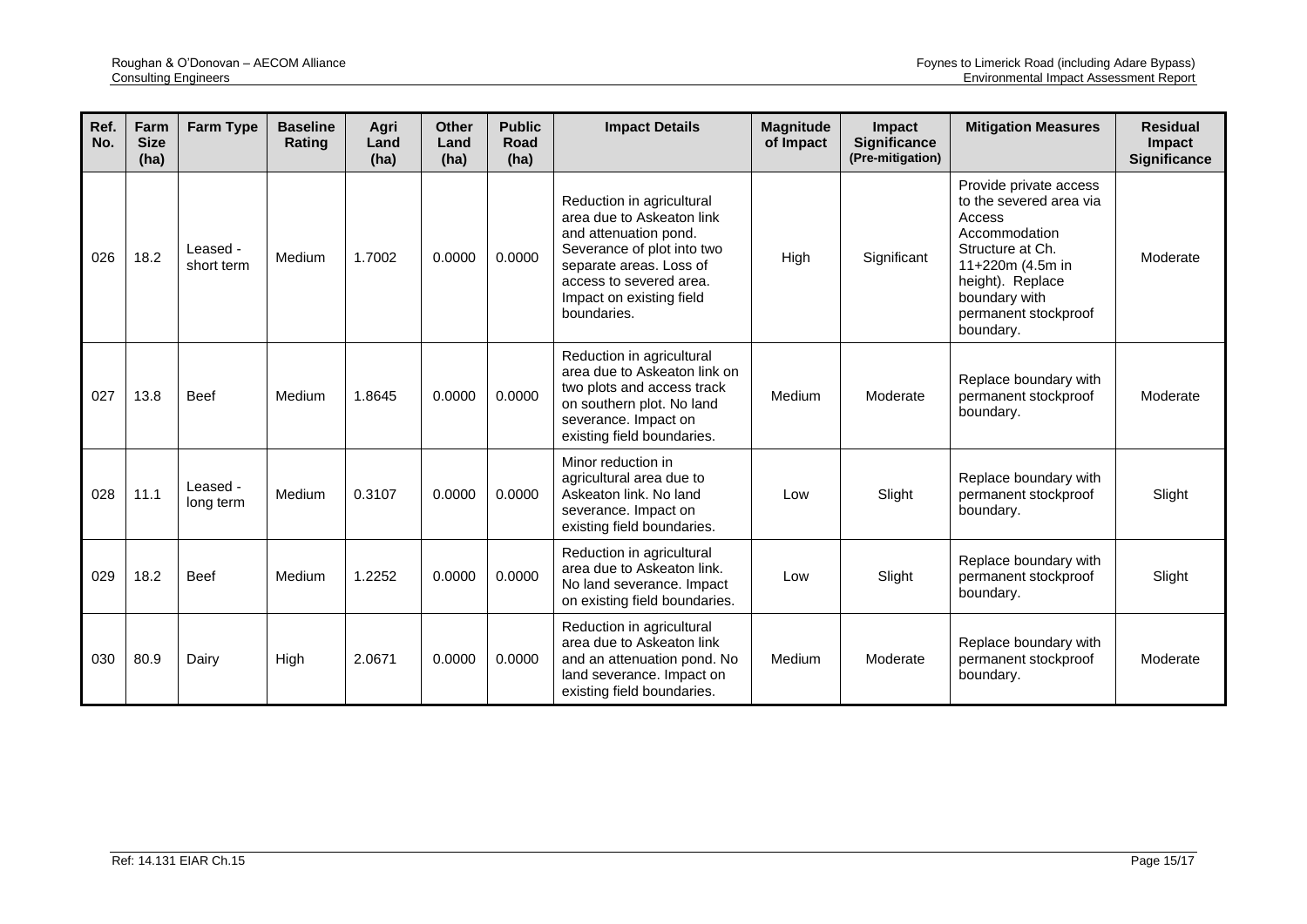| Ref.<br>No. | Farm<br><b>Size</b><br>(ha) | <b>Farm Type</b>       | <b>Baseline</b><br>Rating | Agri<br>Land<br>(ha) | <b>Other</b><br>Land<br>(ha) | <b>Public</b><br>Road<br>(ha) | <b>Impact Details</b>                                                                                                                                                                                                                                                                        | <b>Magnitude</b><br>of Impact | Impact<br><b>Significance</b><br>(Pre-mitigation) | <b>Mitigation Measures</b>                                                                                  | <b>Residual</b><br>Impact<br><b>Significance</b> |
|-------------|-----------------------------|------------------------|---------------------------|----------------------|------------------------------|-------------------------------|----------------------------------------------------------------------------------------------------------------------------------------------------------------------------------------------------------------------------------------------------------------------------------------------|-------------------------------|---------------------------------------------------|-------------------------------------------------------------------------------------------------------------|--------------------------------------------------|
| 031         | 12.1                        | Dairv                  | High                      | 1.5314               | 0.1803                       | 0.0279                        | Reduction in agricultural<br>area due to Askeaton link<br>and Junction 6 Askeaton<br>roundabout. Severance of<br>plot into two separate areas.<br>Loss of access from severed<br>area to handling facilities.<br>Impact on existing field<br>access. Impact on existing<br>field boundaries. | Medium                        | Moderate                                          | Provide field accesses<br>to remaining areas.<br>Replace boundary with<br>permanent stockproof<br>boundary. | Moderate                                         |
| 032         | 28.3                        | <b>Beef</b>            | Medium                    | 0.3907               | 0.0000                       | 0.1014                        | Minor reduction in<br>agricultural area due to<br>Junction 6 Askeaton, No<br>land severance. Impact on<br>existing field boundaries.                                                                                                                                                         | Low                           | Slight                                            | Replace boundary with<br>permanent stockproof<br>boundary.                                                  | Slight                                           |
| 033         | 4.9                         | Leased -<br>short term | Low                       | 0.2243               | 0.1020                       | 0.1200                        | Acquisition of a small plot<br>due to N69 realignment at<br>Junction 6 (Askeaton).                                                                                                                                                                                                           | Low                           | Not Significant                                   | None                                                                                                        | Not Significant                                  |
| 034         | 8.1                         | <b>Beef</b>            | Medium                    | 0.3643               | 0.0000                       | 0.0000                        | Acquisition of a small plot<br>due to N69 realignment at<br>Junction 6 (Askeaton).                                                                                                                                                                                                           | Medium                        | Moderate                                          | None                                                                                                        | Moderate                                         |
| 035         | 1.3                         | Leased -<br>short term | Low                       | 1.4142               | 0.0000                       | 0.0597                        | Acquisition of plot including a<br>dwelling house (uninhabited)<br>due to Sideroad 7 (L1220)<br>realignment and an access<br>track to an attenuation pond.                                                                                                                                   | Very High                     | Significant                                       | None                                                                                                        | Significant                                      |
| 036         | 25.9                        | <b>Beef</b>            | Medium                    | 3.0016               | 0.0000                       | 0.0519                        | Reduction in agricultural<br>area due to main alignment,<br>Sideroad 7 (L1220), access<br>track and an attenuation<br>pond. No land severance.<br>Impact on existing field<br>boundaries.                                                                                                    | Medium                        | Moderate                                          | Replace boundary with<br>permanent stockproof<br>boundary.                                                  | Moderate                                         |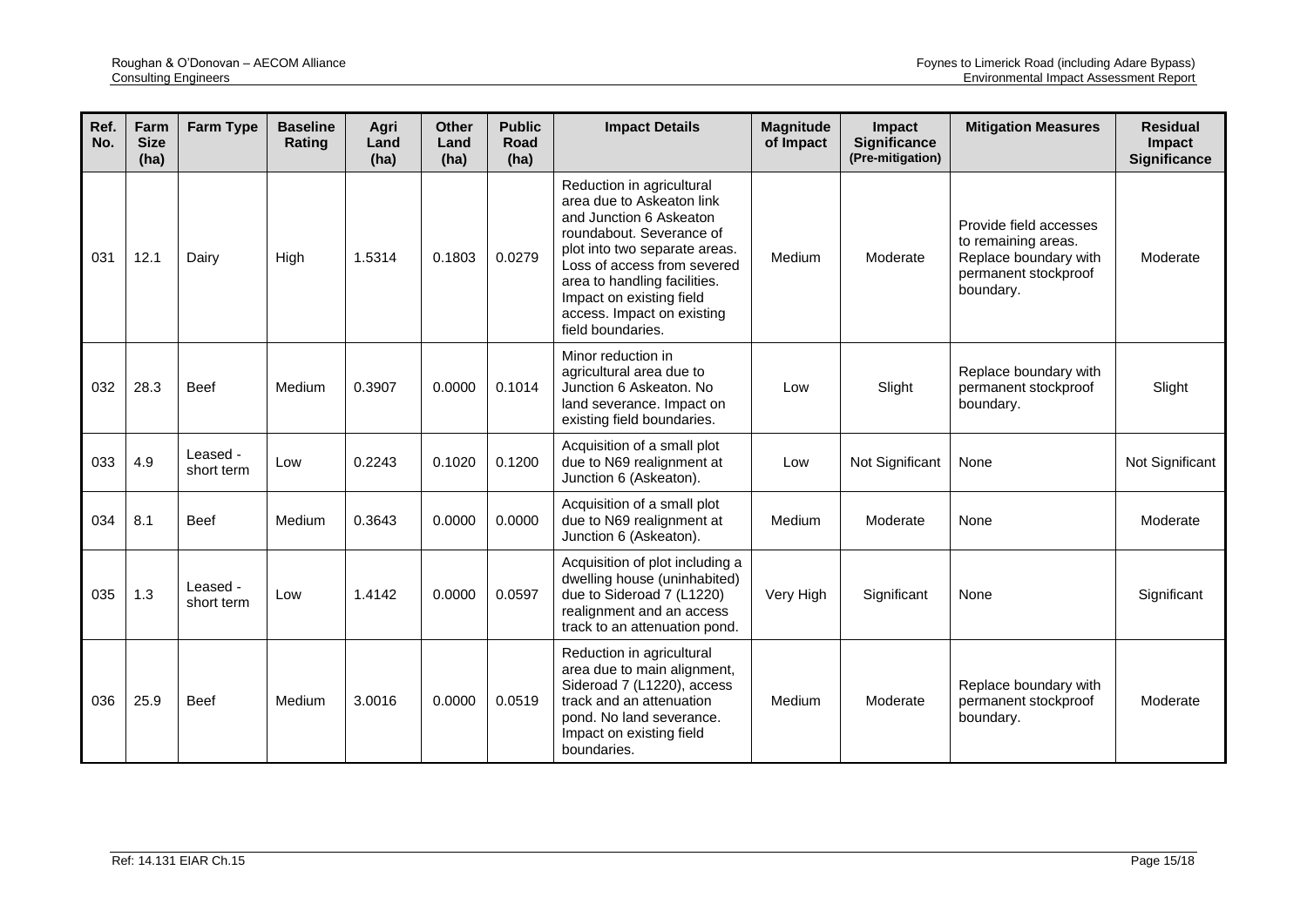| Ref.<br>No. | Farm<br><b>Size</b><br>(ha) | <b>Farm Type</b>                                           | <b>Baseline</b><br>Rating | Agri<br>Land<br>(ha) | <b>Other</b><br>Land<br>(ha) | <b>Public</b><br>Road<br>(ha) | <b>Impact Details</b>                                                                                                                                                                                                                                                                                                         | <b>Magnitude</b><br>of Impact | <b>Impact</b><br><b>Significance</b><br>(Pre-mitigation) | <b>Mitigation Measures</b>                                                                                                                                                                     | <b>Residual</b><br><b>Impact</b><br><b>Significance</b> |
|-------------|-----------------------------|------------------------------------------------------------|---------------------------|----------------------|------------------------------|-------------------------------|-------------------------------------------------------------------------------------------------------------------------------------------------------------------------------------------------------------------------------------------------------------------------------------------------------------------------------|-------------------------------|----------------------------------------------------------|------------------------------------------------------------------------------------------------------------------------------------------------------------------------------------------------|---------------------------------------------------------|
| 037         | 56.7                        | Mixed<br>Grazing<br>Livestock -<br>Dairy &<br><b>Beef</b>  | High                      | 12.3368              | 0.0360                       | 0.0000                        | Significant reduction in<br>agricultural area due to main<br>alignment, attenuation pond<br>and ecological<br>considerations. Severance of<br>main plot into two separate<br>areas. Loss of access to<br>severed area. Loss of<br>access from severed area to<br>farmyard facilities. Impact on<br>existing field boundaries. | High                          | Significant                                              | Provide private access<br>to the severed area via<br>Access<br>Accommodation<br>Structure at Ch.<br>21+775m (4.5m in<br>height). Replace<br>boundary with<br>permanent stockproof<br>boundary. | Moderate                                                |
| 038         | 64.8                        | <b>Beef</b>                                                | Medium                    | 6.6673               | 0.0000                       | 0.2648                        | Reduction in agricultural<br>area due to main alignment,<br>Sideroad 8 (L-1236)<br>overbridge and an<br>attenuation pond. No land<br>severance. Impact on<br>existing access gate. Impact<br>on animal handling pen.<br>Impact on existing field<br>boundaries.                                                               | Medium                        | Moderate                                                 | Relocate field access to<br>remaining area.<br>Replace boundary with<br>permanent stockproof<br>boundary.                                                                                      | Moderate                                                |
| 039         | 5.7                         | <b>Beef</b>                                                | Low                       | 0.8814               | 0.0000                       | 0.0209                        | Reduction in agricultural<br>area due to main alignment<br>and Sideroad 8 (L-1236)<br>overbridge. No land<br>severance. Impact on<br>existing farm entrance.<br>Impact on existing field<br>boundaries.                                                                                                                       | Medium                        | Slight                                                   | Restore field access to<br>remaining area.<br>Replace boundary with<br>permanent stockproof<br>boundary.                                                                                       | Slight                                                  |
| 040         | 53.1                        | Mixed<br>Grazing<br>Livestock -<br>Equine &<br><b>Beef</b> | High                      | 2.6536               | 0.0062                       | 0.1683                        | Reduction in agricultural<br>area due to main alignment<br>and Sideroad 8 (L-1236)<br>overbridge. Impact on<br>existing access. No land<br>severance. Impact on<br>existing field boundaries.                                                                                                                                 | Medium                        | Moderate                                                 | Restore field access to<br>remaining area.<br>Replace boundary with<br>permanent stockproof<br>boundary.                                                                                       | Moderate                                                |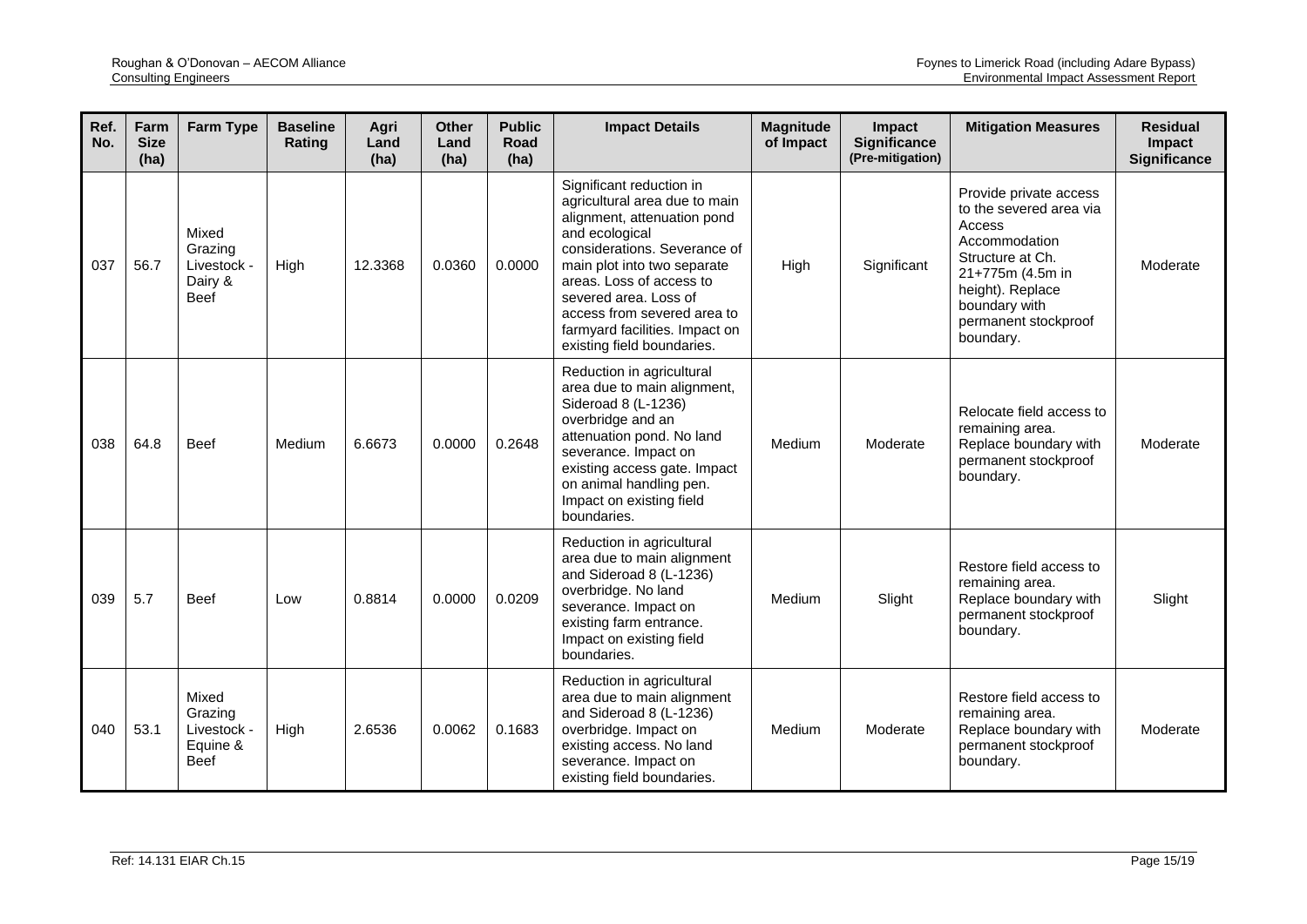| Ref.<br>No. | Farm<br><b>Size</b><br>(ha) | <b>Farm Type</b>                                     | <b>Baseline</b><br>Rating | Agri<br>Land<br>(ha) | <b>Other</b><br>Land<br>(ha) | <b>Public</b><br>Road<br>(ha) | <b>Impact Details</b>                                                                                                                                                                                                                                                                                                                             | <b>Magnitude</b><br>of Impact | Impact<br><b>Significance</b><br>(Pre-mitigation) | <b>Mitigation Measures</b>                                                                                                                                                                                                                                                                                                                                                                                                                 | <b>Residual</b><br>Impact<br><b>Significance</b> |
|-------------|-----------------------------|------------------------------------------------------|---------------------------|----------------------|------------------------------|-------------------------------|---------------------------------------------------------------------------------------------------------------------------------------------------------------------------------------------------------------------------------------------------------------------------------------------------------------------------------------------------|-------------------------------|---------------------------------------------------|--------------------------------------------------------------------------------------------------------------------------------------------------------------------------------------------------------------------------------------------------------------------------------------------------------------------------------------------------------------------------------------------------------------------------------------------|--------------------------------------------------|
| 041         | 113.3                       | <b>Beef</b>                                          | High                      | 1.8953               | 0.0000                       | 0.0323                        | Reduction in agricultural<br>area due to main alignment<br>and access track. No land<br>severance. Impact on<br>existing field boundaries.                                                                                                                                                                                                        | Low                           | Slight                                            | Replace boundary with<br>permanent stockproof<br>boundary.                                                                                                                                                                                                                                                                                                                                                                                 | Slight                                           |
| 042         | 78.1                        | Mixed<br>Grazing<br>Livestock -<br>Dairy &<br>Equine | High                      | 6.2970               | 0.1709                       | 0.0071                        | Significant reduction in<br>agricultural area due to main<br>alignment and River Deel<br>bridge. Division of plot into<br>three separate areas.<br>Severance of existing access<br>road. Loss of access to<br>larger severed area. Loss of<br>access from farmyard<br>facilities to two severed<br>areas. Impact on existing<br>field boundaries. | Very High                     | Profound                                          | Provide private access<br>to the severed areas<br>via Accommodation<br>Track from Sideroad 8<br>(L1236), access track<br>to south and track<br>under River Deel<br>Bridge at Ch. 23+980m<br>$($ >4.5m in height).<br>Provision of a 1 metre<br>high noise barrier at the<br>top of the southern side<br>of the embankment<br>extending from<br>chainage 23+100 to<br>24+000. Replace<br>boundary with<br>permanent stockproof<br>boundary. | Moderate                                         |
| 043         | 25.9                        | <b>Beef</b>                                          | Medium                    | 0.4679               | 0.0000                       | 0.0000                        | Minor reduction in<br>agricultural area due to main<br>alignment and access track.<br>No land severance. Impact<br>on existing field boundaries.                                                                                                                                                                                                  | Low                           | Slight                                            | Replace boundary with<br>permanent stockproof<br>boundary.                                                                                                                                                                                                                                                                                                                                                                                 | Slight                                           |
| 044         | 50.6                        | Dairy                                                | High                      | 0.0070               | 0.0173                       | 0.0000                        | Minor reduction in<br>agricultural area due to main<br>alignment and River Deel<br>bridge. No land severance.<br>Impact on existing field<br>boundaries.                                                                                                                                                                                          | Very Low                      | Not Significant                                   | Replace boundary with<br>permanent stockproof<br>boundary.                                                                                                                                                                                                                                                                                                                                                                                 | Not Significant                                  |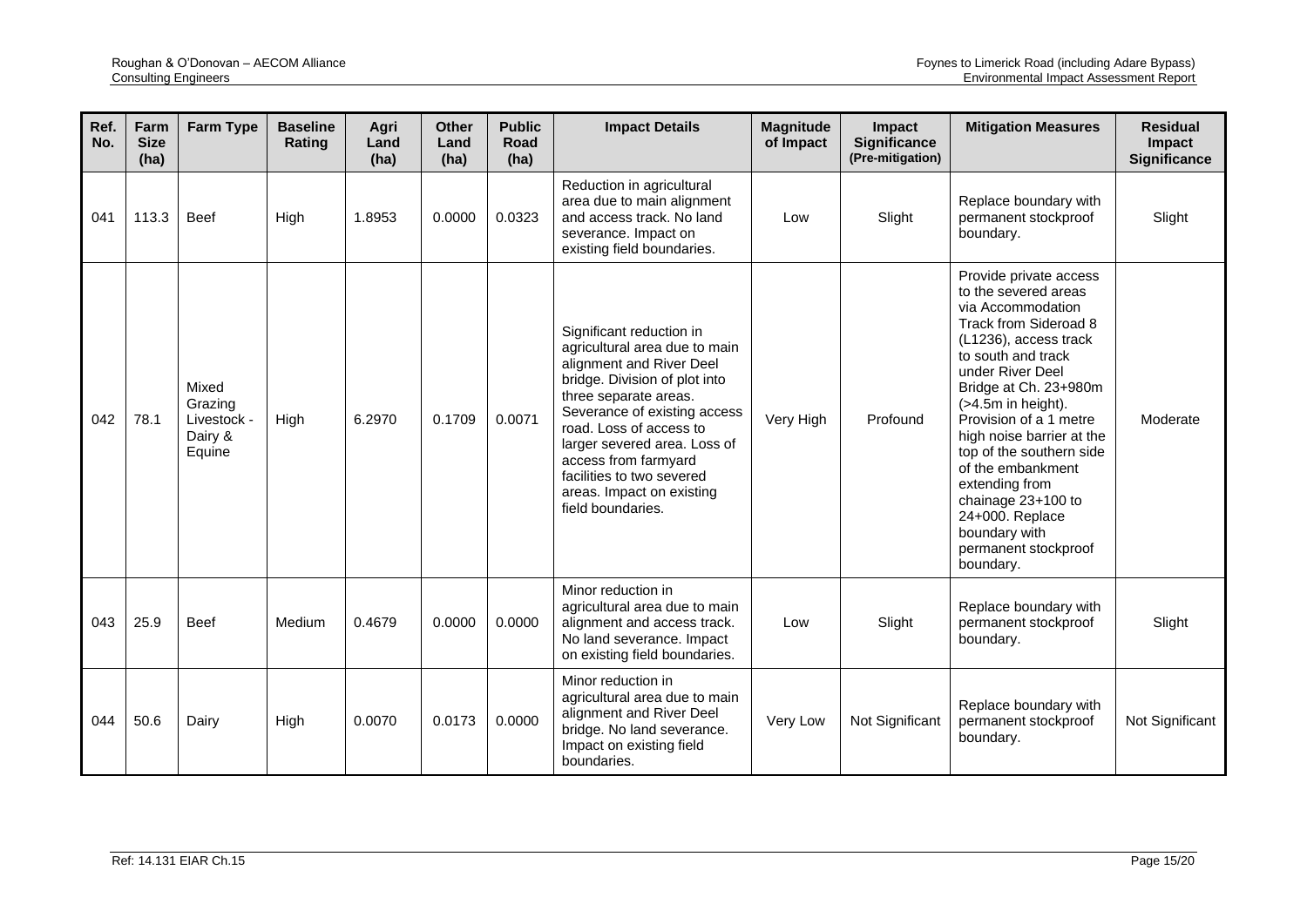| Ref.<br>No. | Farm<br><b>Size</b><br>(ha) | <b>Farm Type</b>                                                | <b>Baseline</b><br>Rating | Agri<br>Land<br>(ha) | <b>Other</b><br>Land<br>(ha) | <b>Public</b><br>Road<br>(ha) | <b>Impact Details</b>                                                                                                                                                                                                                                                               | <b>Magnitude</b><br>of Impact | <b>Impact</b><br><b>Significance</b><br>(Pre-mitigation) | <b>Mitigation Measures</b>                                                                                                                                                                                    | <b>Residual</b><br>Impact<br><b>Significance</b> |
|-------------|-----------------------------|-----------------------------------------------------------------|---------------------------|----------------------|------------------------------|-------------------------------|-------------------------------------------------------------------------------------------------------------------------------------------------------------------------------------------------------------------------------------------------------------------------------------|-------------------------------|----------------------------------------------------------|---------------------------------------------------------------------------------------------------------------------------------------------------------------------------------------------------------------|--------------------------------------------------|
| 045         | 27.1                        | Dairy                                                           | High                      | 2.7070               | 0.1250                       | 0.0000                        | Reduction in agricultural<br>area due to main alignment<br>and River Deel bridge.<br>Division of plot into two<br>separate areas. Loss of<br>access to severed area.<br>Loss of access to farmyard<br>facilities from severed area.<br>Impact on existing field<br>boundaries.      | High                          | Significant                                              | Provide access to the<br>severed area via<br>access track under<br>River Deel Bridge at<br>Ch. 24+050m (>4.5m in<br>height). Replace<br>boundary with<br>permanent stockproof<br>boundary.                    | Moderate                                         |
| 046         | 85.8                        | Mixed<br>Grazing<br>Livestock -<br>Beef,<br>Equine,<br>Forestry | Medium                    | 5.2202               | 0.0000                       | 0.0000                        | Significant reduction in<br>agricultural area due to main<br>alignment and stream<br>diversion. Impact on both<br>forestry plantation and<br>grassland. Division of plot<br>into two separate areas.<br>Loss of access to River Deel.<br>Impact on existing field<br>boundaries.    | Medium                        | Moderate                                                 | Provide private access<br>to the severed area and<br>River Deel via Access<br>Accommodation<br>Structure at Ch.<br>24+500m (3.0m in<br>height). Replace<br>boundary with<br>permanent stockproof<br>boundary. | Slight                                           |
| 047         | 37.6                        | <b>Beef</b>                                                     | Medium                    | 3.0550               | 0.0000                       | 0.0000                        | Reduction in agricultural<br>area due to main alignment<br>and an attenuation pond. No<br>land severance. Impact on<br>existing field boundaries.                                                                                                                                   | High                          | Significant                                              | Replace boundary with<br>permanent stockproof<br>boundary.                                                                                                                                                    | Significant                                      |
| 048         | 32.4                        | <b>Beef</b>                                                     | Medium                    | 5.5801               | 0.0148                       | 0.0000                        | Reduction in agricultural<br>area due to main alignment<br>and attenuation pond.<br>Severance of main plot into<br>two separate areas. Loss of<br>access to severed area.<br>Loss of access from severed<br>area to farmyard facilities.<br>Impact on existing field<br>boundaries. | High                          | Significant                                              | Provide private access<br>to the severed area via<br>Access<br>Accommodation<br>Structure at Ch.<br>25+685m (4.5 in<br>height). Replace<br>boundary with<br>permanent stockproof<br>boundary.                 | Moderate                                         |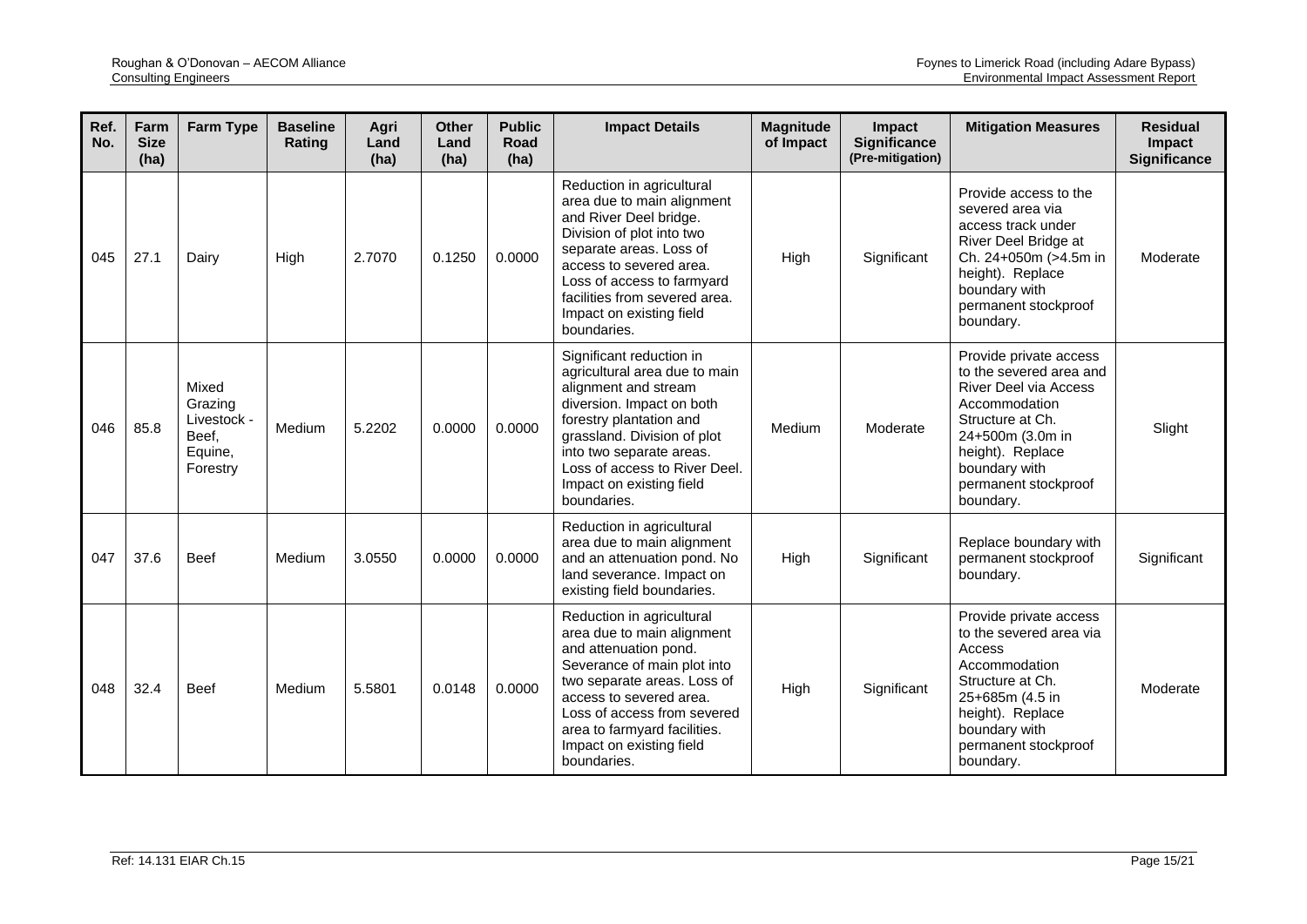| Ref.<br>No. | Farm<br><b>Size</b><br>(ha) | <b>Farm Type</b>       | <b>Baseline</b><br>Rating | Agri<br>Land<br>(ha) | <b>Other</b><br>Land<br>(ha) | <b>Public</b><br>Road<br>(ha) | <b>Impact Details</b>                                                                                                                                                                                                                                                                                                      | <b>Magnitude</b><br>of Impact | Impact<br><b>Significance</b><br>(Pre-mitigation) | <b>Mitigation Measures</b>                                                                                                                                                                     | <b>Residual</b><br>Impact<br><b>Significance</b> |
|-------------|-----------------------------|------------------------|---------------------------|----------------------|------------------------------|-------------------------------|----------------------------------------------------------------------------------------------------------------------------------------------------------------------------------------------------------------------------------------------------------------------------------------------------------------------------|-------------------------------|---------------------------------------------------|------------------------------------------------------------------------------------------------------------------------------------------------------------------------------------------------|--------------------------------------------------|
| 049         | 48.6                        | Dairy                  | High                      | 3.0710               | 0.0229                       | 0.0000                        | Reduction in agricultural<br>area due to main alignment<br>and attenuation pond.<br>Division of plot into two<br>separate areas. Loss of<br>access to severed area.<br>Loss of access to farmyard<br>facilities from severed area.<br>Impact on existing field<br>boundaries.                                              | High                          | Significant                                       | Provide private access<br>to the severed areas<br>via Access<br>Accommodation<br>Structure at Ch.<br>26+160m (4.5 in<br>height). Replace<br>boundary with<br>permanent stockproof<br>boundary. | Moderate                                         |
| 050         | 132.7                       | Dairy                  | High                      | 0.9024               | 0.0000                       | 0.0000                        | Reduction in agricultural<br>area due to main alignment.<br>No land severance. Impact<br>on existing field boundaries.                                                                                                                                                                                                     | Low                           | Slight                                            | Replace boundary with<br>permanent stockproof<br>boundary.                                                                                                                                     | Slight                                           |
| 051         | 1.0                         | Leased -<br>short term | Low                       | 0.0237               | 0.0287                       | 0.0198                        | Reduction in agricultural<br>area due to access tracks.<br>Impact on existing access<br>and internal farm road.<br>Impact on existing field<br>boundaries.                                                                                                                                                                 | Medium                        | Slight                                            | Provide access to<br>remaining area.<br>Replace boundary with<br>permanent stockproof<br>boundary.                                                                                             | Slight                                           |
| 052         | 18.2                        | Leased -<br>short term | Medium                    | 3.5525               | 0.0446                       | 0.0950                        | Reduction in agricultural<br>area due to main alignment,<br>R518 overbridge, an<br>attenuation pond and access<br>tracks. Division of plot into<br>three separate areas. Loss<br>of access from severed<br>areas to farmyard facilities.<br>Impact on existing northern<br>access. Impact on existing<br>field boundaries. | Very High                     | Very<br>Significant                               | Provide access to the<br>severed areas via<br>Access<br>Accommodation tracks.<br>Replace boundary with<br>permanent stockproof<br>boundary.                                                    | Significant                                      |
| 053         | 8.1                         | <b>Beef</b>            | Medium                    | 0.0046               | 0.0094                       | 0.0079                        | Minor reduction in<br>agricultural area due to<br>access track. No land<br>severance. Impact on<br>existing field boundary.                                                                                                                                                                                                | Very Low                      | Not Significant                                   | Replace boundary with<br>permanent stockproof<br>boundary.                                                                                                                                     | Not Significant                                  |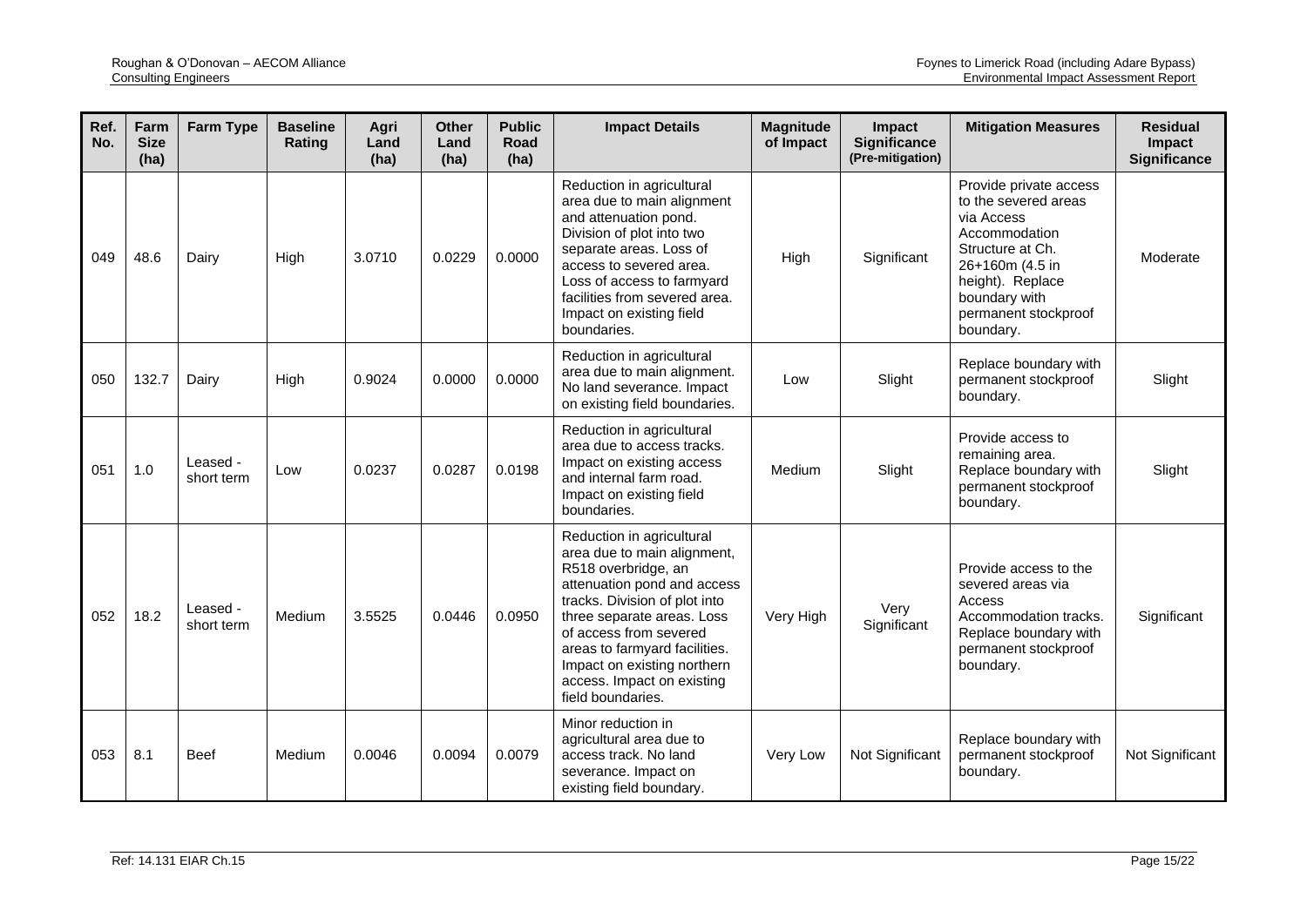| Ref.<br>No. | Farm<br><b>Size</b><br>(ha) | <b>Farm Type</b>                                      | <b>Baseline</b><br>Rating | Agri<br>Land<br>(ha) | <b>Other</b><br>Land<br>(ha) | <b>Public</b><br>Road<br>(ha) | <b>Impact Details</b>                                                                                                                                                                                                                                                                                                                                                 | <b>Magnitude</b><br>of Impact | Impact<br><b>Significance</b><br>(Pre-mitigation) | <b>Mitigation Measures</b>                                                                                                                                                                                      | <b>Residual</b><br>Impact<br><b>Significance</b> |
|-------------|-----------------------------|-------------------------------------------------------|---------------------------|----------------------|------------------------------|-------------------------------|-----------------------------------------------------------------------------------------------------------------------------------------------------------------------------------------------------------------------------------------------------------------------------------------------------------------------------------------------------------------------|-------------------------------|---------------------------------------------------|-----------------------------------------------------------------------------------------------------------------------------------------------------------------------------------------------------------------|--------------------------------------------------|
| 054         | 48.6                        | Dairy                                                 | High                      | 3.2676               | 0.0486                       | 0.0337                        | Reduction in agricultural<br>area due to main alignment,<br>local road (L-6132)<br>underbridge and the<br>Proposed Greenway.<br>Division of southern lands<br>into two separate areas.<br>Loss of access to severed<br>area. Loss of access to<br>farmyard facilities from<br>severed areas. Impact on<br>internal farm road. Impact on<br>existing field boundaries. | High                          | Significant                                       | Provide access to<br>severed area via<br>access tracks and<br>private Access<br>Accommodation<br>Structure at Ch.<br>28+050m (4.5m in<br>height). Replace<br>boundary with<br>permanent stockproof<br>boundary. | Moderate                                         |
| 055         | 36.4                        | Mixed<br>Crops &<br>Livestock -<br>Dairy &<br>Tillage | High                      | 1.9240               | 0.0000                       | 0.0477                        | Reduction in agricultural<br>area due to main alignment,<br>local road (L-6132)<br>underbridge (UB05). No land<br>severance. Impact on<br>existing access. Impact on<br>existing field boundary.                                                                                                                                                                      | Medium                        | Moderate                                          | Relocate access to the<br>remaining area.<br>Replace boundary with<br>permanent stockproof<br>boundary.                                                                                                         | Moderate                                         |
| 056         | 2.0                         | <b>Beef</b>                                           | Medium                    | 0.0518               | 0.0000                       | 0.0000                        | Reduction in agricultural<br>area due to the proposed<br>Greenway. No land<br>severance. Impact on<br>existing field boundary.                                                                                                                                                                                                                                        | Low                           | Slight                                            | Replace boundary with<br>permanent stockproof<br>boundary.                                                                                                                                                      | Slight                                           |
| 057         | 40.5                        | <b>Beef</b>                                           | Medium                    | 4.6963               | 0.0000                       | 0.0000                        | Reduction in agricultural<br>area due to main alignment,<br>attenuation ponds and the<br>proposed Greenway. No<br>land severance. Impact on<br>existing field boundary.                                                                                                                                                                                               | Medium                        | Moderate                                          | Replace boundary with<br>permanent stockproof<br>boundary.                                                                                                                                                      | Moderate                                         |
| 058         | 40.5                        | <b>Beef</b>                                           | Medium                    | 0.0370               | 0.0000                       | 0.0000                        | Minor reduction in<br>agricultural area due to<br>stream realignment. No land<br>severance. Impact on<br>existing field boundary.                                                                                                                                                                                                                                     | Very Low                      | Not Significant                                   | Replace boundary with<br>permanent stockproof<br>boundary.                                                                                                                                                      | Not Significant                                  |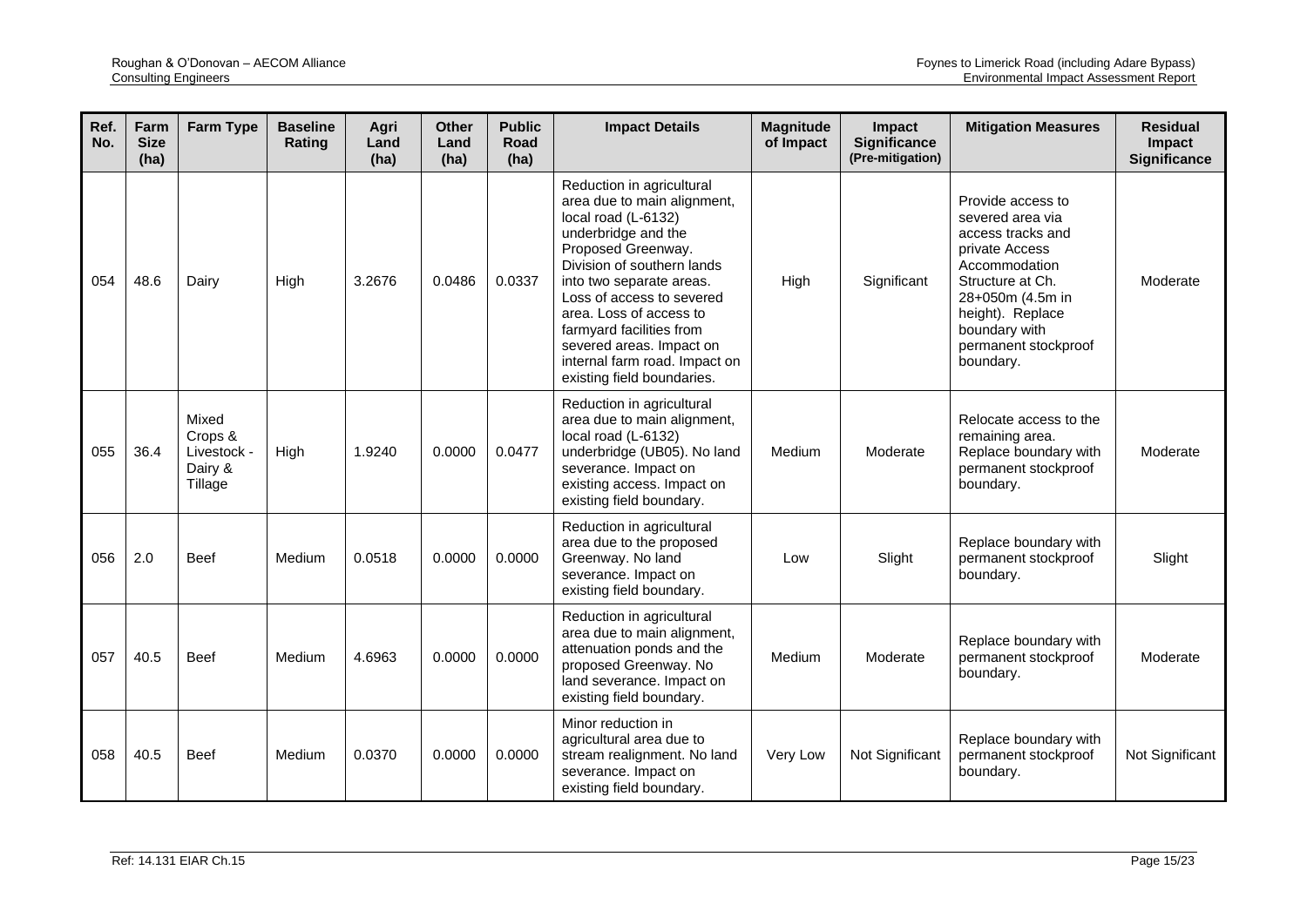| Ref.<br>No. | Farm<br><b>Size</b><br>(ha) | <b>Farm Type</b>       | <b>Baseline</b><br>Rating | Agri<br>Land<br>(ha) | <b>Other</b><br>Land<br>(ha) | <b>Public</b><br>Road<br>(ha) | <b>Impact Details</b>                                                                                                                                                                                                                                                                | <b>Magnitude</b><br>of Impact | <b>Impact</b><br><b>Significance</b><br>(Pre-mitigation) | <b>Mitigation Measures</b>                                                                                                                                                                    | <b>Residual</b><br><b>Impact</b><br><b>Significance</b> |
|-------------|-----------------------------|------------------------|---------------------------|----------------------|------------------------------|-------------------------------|--------------------------------------------------------------------------------------------------------------------------------------------------------------------------------------------------------------------------------------------------------------------------------------|-------------------------------|----------------------------------------------------------|-----------------------------------------------------------------------------------------------------------------------------------------------------------------------------------------------|---------------------------------------------------------|
| 059         | 11.7                        | Leased -<br>short term | Medium                    | 3.4979               | 0.0000                       | 0.0000                        | Reduction in agricultural<br>area due to main alignment<br>and stream realignment. No<br>land severance. Impact on<br>existing field boundary.                                                                                                                                       | Medium                        | Moderate                                                 | Replace boundary with<br>permanent stockproof<br>boundary.                                                                                                                                    | Moderate                                                |
| 060         | 13.4                        | Leased -<br>short term | Medium                    | 6.8262               | 0.0000                       | 0.0000                        | Reduction in agricultural<br>area due to Junction 10<br>Rathkeale, compound area<br>and an attenuation pond.<br>Severance of remaining plot<br>into two separate areas.<br>Loss of access to severed<br>areas. Impact on existing<br>access. Impact on existing<br>field boundaries. | Very High                     | Very<br>Significant                                      | Provide access tracks<br>to the severed area and<br>Access<br>Accommodation<br>Structure at Ch.<br>29+150m (4.5m in<br>height). Replace<br>boundary with<br>permanent stockproof<br>boundary. | Significant                                             |
| 061         | 11.7                        | Leased -<br>short term | Medium                    | 1.0419               | 0.0000                       | 0.0075                        | Reduction in agricultural<br>area due to main alignment,<br>attenuation ponds and<br>access tracks. No land<br>severance. Impact on<br>existing field boundary.                                                                                                                      | Medium                        | Moderate                                                 | Replace boundary with<br>permanent stockproof<br>boundary.                                                                                                                                    | Moderate                                                |
| 062         | 64.3                        | Equine                 | Medium                    | 5.1700               | 0.0000                       | 0.0000                        | Significant reduction in<br>agricultural area due to<br>Junction 10 Rathkeale.<br>Impact on existing access.<br>Impact on handling pen.<br>Impact on existing field<br>boundary.                                                                                                     | Medium                        | Moderate                                                 | Provide access to<br>remaining areas.<br>Replace boundary with<br>permanent stockproof<br>boundary.                                                                                           | Moderate                                                |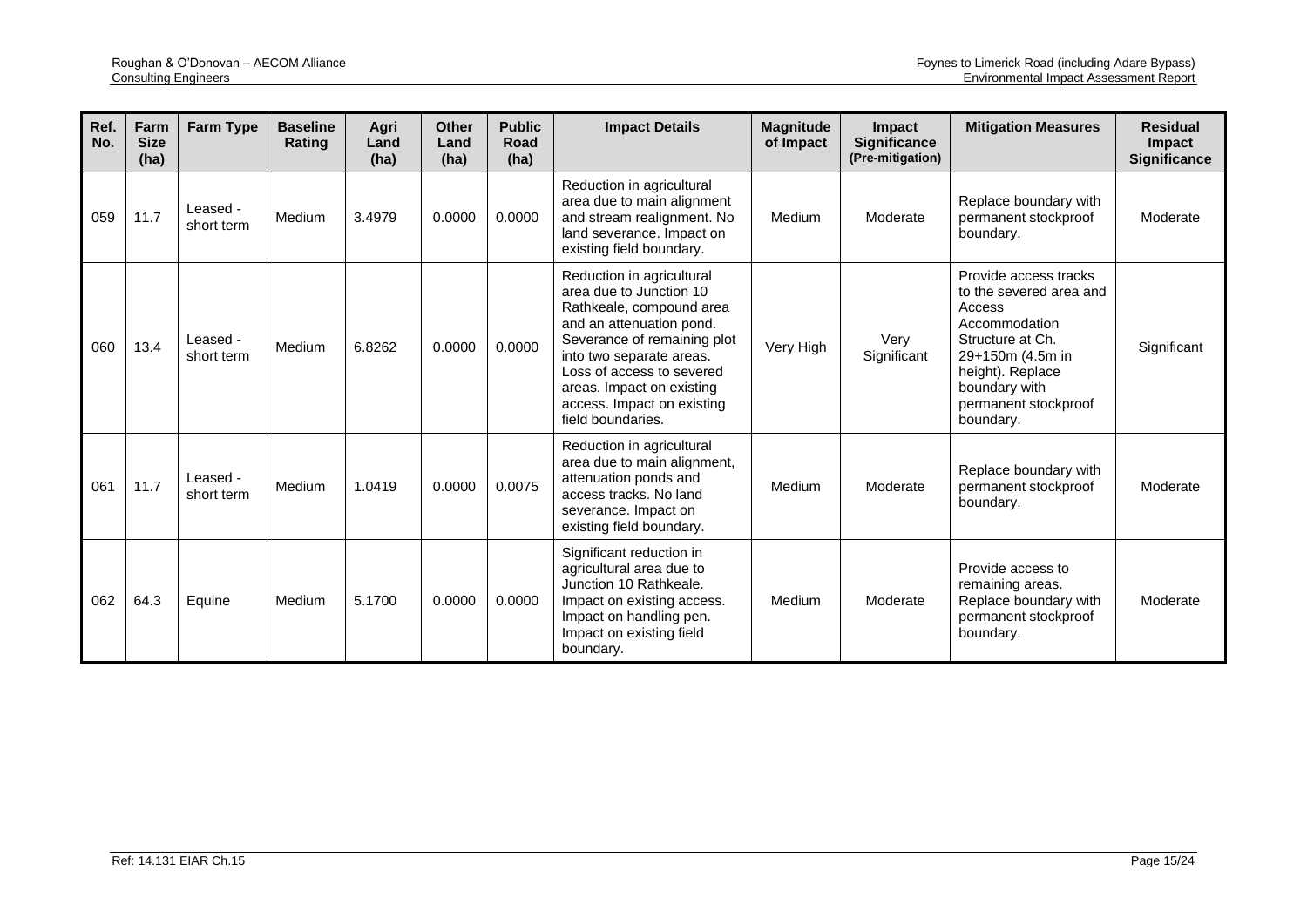| Ref.<br>No. | Farm<br><b>Size</b><br>(ha) | <b>Farm Type</b>       | <b>Baseline</b><br>Rating | Agri<br>Land<br>(ha) | <b>Other</b><br>Land<br>(ha) | <b>Public</b><br>Road<br>(ha) | <b>Impact Details</b>                                                                                                                                                                                                                                                                                                                                                                                                                                | <b>Magnitude</b><br>of Impact | <b>Impact</b><br><b>Significance</b><br>(Pre-mitigation) | <b>Mitigation Measures</b>                                                                                                                                                                                                                                                                       | <b>Residual</b><br>Impact<br>Significance |
|-------------|-----------------------------|------------------------|---------------------------|----------------------|------------------------------|-------------------------------|------------------------------------------------------------------------------------------------------------------------------------------------------------------------------------------------------------------------------------------------------------------------------------------------------------------------------------------------------------------------------------------------------------------------------------------------------|-------------------------------|----------------------------------------------------------|--------------------------------------------------------------------------------------------------------------------------------------------------------------------------------------------------------------------------------------------------------------------------------------------------|-------------------------------------------|
| 063         | 101.2                       | <b>Beef</b>            | Medium                    | 14.0673              | 0.0234                       | 0.2990                        | Significant reduction in<br>agricultural area of two plots<br>at Graigeen and Rathkeale<br>due to the main alignment, a<br>local road underbridge (L-<br>1222), a stream realignment<br>and two attenuation ponds.<br>Severance of northern<br>Graigeen plot into two<br>separate areas. Loss of<br>access to a dwelling house,<br>farmyard and significant<br>severed area. Impact on<br>existing accesses. Impact on<br>existing field boundaries. | Very High                     | Very<br>Significant                                      | Provide access to the<br>dwelling house,<br>farmyard and severed<br>area at Rathkeale via<br>Access<br>Accommodation<br>Structure (4.5m in<br>height) at Ch.<br>50+750m. Restore field<br>accesses to remaining<br>Graigeen areas.<br>Replace boundary with<br>permanent stockproof<br>boundary. | Significant                               |
| 064         | 25.1                        | Dairy                  | High                      | 3.3676               | 0.1349                       | 0.4678                        | Reduction in agricultural<br>area due to the main<br>alignment and Sideroads<br>12A, 12B and 12D.<br>Severance of lands at two<br>separate locations. Loss of<br>access to main block of<br>grazing paddocks. Impact on<br>access to farmyard. Impact<br>on existing field access.<br>Impact on existing field<br>boundaries.                                                                                                                        | Very High                     | Profound                                                 | Provide private access<br>to the severed areas<br>via the Access<br>Accommodation<br>Structure (3.0m in<br>height) at Ch.<br>51+840m. Provide field<br>access to the remaining<br>areas. Replace<br>boundary with<br>permanent stockproof<br>boundary.                                           | Significant                               |
| 065         | 12.1                        | Leased -<br>short term | Low                       | 0.0143               | 0.0000                       | 0.0000                        | Reduction in agricultural<br>area due to an access track.<br>Impact on access to lands.<br>Impact on existing boundary.                                                                                                                                                                                                                                                                                                                              | Medium                        | Slight                                                   | Provide access to<br>remaining area.<br>Replace boundary with<br>permanent stockproof<br>boundary.                                                                                                                                                                                               | Not Significant                           |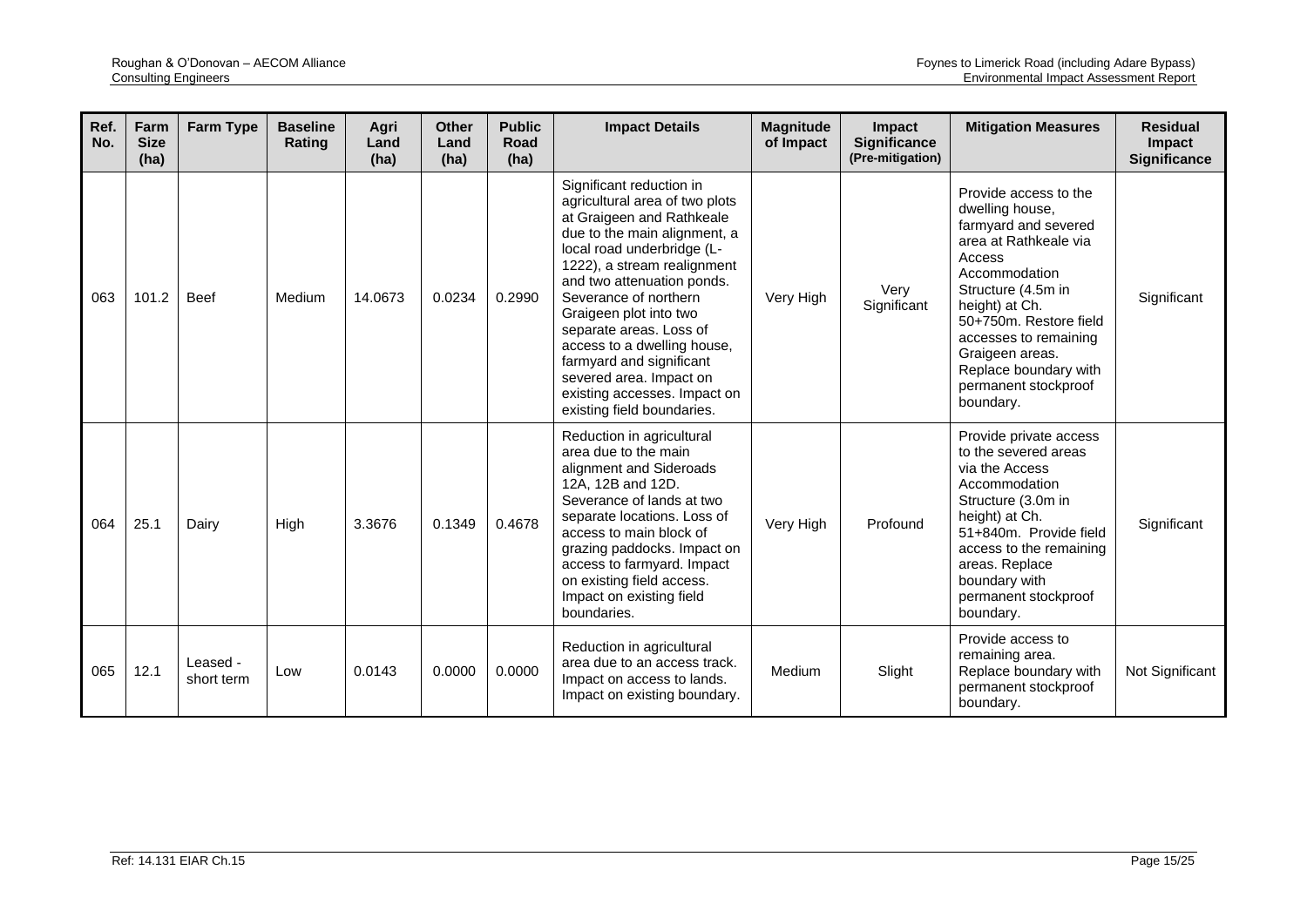| Ref.<br>No. | Farm<br><b>Size</b><br>(ha) | <b>Farm Type</b>       | <b>Baseline</b><br>Rating | Agri<br>Land<br>(ha) | <b>Other</b><br>Land<br>(ha) | <b>Public</b><br>Road<br>(ha) | <b>Impact Details</b>                                                                                                                                                                                                                                                                                                                                       | <b>Magnitude</b><br>of Impact | Impact<br><b>Significance</b><br>(Pre-mitigation) | <b>Mitigation Measures</b>                                                                                                                                                                                                                               | <b>Residual</b><br>Impact<br><b>Significance</b> |
|-------------|-----------------------------|------------------------|---------------------------|----------------------|------------------------------|-------------------------------|-------------------------------------------------------------------------------------------------------------------------------------------------------------------------------------------------------------------------------------------------------------------------------------------------------------------------------------------------------------|-------------------------------|---------------------------------------------------|----------------------------------------------------------------------------------------------------------------------------------------------------------------------------------------------------------------------------------------------------------|--------------------------------------------------|
| 066         | 0.6                         | Leased -<br>short term | Low                       | 0.2914               | 0.0077                       | 0.0089                        | Reduction in agricultural<br>area due to main alignment<br>and access tracks. Impact on<br>existing access to remaining<br>area. Impact on existing field<br>boundary.                                                                                                                                                                                      | Very High                     | Significant                                       | Provide access to<br>remaining area.<br>Replace boundary with<br>permanent stockproof<br>boundary.                                                                                                                                                       | Moderate                                         |
| 067         | 42.0                        | Dairy                  | High                      | 0.0699               | 0.0084                       | 0.0598                        | Minor reduction in<br>agricultural area due to<br>Sideroad 12A. Impact on<br>existing field boundary.                                                                                                                                                                                                                                                       | Low                           | Slight                                            | Replace boundary with<br>permanent stockproof<br>boundary.                                                                                                                                                                                               | Slight                                           |
| 068         | 11.9                        | <b>Beef</b>            | Medium                    | 0.2816               | 0.0022                       | 0.1938                        | Reduction in agricultural<br>area of several plots due to<br>Sideroads 12A, 12B and<br>12D. No land severance.<br>Impact on existing field<br>accesses. Impact on existing<br>field boundary.                                                                                                                                                               | Medium                        | Moderate                                          | Provide accesses to<br>remaining areas.<br>Replace boundary with<br>permanent stockproof<br>boundary.                                                                                                                                                    | Slight                                           |
| 069         | 99.2                        | Dairy                  | High                      | 1.7633               | 0.0438                       | 0.1125                        | Reduction in agricultural<br>area due to main alignment,<br>Sideroads 12A, 12B and<br>12D. Impact on three plots.<br>Severance of one plot into<br>two separate areas. Loss of<br>access to severed areas.<br>Loss of access to farmyard<br>facilities from severed areas.<br>Impact on existing field<br>accesses. Impact on existing<br>field boundaries. | High                          | Significant                                       | Provide private access<br>to the severed areas<br>via the Access<br>Accommodation<br>Structure (3.0m in<br>height) at Ch.<br>51+800m. Provide field<br>accesses to the<br>remaining areas.<br>Replace boundary with<br>permanent stockproof<br>boundary. | Moderate                                         |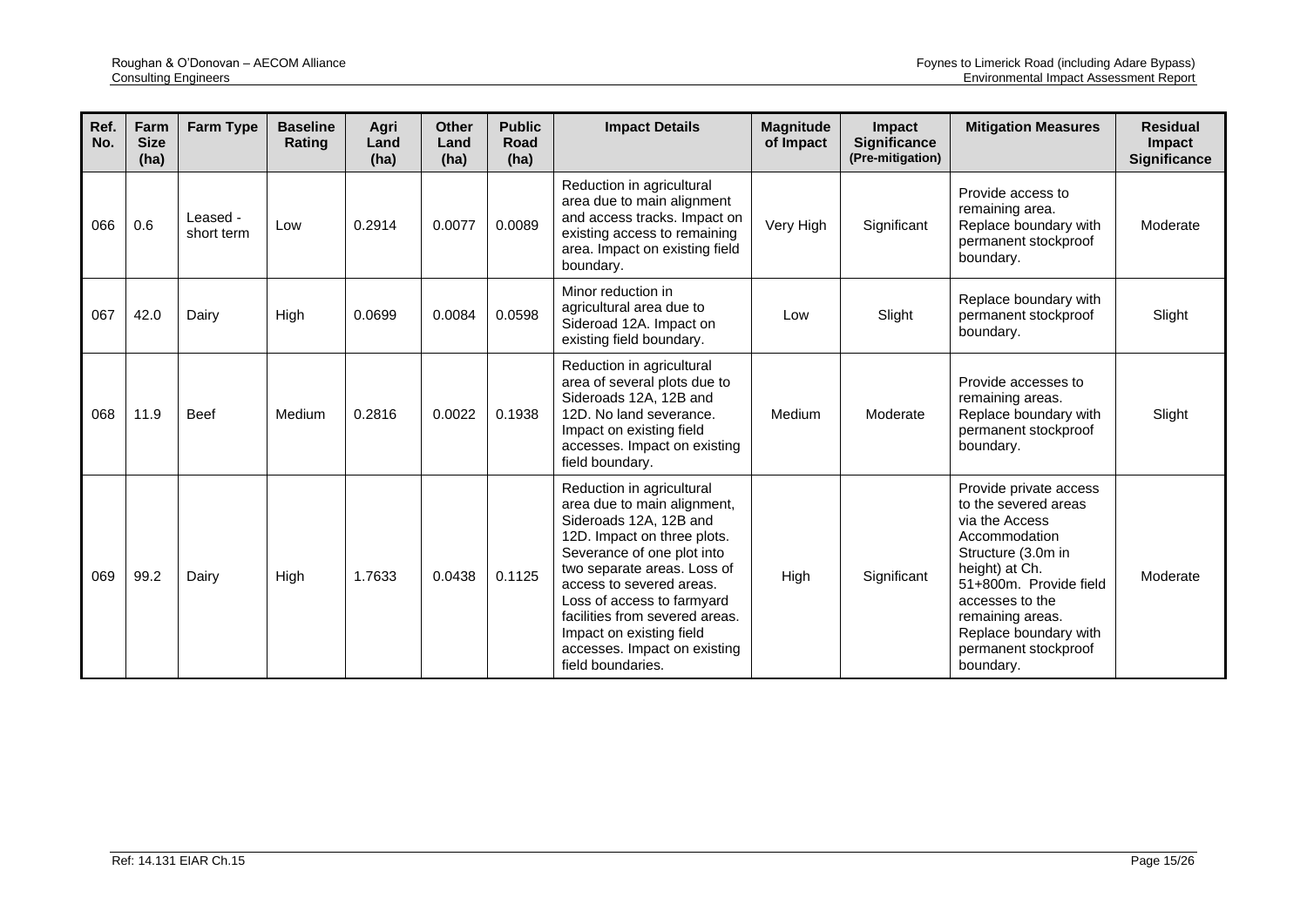| Ref.<br>No. | Farm<br><b>Size</b><br>(ha) | <b>Farm Type</b>                                       | <b>Baseline</b><br>Rating | Agri<br>Land<br>(ha) | <b>Other</b><br>Land<br>(ha) | <b>Public</b><br><b>Road</b><br>(ha) | <b>Impact Details</b>                                                                                                                                                                                                                                                                                  | <b>Magnitude</b><br>of Impact | <b>Impact</b><br><b>Significance</b><br>(Pre-mitigation) | <b>Mitigation Measures</b>                                                                                                                                                                                                       | <b>Residual</b><br>Impact<br><b>Significance</b> |
|-------------|-----------------------------|--------------------------------------------------------|---------------------------|----------------------|------------------------------|--------------------------------------|--------------------------------------------------------------------------------------------------------------------------------------------------------------------------------------------------------------------------------------------------------------------------------------------------------|-------------------------------|----------------------------------------------------------|----------------------------------------------------------------------------------------------------------------------------------------------------------------------------------------------------------------------------------|--------------------------------------------------|
| 070         | 32.2                        | <b>Beef</b>                                            | High                      | 2.6623               | 0.0000                       | 0.0608                               | Reduction in agricultural<br>area due to main alignment,<br>Sideroad 12D (L-8027) and<br>access tracks. Severance of<br>land into two separate areas.<br>Loss of direct access to<br>farmyard facilities from<br>severed area. Impact on<br>existing accesses. Impact on<br>existing field boundaries. | Medium                        | Moderate                                                 | Provide private access<br>to the severed area via<br>the Access<br>Accommodation<br>Structure (4.5m in<br>height) at Ch.<br>52+150m. Restore<br>field access gate.<br>Replace boundary with<br>permanent stockproof<br>boundary. | Moderate                                         |
| 071         | 15.4                        | Leased -<br>long term                                  | Medium                    | 3.1001               | 0.0000                       | 0.0140                               | Significant reduction in<br>agricultural area due to main<br>alignment, access tracks and<br>drainage. Severance of main<br>plot into two separate areas.<br>Loss of direct access to<br>severed area. Impact on<br>existing field boundaries.                                                         | Very High                     | Very<br>Significant                                      | Provide private access<br>to the severed area via<br>the Access<br>Accommodation<br>Structure (4.5m in<br>height) at Ch.<br>52+150m. Replace<br>boundary with<br>permanent stockproof<br>boundary.                               | Moderate                                         |
| 072         | 32.4                        | <b>Beef</b>                                            | Medium                    | 1.9505               | 0.0000                       | 0.0000                               | Reduction in agricultural<br>area due to main alignment.<br>No land severance. Impact<br>on existing field boundaries.                                                                                                                                                                                 | Medium                        | Moderate                                                 | Replace boundary with<br>permanent stockproof<br>boundary.                                                                                                                                                                       | Moderate                                         |
| 073         | 101.2                       | Mixed<br>Crops and<br>Livestock -<br>Beef &<br>Tillage | Medium                    | 2.6048               | 0.0000                       | 0.0000                               | Reduction in agricultural<br>area due to main alignment<br>and Enforcement Area. No<br>land severance. Impact on<br>existing field boundaries.                                                                                                                                                         | Low                           | Slight                                                   | Replace boundary with<br>permanent stockproof<br>boundary.                                                                                                                                                                       | Slight                                           |
| 074         | 75.7                        | Dairy                                                  | High                      | 1.6804               | 0.0000                       | 0.0000                               | Reduction in agricultural<br>area due to main alignment<br>and Enforcement Area. No<br>land severance. Impact on<br>existing field boundaries.                                                                                                                                                         | Medium                        | Moderate                                                 | Replace boundary with<br>permanent stockproof<br>boundary.                                                                                                                                                                       | Moderate                                         |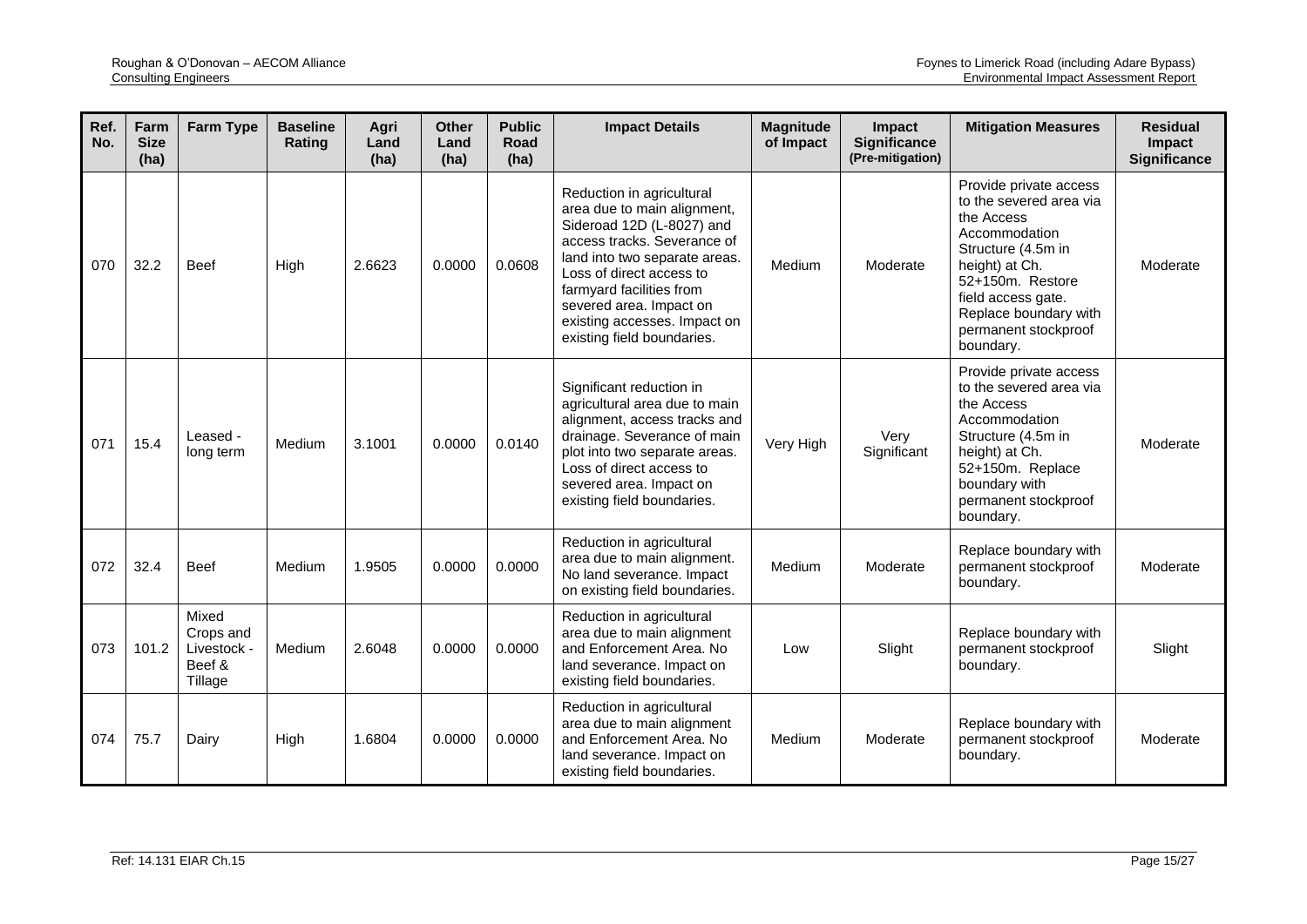| Ref.<br>No. | Farm<br><b>Size</b><br>(ha) | Farm Type                                              | <b>Baseline</b><br>Rating | Agri<br>Land<br>(ha) | <b>Other</b><br>Land<br>(ha) | <b>Public</b><br>Road<br>(ha) | <b>Impact Details</b>                                                                                                                                                                | <b>Magnitude</b><br>of Impact | <b>Impact</b><br><b>Significance</b><br>(Pre-mitigation) | <b>Mitigation Measures</b>                                 | <b>Residual</b><br><b>Impact</b><br><b>Significance</b> |
|-------------|-----------------------------|--------------------------------------------------------|---------------------------|----------------------|------------------------------|-------------------------------|--------------------------------------------------------------------------------------------------------------------------------------------------------------------------------------|-------------------------------|----------------------------------------------------------|------------------------------------------------------------|---------------------------------------------------------|
| 075         | 10.5                        | <b>Beef</b>                                            | Medium                    | 0.8971               | 0.0000                       | 0.0000                        | Reduction in agricultural<br>area due to main alignment<br>and Enforcement Area. No<br>land severance. Impact on<br>existing field boundaries.                                       | Medium                        | Moderate                                                 | Replace boundary with<br>permanent stockproof<br>boundary. | Moderate                                                |
| 076         | 25.5                        | Leased -<br>long term                                  | Medium                    | 1.0146               | 0.0000                       | 0.0000                        | Reduction in agricultural<br>area due to main alignment.<br>Impact on existing field<br>boundaries.                                                                                  | Low                           | Slight                                                   | Replace boundary with<br>permanent stockproof<br>boundary. | Slight                                                  |
| 077         | 32.4                        | Leased -<br>long term                                  | Medium                    | 5.4621               | 0.0000                       | 0.0000                        | Reduction in agricultural<br>area due to main alignment<br>and two attenuation ponds.<br>Impact on existing field<br>boundaries.                                                     | Medium                        | Moderate                                                 | Replace boundary with<br>permanent stockproof<br>boundary. | Moderate                                                |
| 078         | 28.3                        | Mixed<br>Crops and<br>Livestock -<br>Beef &<br>Tillage | Medium                    | 0.3301               | 0.0000                       | 0.0598                        | Minor reduction in<br>agricultural area due to main<br>alignment and access track.<br>Impact on existing field<br>boundary.                                                          | Low                           | Slight                                                   | Replace boundary with<br>permanent stockproof<br>boundary. | Slight                                                  |
| 079         | 16.2                        | Leased -<br>short term                                 | Medium                    | 2.8312               | 0.0000                       | 0.0592                        | Reduction in agricultural<br>area due to main alignment,<br>Sideroad 13 (L-1421)<br>underbridge and an<br>attenuation pond. Acquisition<br>of the entire plot. No land<br>severance. | Medium                        | Moderate                                                 | None                                                       | Moderate                                                |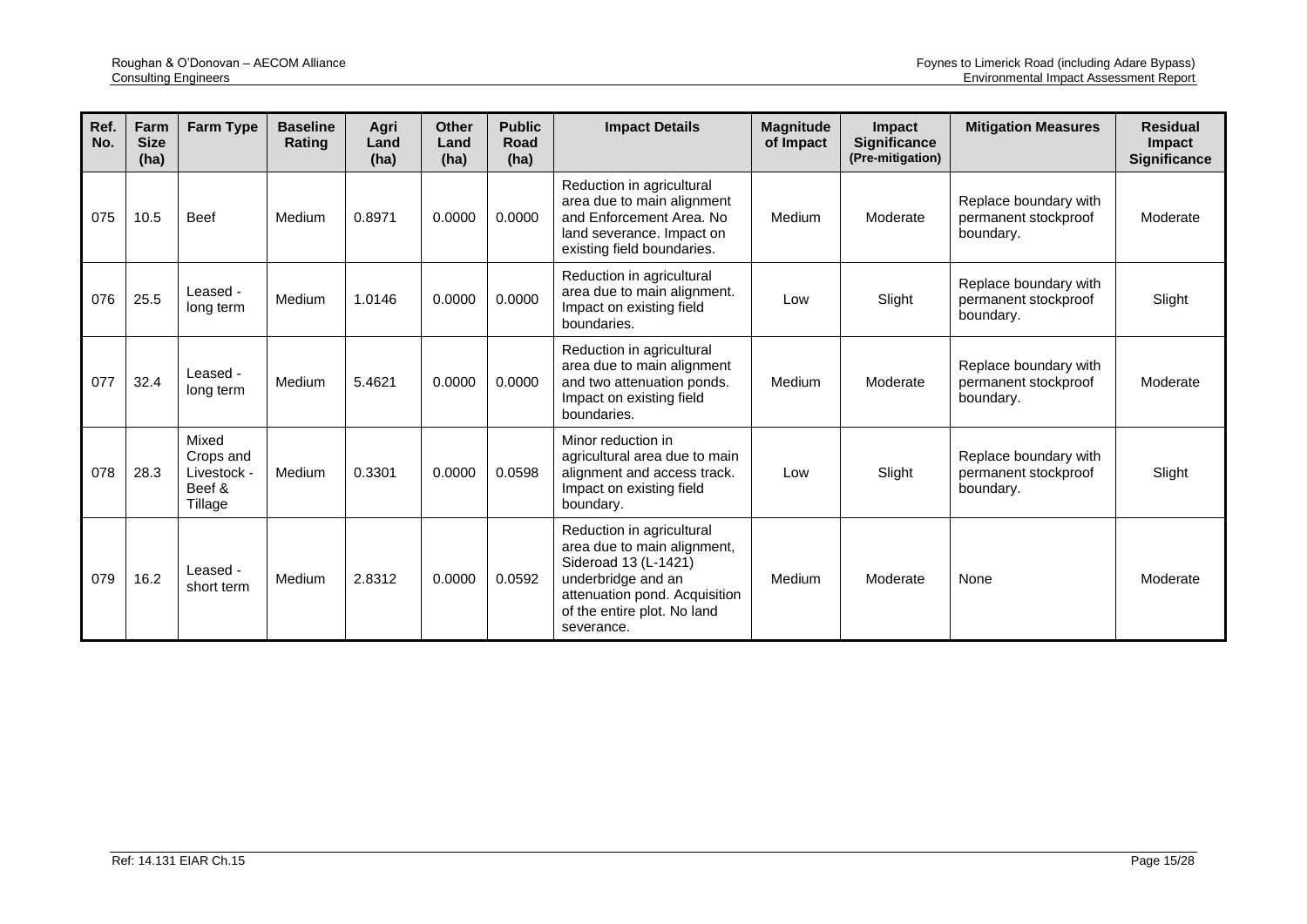| Ref.<br>No. | Farm<br><b>Size</b><br>(ha) | <b>Farm Type</b>                                                | <b>Baseline</b><br>Rating | Agri<br>Land<br>(ha) | <b>Other</b><br>Land<br>(ha) | <b>Public</b><br><b>Road</b><br>(ha) | <b>Impact Details</b>                                                                                                                                                                                                                                                                                                                                                                                               | <b>Magnitude</b><br>of Impact | Impact<br><b>Significance</b><br>(Pre-mitigation) | <b>Mitigation Measures</b>                                                                                                                                                                              | <b>Residual</b><br><b>Impact</b><br><b>Significance</b> |
|-------------|-----------------------------|-----------------------------------------------------------------|---------------------------|----------------------|------------------------------|--------------------------------------|---------------------------------------------------------------------------------------------------------------------------------------------------------------------------------------------------------------------------------------------------------------------------------------------------------------------------------------------------------------------------------------------------------------------|-------------------------------|---------------------------------------------------|---------------------------------------------------------------------------------------------------------------------------------------------------------------------------------------------------------|---------------------------------------------------------|
| 080         | 114.5                       | Mixed<br>Crops &<br>Livestock -<br>Beef.<br>Equine &<br>Tillage | High                      | 8.6779               | 0.0000                       | 0.0848                               | Significant reduction in<br>agricultural area due to main<br>alignment, Sideroad 13 (L-<br>1421), access tracks and<br>additional areas for utility<br>diversion. Severance of the<br>main plot into two separate<br>areas. Loss of direct access<br>to severed area. Loss of<br>access to farmyard facilities<br>from severed area. Impact<br>on existing field access.<br>Impact on existing field<br>boundaries. | High                          | Significant                                       | Provide private access<br>to the severed area via<br>access tracks and the<br>Access<br>Accommodation<br>Structure at Ch.<br>54+450m. Replace<br>boundary with<br>permanent stockproof<br>boundary.     | Significant                                             |
| 081         | 61.9                        | <b>Beef</b>                                                     | High                      | 13.5096              | 0.0274                       | 0.0425                               | Significant reduction in<br>agricultural area due to main<br>alignment, Junction 14<br>Croagh, an attenuation pond<br>and access track. Impact on<br>existing farm entrance.<br>Impact on existing field<br>boundaries.                                                                                                                                                                                             | High                          | Significant                                       | Restore farm entrance<br>to the property.<br>Replace boundary with<br>permanent stockproof<br>boundary.                                                                                                 | Significant                                             |
| 082         | 45.7                        | Mixed<br>Crops &<br>Livestock -<br>Dairy &<br>Tillage           | High                      | 1.1415               | 0.0423                       | 0.0000                               | Reduction in agricultural<br>area due to main alignment,<br>Junction 14E and Croagh<br>Link Road, Severance of<br>main plot into two separate<br>areas. Loss of direct access<br>to severed area. Loss of<br>access to farmyard facilities<br>from severed area. Impact<br>on existing field boundaries.                                                                                                            | High                          | Significant                                       | Provide private access<br>to the severed area via<br>the Access<br>Accommodation<br>Structure (4.5m in<br>height) on Croagh Link<br>Road. Replace<br>boundary with<br>permanent stockproof<br>boundary. | Moderate                                                |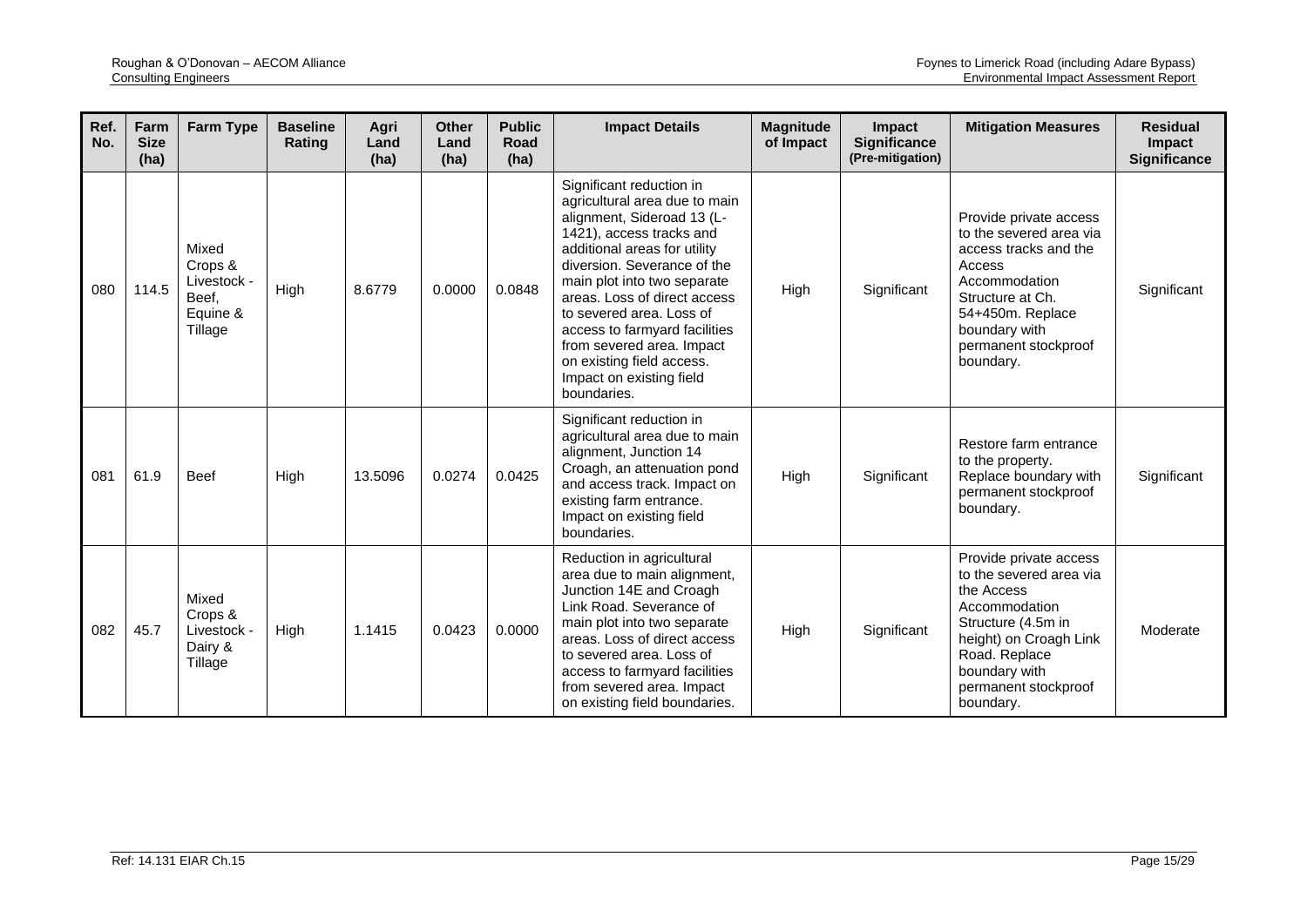| Ref.<br>No. | Farm<br><b>Size</b><br>(ha) | Farm Type                                          | <b>Baseline</b><br>Rating | Agri<br>Land<br>(ha) | <b>Other</b><br>Land<br>(ha) | <b>Public</b><br>Road<br>(ha) | <b>Impact Details</b>                                                                                                                                                                                             | <b>Magnitude</b><br>of Impact | Impact<br>Significance<br>(Pre-mitigation) | <b>Mitigation Measures</b>                                                                                                                                                                                                                                                                                                                                                                                                                                                                        | <b>Residual</b><br>Impact<br><b>Significance</b> |
|-------------|-----------------------------|----------------------------------------------------|---------------------------|----------------------|------------------------------|-------------------------------|-------------------------------------------------------------------------------------------------------------------------------------------------------------------------------------------------------------------|-------------------------------|--------------------------------------------|---------------------------------------------------------------------------------------------------------------------------------------------------------------------------------------------------------------------------------------------------------------------------------------------------------------------------------------------------------------------------------------------------------------------------------------------------------------------------------------------------|--------------------------------------------------|
| 083         | 6.3                         | Poultry &<br>Grassland<br>(Leased -<br>short term) | Medium                    | 3.2046               | 0.0192                       | 0.0410                        | Reduction in agricultural<br>area due to Croagh Link<br>Road, N21 Roundabout and<br>an attenuation pond. No land<br>severance. Impact on<br>existing farm access road.<br>Impact on existing field<br>boundaries. | Medium                        | Moderate                                   | Restore farm access<br>onto N21. Replace<br>boundary with<br>permanent stockproof<br>boundary.                                                                                                                                                                                                                                                                                                                                                                                                    | Moderate                                         |
| 084         | 7.7                         | Equine &<br>Grassland<br>(Leased -<br>short term)  | High                      | 2.1720               | 0.0000                       | 0.0369                        | Significant reduction in<br>agricultural area due to main<br>alignment and Junction 14<br>Croagh. No land severance.<br>Impact on existing field<br>boundaries.                                                   | Very High                     | Profound                                   | Provide a temporary<br>barrier, of a minimum<br>2.4m in height, erected<br>to screen the noise and<br>visual impacts during<br>construction stage.<br>Provide recommended<br>screening as illustrated<br>in Figures 11.1 to 11.24<br>and 12.1 to 12.23,<br>including a<br>supplementary equine<br>barrier of 3.5m from<br>Ch. 55+900 to Ch.<br>55+975m to mitigate<br>the noise and visual<br>effects of operational<br>activities. Replace<br>boundary with<br>permanent stockproof<br>boundary. | Significant                                      |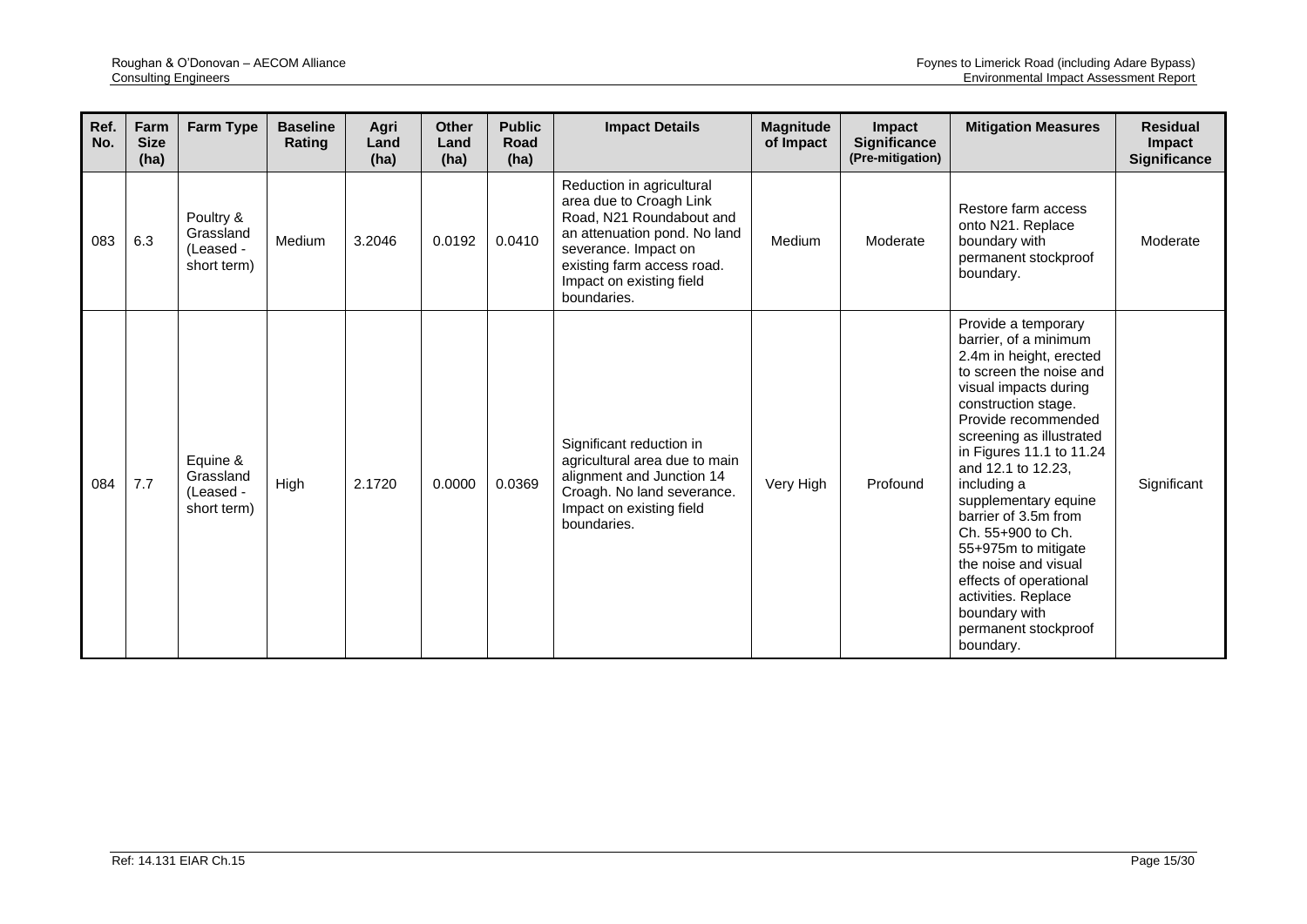| Ref.<br>No. | Farm<br><b>Size</b><br>(ha) | <b>Farm Type</b>                                          | <b>Baseline</b><br>Rating | Agri<br>Land<br>(ha) | <b>Other</b><br>Land<br>(ha) | <b>Public</b><br>Road<br>(ha) | <b>Impact Details</b>                                                                                                                                                                                                                                                                                                                                                                                                                            | <b>Magnitude</b><br>of Impact | Impact<br><b>Significance</b><br>(Pre-mitigation) | <b>Mitigation Measures</b>                                                                                                                                                                                                                                                                                                                                 | <b>Residual</b><br>Impact<br><b>Significance</b> |
|-------------|-----------------------------|-----------------------------------------------------------|---------------------------|----------------------|------------------------------|-------------------------------|--------------------------------------------------------------------------------------------------------------------------------------------------------------------------------------------------------------------------------------------------------------------------------------------------------------------------------------------------------------------------------------------------------------------------------------------------|-------------------------------|---------------------------------------------------|------------------------------------------------------------------------------------------------------------------------------------------------------------------------------------------------------------------------------------------------------------------------------------------------------------------------------------------------------------|--------------------------------------------------|
| 085         | 57.9                        | Mixed<br>Grazing<br>Livestock -<br>Dairy &<br><b>Beef</b> | High                      | 3.5699               | 0.0409                       | 0.1451                        | Reduction in agricultural<br>area due to the main<br>alignment, Sideroad 15,<br>Sideroad 16, attenuation<br>pond and pedestrian<br>underpass on lands at<br>Graigue. Minor reduction on<br>the main farm at Croagh.<br>Severance of Graigue plot<br>into two separate areas.<br>Loss of direct access<br>between severed areas.<br>Impact on existing access<br>gates. Impact on animal<br>handling pen. Impact on<br>existing field boundaries. | Very High                     | Profound                                          | Provide access via the<br>Accommodation<br>Access Structure (3.0m<br>in height) at Ch.<br>56+325m. Replace<br>boundary with<br>permanent stockproof<br>boundary.                                                                                                                                                                                           | Significant                                      |
| 086         | 72.8                        | Equine                                                    | High                      | 0.4819               | 0.0505                       | 0.0841                        | Reduction in agricultural<br>area due to main alignment<br>and local road (L-8025)<br>underbridge. No land<br>severance. Impact on<br>existing field boundaries.                                                                                                                                                                                                                                                                                 | High                          | Significant                                       | Provide recommended<br>screening as illustrated<br>in Figures 11.1 to 11.24<br>and 12.1 to 12.23<br>including a 2.5m high<br>supplementary equine<br>barrier from Ch.<br>56+725 to 56+875m, to<br>mitigate the noise and<br>visual effects of<br>construction and<br>operational activities.<br>Replace boundary with<br>permanent stockproof<br>boundary. | Moderate                                         |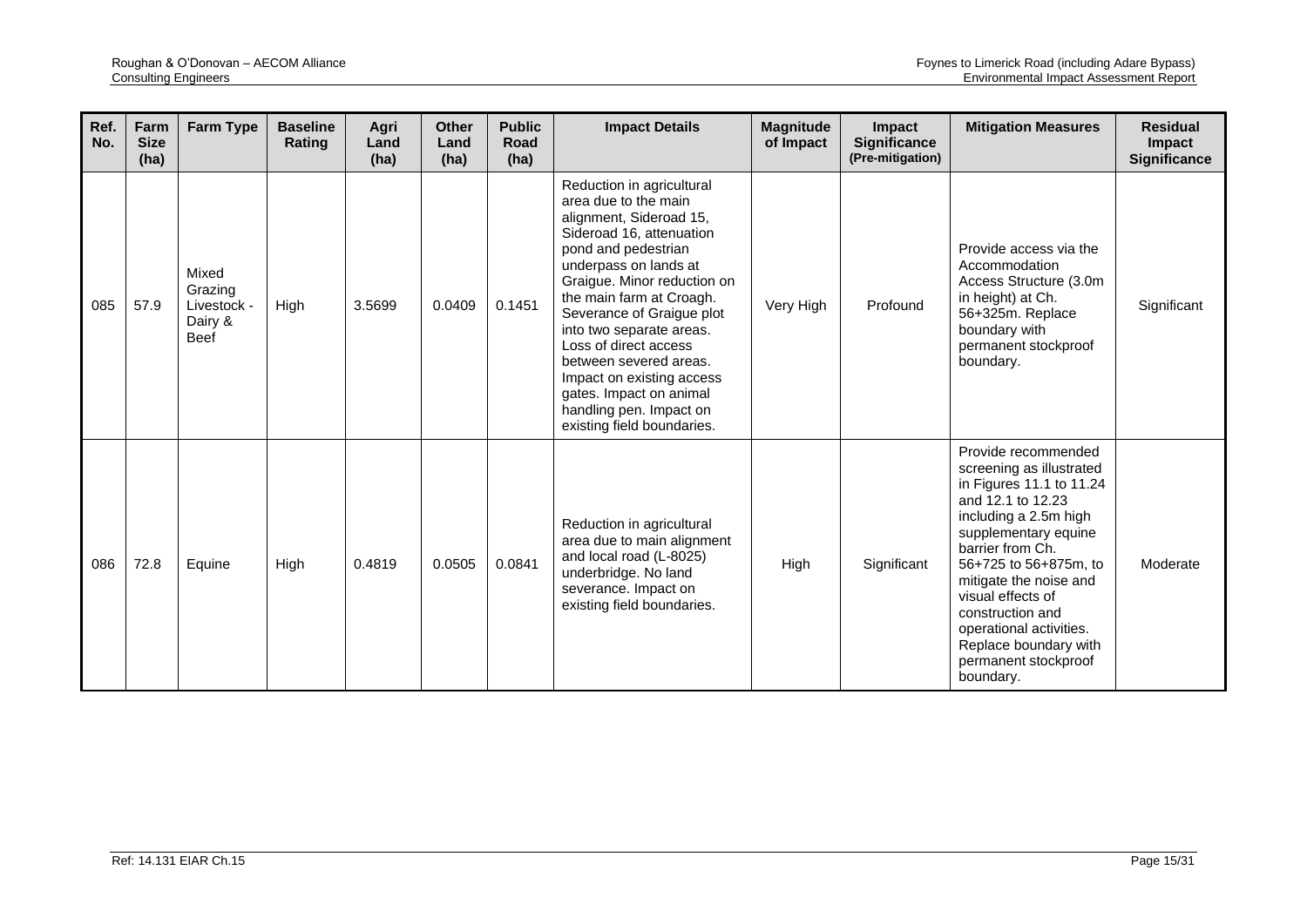| Ref.<br>No. | Farm<br><b>Size</b><br>(ha) | Farm Type   | <b>Baseline</b><br>Rating | Agri<br>Land<br>(ha) | <b>Other</b><br>Land<br>(ha) | <b>Public</b><br>Road<br>(ha) | <b>Impact Details</b>                                                                                                                                                                                                                          | <b>Magnitude</b><br>of Impact | <b>Impact</b><br><b>Significance</b><br>(Pre-mitigation) | <b>Mitigation Measures</b>                                                                                                                                                | <b>Residual</b><br><b>Impact</b><br>Significance |
|-------------|-----------------------------|-------------|---------------------------|----------------------|------------------------------|-------------------------------|------------------------------------------------------------------------------------------------------------------------------------------------------------------------------------------------------------------------------------------------|-------------------------------|----------------------------------------------------------|---------------------------------------------------------------------------------------------------------------------------------------------------------------------------|--------------------------------------------------|
| 087         | 36.4                        | <b>Beef</b> | Medium                    | 4.9657               | 0.1058                       | 0.0000                        | Significant reduction in<br>agricultural area due to the<br>main alignment, access<br>tracks and attenuation pond.<br>Loss of access to dwelling<br>house, farmyard and<br>remaining area of lands.<br>Impact on existing field<br>boundaries. | Very High                     | Very<br>Significant                                      | Provide private access<br>via the Accommodation<br>Access Structure (4.5m)<br>in height) at Ch.<br>56+745m. Replace<br>boundary with<br>permanent stockproof<br>boundary. | Significant                                      |
| 088         | 44.5                        | <b>Beef</b> | Medium                    | 2.0245               | 0.1176                       | 0.0133                        | Reduction in agricultural<br>area of two plots due to main<br>alignment and local road (L-<br>8025) underbridge and full<br>acquisition of smaller plot.<br>No land severance. Impact<br>on existing field boundaries.                         | Low                           | Slight                                                   | Replace boundary with<br>permanent stockproof<br>boundary.                                                                                                                | Slight                                           |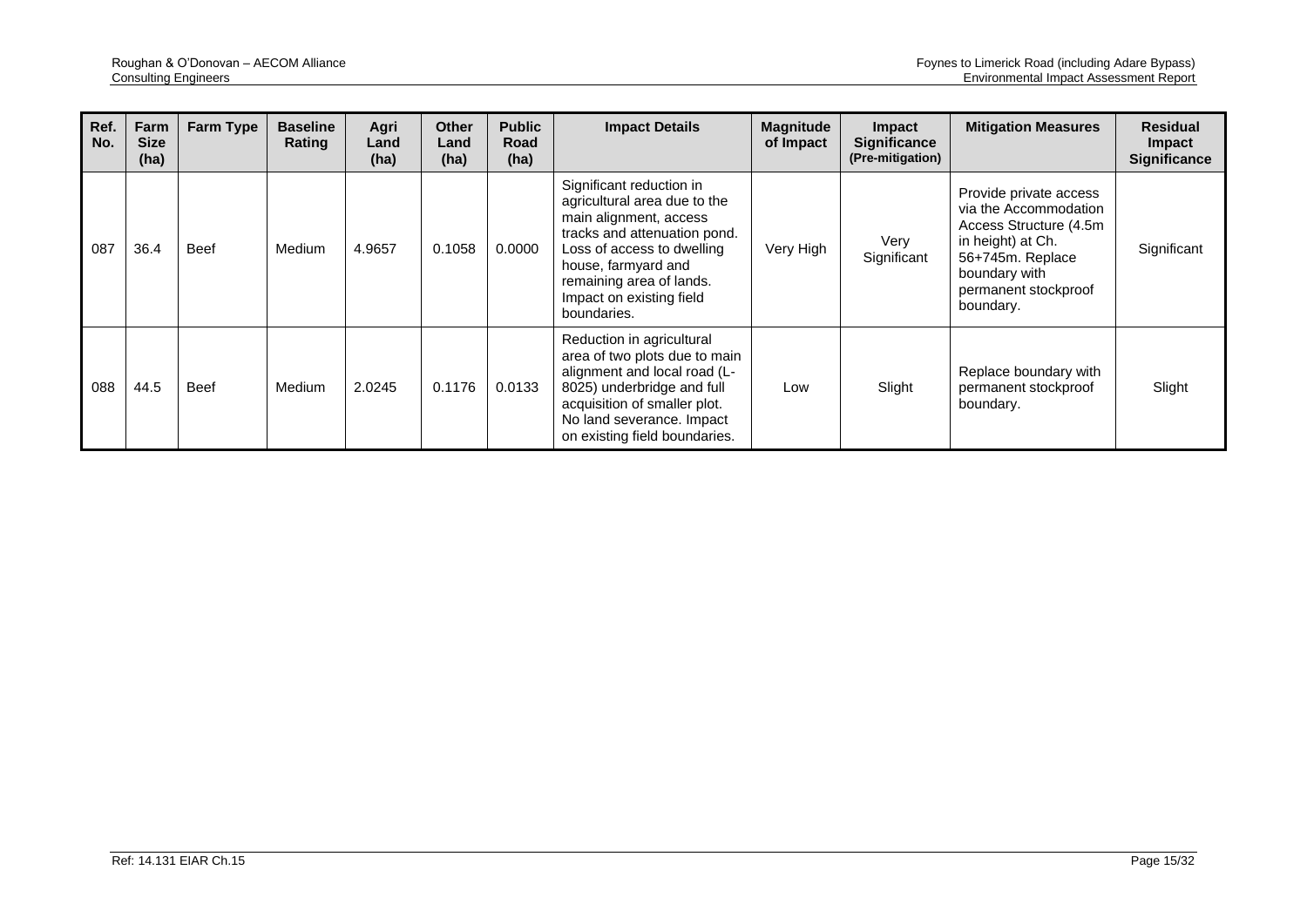| Ref.<br>No. | Farm<br><b>Size</b><br>(ha) | Farm Type | <b>Baseline</b><br>Rating | Agri<br>Land<br>(ha) | <b>Other</b><br>Land<br>(ha) | <b>Public</b><br>Road<br>(ha) | <b>Impact Details</b>                                                                                                                                                                  | <b>Magnitude</b><br>of Impact | <b>Impact</b><br><b>Significance</b><br>(Pre-mitigation) | <b>Mitigation Measures</b>                                                                                                                                                                                                                                                                                                                                                                                                                                                                                      | <b>Residual</b><br><b>Impact</b><br><b>Significance</b> |
|-------------|-----------------------------|-----------|---------------------------|----------------------|------------------------------|-------------------------------|----------------------------------------------------------------------------------------------------------------------------------------------------------------------------------------|-------------------------------|----------------------------------------------------------|-----------------------------------------------------------------------------------------------------------------------------------------------------------------------------------------------------------------------------------------------------------------------------------------------------------------------------------------------------------------------------------------------------------------------------------------------------------------------------------------------------------------|---------------------------------------------------------|
| 089         | 12.1                        | Equine    | High                      | 2.7094               | 0.0000                       | 0.0212                        | Significant reduction in<br>agricultural area due to main<br>alignment and access track.<br>Severance of main plot into<br>two separate areas. Impact<br>on existing field boundaries. | High                          | Significant                                              | Provide screening of a<br>minimum of 2.4 metres<br>high for the<br>construction stage<br>along the working<br>ground level.<br>Provide recommended<br>screening as illustrated<br>in Figures 11.1 to 11.24<br>and 12.1 to 12.23.<br>including 1.5m high<br>supplementary equine<br>barriers from Ch.<br>57+350 to 57+475<br>(North) and Ch. 57+250<br>to 57+475 (South)<br>mitigate the noise and<br>visual effects of<br>operational activities.<br>Replace boundary with<br>permanent stockproof<br>boundary. | Significant                                             |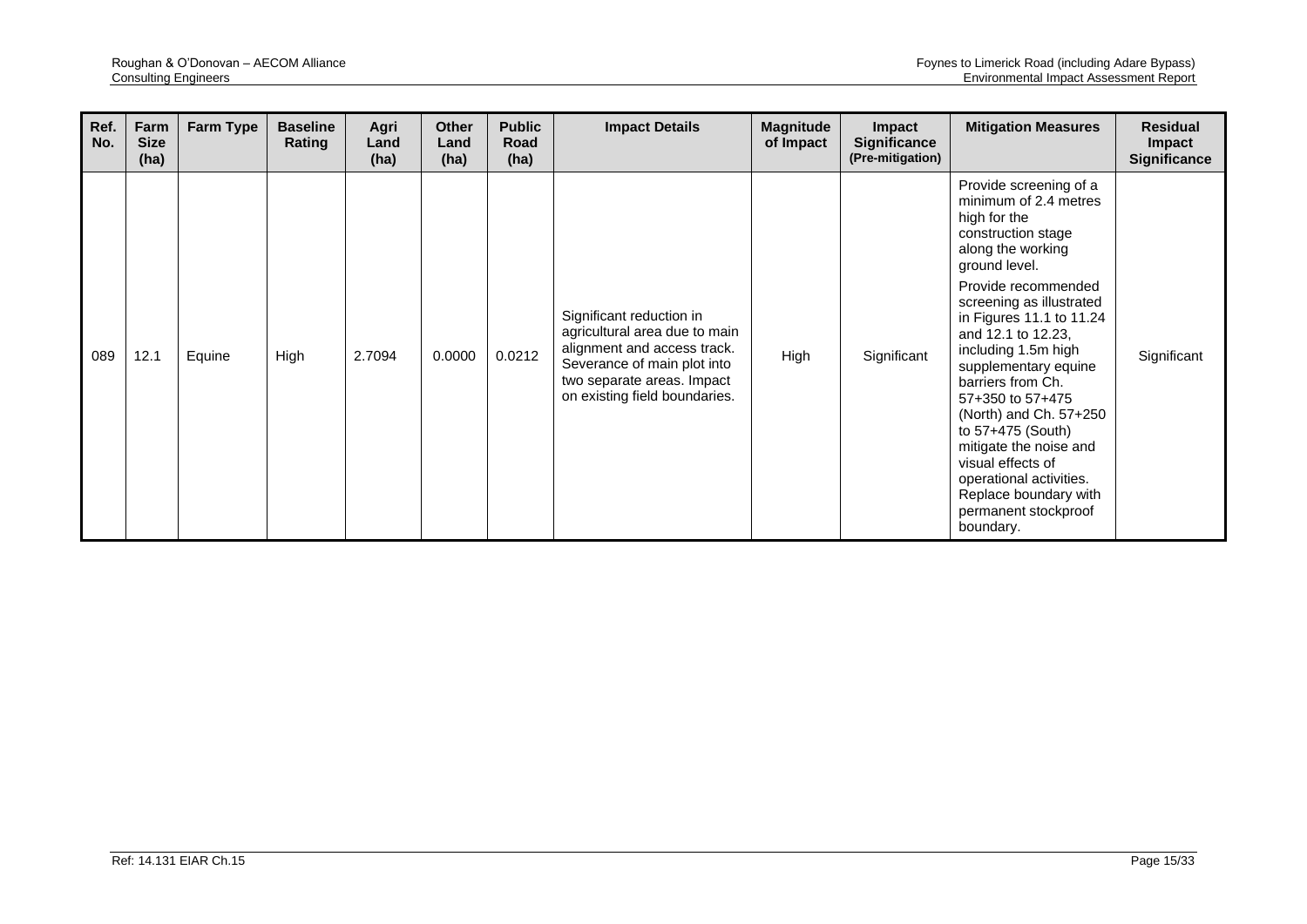| Ref.<br>No. | Farm<br><b>Size</b><br>(ha) | <b>Farm Type</b>       | <b>Baseline</b><br>Rating | Agri<br>Land<br>(ha) | <b>Other</b><br>Land<br>(ha) | <b>Public</b><br>Road<br>(ha) | <b>Impact Details</b>                                                                                                                                                                                                                                             | <b>Magnitude</b><br>of Impact | Impact<br>Significance<br>(Pre-mitigation) | <b>Mitigation Measures</b>                                                                                                                                                                                                                                                                                                                                                                            | <b>Residual</b><br>Impact<br>Significance |
|-------------|-----------------------------|------------------------|---------------------------|----------------------|------------------------------|-------------------------------|-------------------------------------------------------------------------------------------------------------------------------------------------------------------------------------------------------------------------------------------------------------------|-------------------------------|--------------------------------------------|-------------------------------------------------------------------------------------------------------------------------------------------------------------------------------------------------------------------------------------------------------------------------------------------------------------------------------------------------------------------------------------------------------|-------------------------------------------|
| 090         | 48.6                        | Equine                 | High                      | 0.0000               | 0.0000                       | 0.0000                        | No direct impact on property.<br>Indirect impact on the<br>operation of equestrian<br>activities at the parking area<br>and at the outdoor arena.                                                                                                                 | Very High                     | Profound                                   | Provide screening of a<br>minimum of 2.4 metres<br>high for the<br>construction stage<br>above the working<br>ground level.<br>Provide recommended<br>screening as illustrated<br>in Figures 11.1 to 11.24<br>and 12.1 to 12.23,<br>including a<br>supplementary equine<br>barrier of 1.5m from Ch.<br>58+025 to 58+150m to<br>mitigate the noise and<br>visual effects of<br>operational activities. | Significant                               |
| 091         | 13.0                        | Leased -<br>short term | Medium                    | 3.8782               | 0.0000                       | 0.0947                        | Reduction in agricultural<br>area due to main alignment,<br>local road (L-8024)<br>underbridge, an attenuation<br>pond and access tracks.<br>Loss of access to the<br>remaining area. Impact on<br>existing field access. Impact<br>on existing field boundaries. | High                          | Significant                                | Provide field access to<br>the severed area.<br>Replace boundary with<br>permanent stockproof<br>boundary.                                                                                                                                                                                                                                                                                            | Significant                               |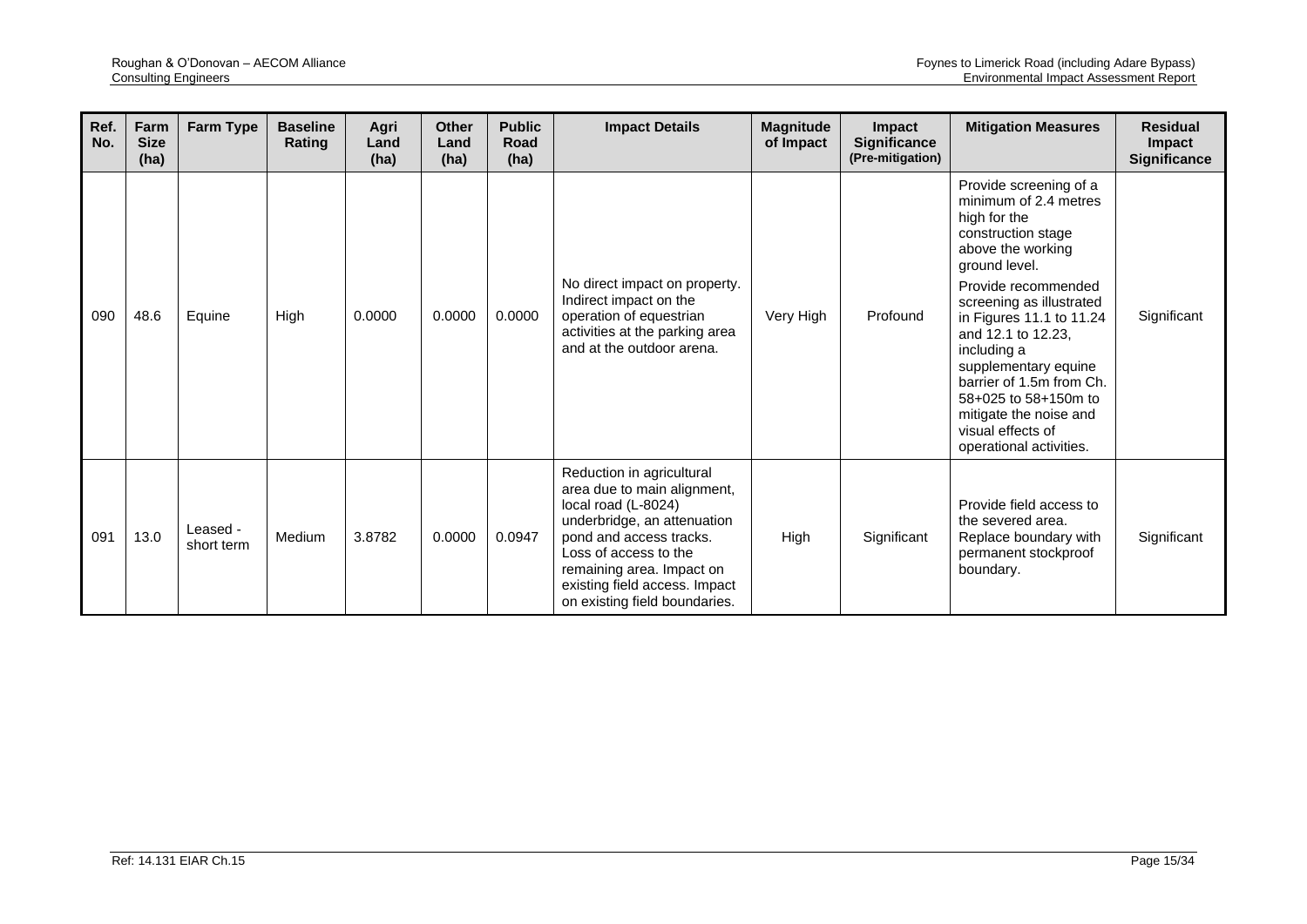| Ref.<br>No. | Farm<br><b>Size</b><br>(ha) | <b>Farm Type</b>                                     | <b>Baseline</b><br>Rating | Agri<br>Land<br>(ha) | <b>Other</b><br>Land<br>(ha) | <b>Public</b><br>Road<br>(ha) | <b>Impact Details</b>                                                                                                                                                                                                                                                                                                                                                                               | <b>Magnitude</b><br>of Impact | Impact<br><b>Significance</b><br>(Pre-mitigation) | <b>Mitigation Measures</b>                                                                                                                                                                                                                                                                   | <b>Residual</b><br>Impact<br><b>Significance</b> |
|-------------|-----------------------------|------------------------------------------------------|---------------------------|----------------------|------------------------------|-------------------------------|-----------------------------------------------------------------------------------------------------------------------------------------------------------------------------------------------------------------------------------------------------------------------------------------------------------------------------------------------------------------------------------------------------|-------------------------------|---------------------------------------------------|----------------------------------------------------------------------------------------------------------------------------------------------------------------------------------------------------------------------------------------------------------------------------------------------|--------------------------------------------------|
| 092         | 91.1                        | Mixed<br>Crops &<br>Livestock -<br>Beef &<br>Tillage | High                      | 6.6350               | 0.2583                       | 0.0000                        | Significant reduction in<br>agricultural area due to main<br>alignment, accommodation<br>structure, an attenuation<br>pond and access tracks.<br>Severance of northern plot<br>into two areas. Impact on<br>existing internal farm road.<br>Loss of direct access to<br>severed area. Loss of direct<br>access to farmyard facilities<br>from severed area. Impact<br>on existing field boundaries. | High                          | Significant                                       | Provide access to the<br>severed area via a<br>private Access<br>Accommodation<br>Structure at Ch.<br>58+490m and a shared<br>Access<br>Accommodation<br>Structure (3.0m height)<br>with Accommodation<br>Tracks (one shared).<br>Replace boundary with<br>permanent stockproof<br>boundary. | Moderate                                         |
| 093         | 10.5                        | Leased -<br>short term                               | Medium                    | 1.3584               | 0.0000                       | 0.0441                        | Reduction in agricultural<br>area of two plots due to main<br>alignment, local road (L-<br>1422) underbridge and<br>access tracks. Loss of<br>access to remaining area on<br>southern plot. Impact on<br>existing field boundaries.                                                                                                                                                                 | High                          | Significant                                       | Provide private access<br>to the severed area via<br>the access track<br>(shared) and Access<br>Accommodation<br>Structure (3.0m height)<br>at Ch. 58+940m.<br>Replace boundary with<br>permanent stockproof<br>boundary.                                                                    | Moderate                                         |
| 094         | 57.9                        | Mixed<br>Grazing<br>Livestock -<br>Beef &<br>Equine  | Medium                    | 2.3395               | 0.0545                       | 0.0866                        | Reduction in agricultural<br>area due to main alignment,<br>local road (L-1422)<br>underbridge, an attenuation<br>pond, access track and the<br>Greanagh River Bridge.<br>Severance of main plot into<br>two separate areas. Loss of<br>direct access to severed<br>area. Impact on existing<br>access. Impact on existing<br>field boundaries.                                                     | Medium                        | Moderate                                          | Provide field access to<br>the severed area.<br>Replace boundary with<br>permanent stockproof<br>boundary.                                                                                                                                                                                   | Moderate                                         |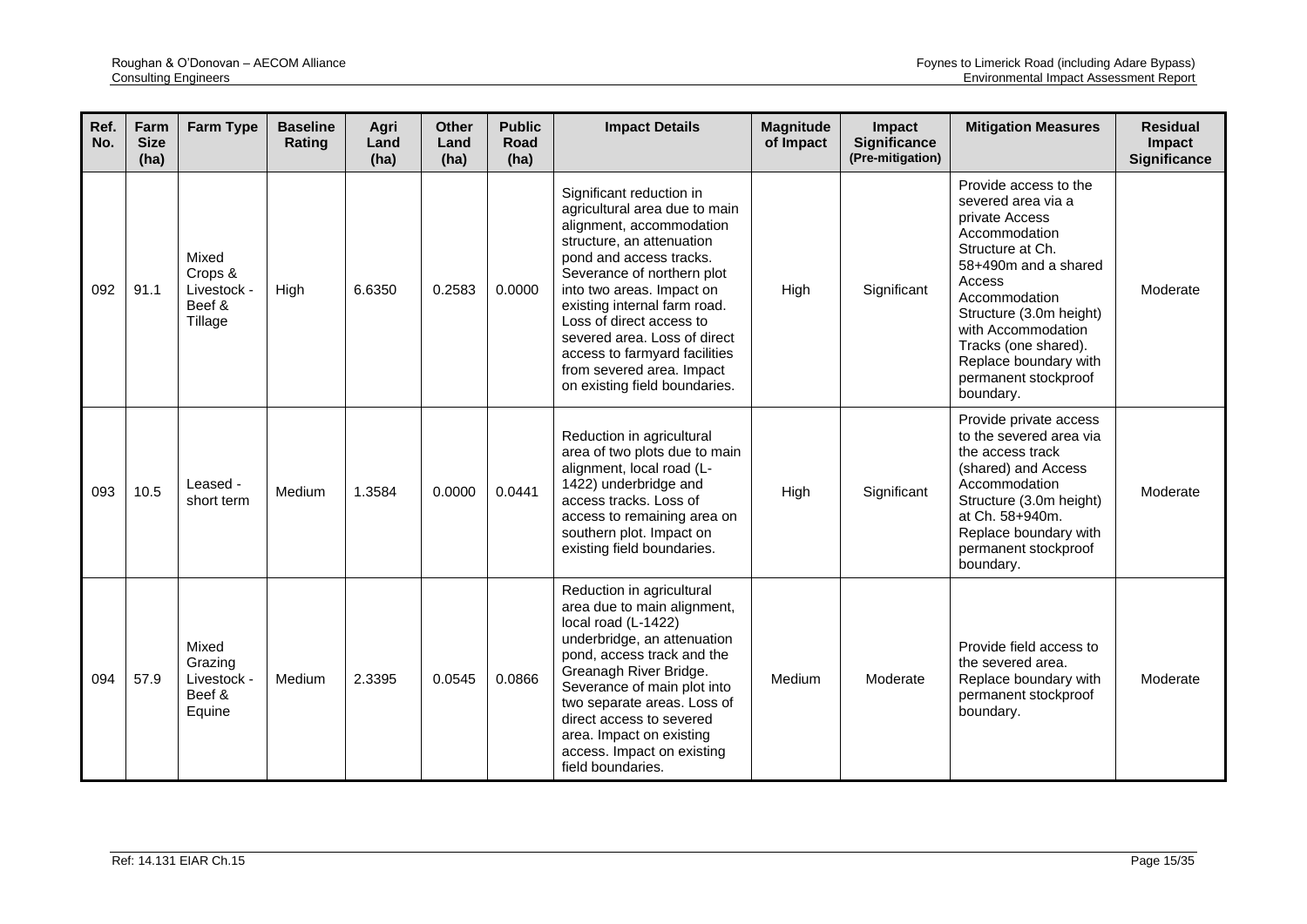| Ref.<br>No. | Farm<br><b>Size</b><br>(ha) | <b>Farm Type</b>       | <b>Baseline</b><br>Rating | Agri<br>Land<br>(ha) | <b>Other</b><br>Land<br>(ha) | <b>Public</b><br><b>Road</b><br>(ha) | <b>Impact Details</b>                                                                                                                                                                                                                                                       | <b>Magnitude</b><br>of Impact | Impact<br><b>Significance</b><br>(Pre-mitigation) | <b>Mitigation Measures</b>                                                                                                                                                | <b>Residual</b><br><b>Impact</b><br><b>Significance</b> |
|-------------|-----------------------------|------------------------|---------------------------|----------------------|------------------------------|--------------------------------------|-----------------------------------------------------------------------------------------------------------------------------------------------------------------------------------------------------------------------------------------------------------------------------|-------------------------------|---------------------------------------------------|---------------------------------------------------------------------------------------------------------------------------------------------------------------------------|---------------------------------------------------------|
| 095         | 11.3                        | <b>Beef</b>            | Medium                    | 5.3019               | 0.1044                       | 0.0000                               | Significant reduction in<br>agricultural area due to main<br>alignment, an attenuation<br>pond, access track and the<br>Greanagh River Bridge.<br>Impact on existing field<br>boundaries.                                                                                   | High                          | Significant                                       | Replace boundary with<br>permanent stockproof<br>boundary.                                                                                                                | Significant                                             |
| 096         | 28.3                        | <b>Beef</b>            | Medium                    | 2.7306               | 0.0000                       | 0.0000                               | Reduction in agricultural<br>area due to main alignment.<br>Severance of main plot into<br>two areas. Loss of access to<br>severed area. Loss of<br>access to farmyard facilities<br>from severed area. Impact<br>on existing field boundaries.                             | High                          | Significant                                       | Provide private access<br>via the Accommodation<br>Access Structure (4.5m)<br>in height) at Ch.<br>59+425m. Replace<br>boundary with<br>permanent stockproof<br>boundary. | Moderate                                                |
| 097         | 17.8                        | Leased -<br>short term | Medium                    | 1.0175               | 0.0000                       | 0.1175                               | Reduction in agricultural<br>area due to main alignment<br>and Sideroad 17 (L-1423).<br>Severance of main plot into<br>two areas. Loss of access to<br>severed area. Loss of<br>access to farmyard facilities<br>from severed area. Impact<br>on existing field boundaries. | Medium                        | Moderate                                          | Provide field access to<br>the severed area.<br>Replace boundary with<br>permanent stockproof<br>boundary.                                                                | Moderate                                                |
| 098         | 60.7                        | Dairy                  | High                      | 0.8426               | 0.0368                       | 0.1060                               | Minor reduction in<br>agricultural area due to<br>Sideroad 17 (L-1423).<br>Impact on existing field<br>access. Impact on existing<br>field boundaries.                                                                                                                      | Low                           | Slight                                            | Restore field access to<br>the remaining area.<br>Replace boundary with<br>permanent stockproof<br>boundary.                                                              | Slight                                                  |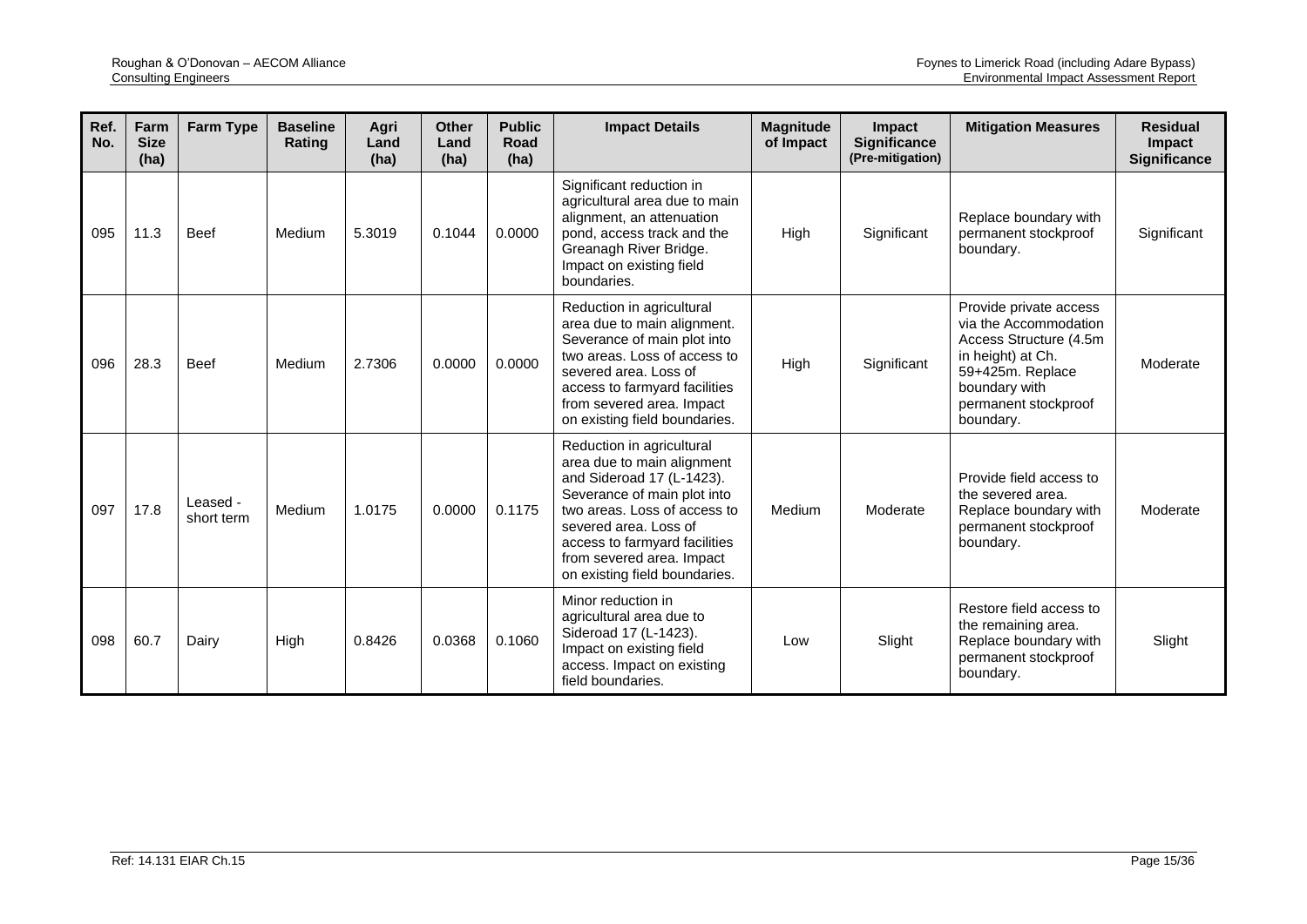| Ref.<br>No. | Farm<br><b>Size</b><br>(ha) | <b>Farm Type</b>                                          | <b>Baseline</b><br>Rating | Agri<br>Land<br>(ha) | <b>Other</b><br>Land<br>(ha) | <b>Public</b><br>Road<br>(ha) | <b>Impact Details</b>                                                                                                                                                                                                                                                       | <b>Magnitude</b><br>of Impact | <b>Impact</b><br><b>Significance</b><br>(Pre-mitigation) | <b>Mitigation Measures</b>                                                                                                                                                                              | <b>Residual</b><br>Impact<br><b>Significance</b> |
|-------------|-----------------------------|-----------------------------------------------------------|---------------------------|----------------------|------------------------------|-------------------------------|-----------------------------------------------------------------------------------------------------------------------------------------------------------------------------------------------------------------------------------------------------------------------------|-------------------------------|----------------------------------------------------------|---------------------------------------------------------------------------------------------------------------------------------------------------------------------------------------------------------|--------------------------------------------------|
| 099         | 6.7                         | Leased -<br>short term                                    | Medium                    | 1.8487               | 0.0311                       | 0.1152                        | Reduction in agricultural<br>area due to main alignment,<br>Sideroad 17 (L-1423) and<br>access road. Severance of<br>the plot into two separate<br>areas. Impact on existing<br>field boundaries.                                                                           | Medium                        | Moderate                                                 | Provide field access to<br>the severed area.<br>Replace boundary with<br>permanent stockproof<br>boundary.                                                                                              | Moderate                                         |
| 100         | 101.2                       | Mixed<br>Grazing<br>Livestock -<br>Dairy &<br><b>Beef</b> | High                      | 1.3214               | 0.0000                       | 0.0000                        | Reduction in agricultural<br>area due to main alignment.<br>Severance of main plot into<br>two areas. Loss of direct<br>access to severed area.<br>Loss of access to farmyard<br>facilities from severed area.<br>Impact on existing field<br>boundaries.                   | Medium                        | Moderate                                                 | Provide shared access<br>to the severed area via<br>the access track<br>(>4.5m in height) at Ch.<br>60+850m under River<br>Maigue Bridge.<br>Replace boundary with<br>permanent stockproof<br>boundary. | Slight                                           |
| 101         | 5.7                         | Leased -<br>short term                                    | Medium                    | 3.4978               | 0.0000                       | 0.0112                        | Reduction in agricultural<br>area due to main alignment,<br>access track and River<br>Maigue Bridge. Impact on<br>existing field boundaries.                                                                                                                                | Medium                        | Moderate                                                 | Replace field access to<br>the remaining area.<br>Replace boundary with<br>permanent stockproof<br>boundary.                                                                                            | Moderate                                         |
| 102         | 17.8                        | <b>Beef</b>                                               | Medium                    | 2.6374               | 0.0000                       | 0.0284                        | Reduction in agricultural<br>area due to main alignment,<br>attenuation pond, access<br>track and River Maigue<br>Bridge. Impact on existing<br>access to lands west of<br>disused rail line. Loss of<br>access to severed area.<br>Impact on existing field<br>boundaries. | High                          | Significant                                              | Provide access via the<br>access accommodation<br>tracks to severed lands.<br>Replace boundary with<br>permanent stockproof<br>boundary.                                                                | Moderate                                         |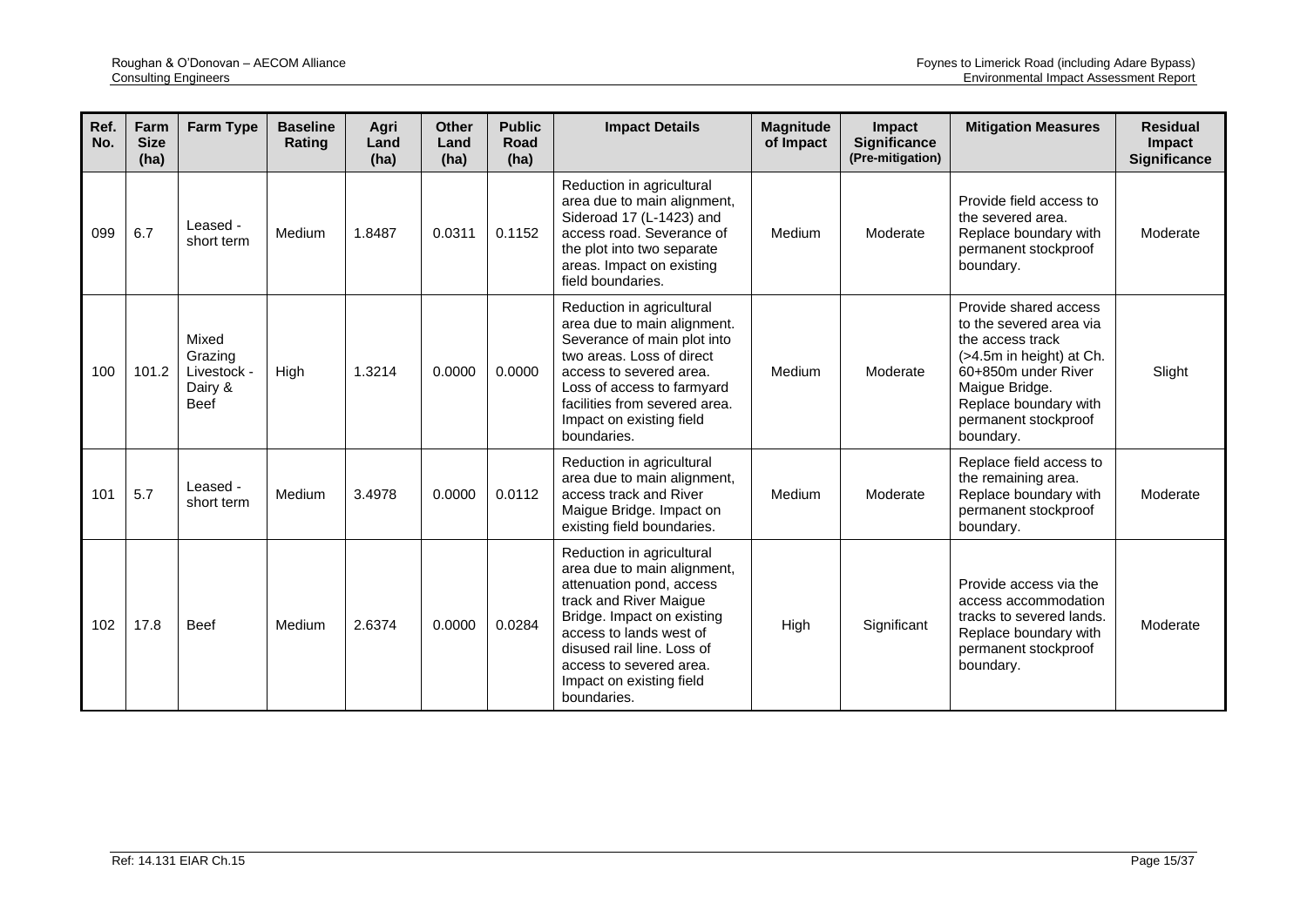| Ref.<br>No. | Farm<br><b>Size</b><br>(ha) | <b>Farm Type</b>                                   | <b>Baseline</b><br>Rating | Agri<br>Land<br>(ha) | <b>Other</b><br>Land<br>(ha) | <b>Public</b><br>Road<br>(ha) | <b>Impact Details</b>                                                                                                                                                                                                                                                                                                                                                   | <b>Magnitude</b><br>of Impact | Impact<br><b>Significance</b><br>(Pre-mitigation) | <b>Mitigation Measures</b>                                                                                                                                                                                                                                                              | <b>Residual</b><br>Impact<br><b>Significance</b> |
|-------------|-----------------------------|----------------------------------------------------|---------------------------|----------------------|------------------------------|-------------------------------|-------------------------------------------------------------------------------------------------------------------------------------------------------------------------------------------------------------------------------------------------------------------------------------------------------------------------------------------------------------------------|-------------------------------|---------------------------------------------------|-----------------------------------------------------------------------------------------------------------------------------------------------------------------------------------------------------------------------------------------------------------------------------------------|--------------------------------------------------|
| 103         | 161.9                       | Mixed<br>Grazing<br>Livestock -<br>Beef &<br>Sheep | High                      | 19.0294              | 0.0000                       | 0.3124                        | Significant reduction in<br>agricultural area due to the<br>main alignment, Junction 18<br>Adare, Link Road and three<br>attenuation ponds.<br>Acquisition of a dwelling<br>house, main farmyard and<br>farm buildings. Severance of<br>impacted lands into three<br>areas. Loss of direct access<br>to each of these areas.<br>Impact on existing field<br>boundaries. | Very High                     | Profound                                          | Provide access to the<br>severed area via the<br>Access<br>Accommodation<br>Structure (4.5m in<br>height) at Ch.<br>61+375m. Restore field<br>accesses to remaining<br>areas. Replace<br>boundary with<br>permanent stockproof<br>boundary.                                             | Significant                                      |
| 104         | 56.7                        | Dairy                                              | High                      | 6.4870               | 0.0905                       | 0.1176                        | Significant reduction in<br>agricultural area due to main<br>alignment and an attenuation<br>pond. Impact on existing N21<br>underpass structure to lands<br>south of N21. Impact on<br>internal farm road. Impact on<br>existing field boundaries.                                                                                                                     | Very High                     | Profound                                          | Phased construction of<br>proposed road to be<br>implemented to ensure<br>maximum access to<br>lands south of N21<br>during period of<br>construction. Section<br>of redundant N21 to be<br>returned to agricultural<br>use. Replace boundary<br>with permanent<br>stockproof boundary. | Significant                                      |
| 105         | 48.6                        | Sheep &<br>Hay $/$<br>Silage                       | Medium                    | 0.5589               | 0.0000                       | 0.0245                        | Impact on existing access to<br>the dwelling house and<br>lands. Impact on existing<br>field boundaries.                                                                                                                                                                                                                                                                | Low                           | Slight                                            | Provide new access<br>accommodation track<br>from Kilgobbin local<br>road (L-1424). Provide<br>field access gates to<br>severed lands.                                                                                                                                                  | Slight                                           |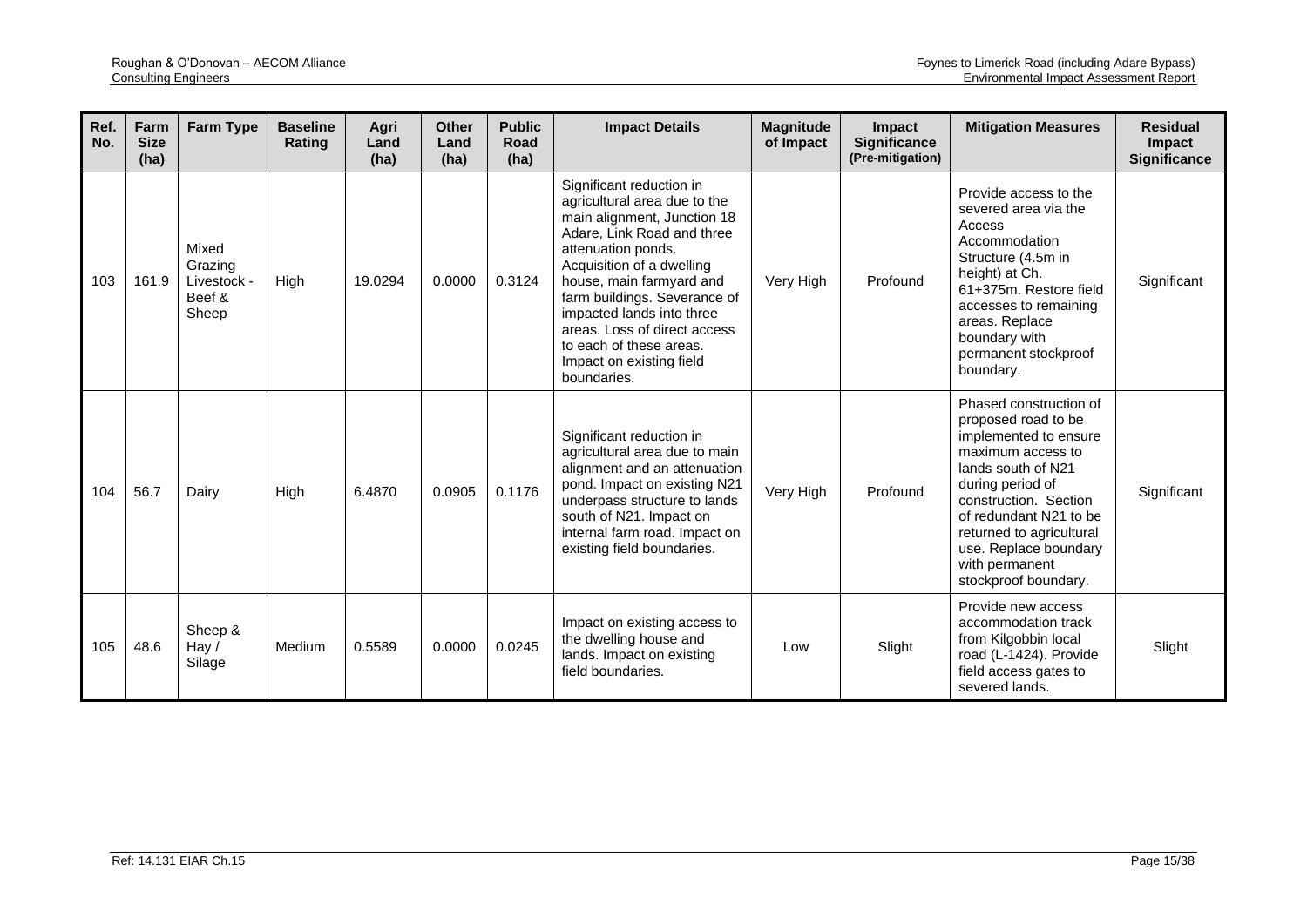## **15.4.4 Summary of Impact on Agricultural land (Pre-Mitigation)**

Details of the impact assessment of the proposed road development on individual farm enterprises is presented in [Table 15.6](#page-11-0) above. A summary of the results is presented in [Table 15.7](#page-39-0) below.

| <b>Magnitude of impact</b>    | No. of farms   | % of total |
|-------------------------------|----------------|------------|
| Very high                     | 19             | 18.1%      |
| High                          | 24             | 22.9%      |
| Medium                        | 36             | 24.3%      |
| Low                           | 22             | 20.9%      |
| Very low                      | 5              | 4.8%       |
|                               | 105            | 100.0%     |
| <b>Significance of impact</b> | No. of farms   | % of total |
| Profound                      | 9              | 8.6%       |
| Very Significant              | $\overline{7}$ | 6.7%       |
| Significant                   | 26             | 24.8%      |
| Moderate                      | 32             | 30.4%      |
| Slight                        | 25             | 23.8%      |
| Not Significant               | 6              | 5.7%       |
| Imperceptible                 | 0              | 0          |
|                               | 105            | 100.0%     |

<span id="page-39-0"></span>

| Table 15.7 | Summary of the Impact on Agricultural land pre-mitigation |  |  |
|------------|-----------------------------------------------------------|--|--|
|------------|-----------------------------------------------------------|--|--|

The magnitude of impact on agricultural land and property ranges from Very Low to Very High. There are 43 agricultural properties (41.0%) where the magnitude of impact is High or Very High. On these properties the farm enterprise cannot continue or can only continue with significant considerable management changes. Such management changes may involve changes to livestock type and numbers, areas of fodder / crop production and the use of farmyard facilities.

The assessment of the impact on of the proposed road development on agricultural property includes the acquisition of two dwelling houses (including one uninhabited).

The significance of impact, which is determined by combining the magnitude of impact with the baseline rating for that farm, ranges from Not Significant to Profound.

There are nine farms (8.6% of all farms) on the proposed road where the level of impact is Profound and eight farms (7.6% of all farms) where the level of impact will be Very Significant. These impacts are due to the individual or combined impact of land-take, land severance and / or the impact on essential farm buildings or facilities. The impact is such that the farm enterprise cannot continue in the absence of any mitigation.

On 26 farms (24.8% of all farms), the level of impact will be Significant.

On 32 farms (30.4% of all farms), the level of impact is Moderate.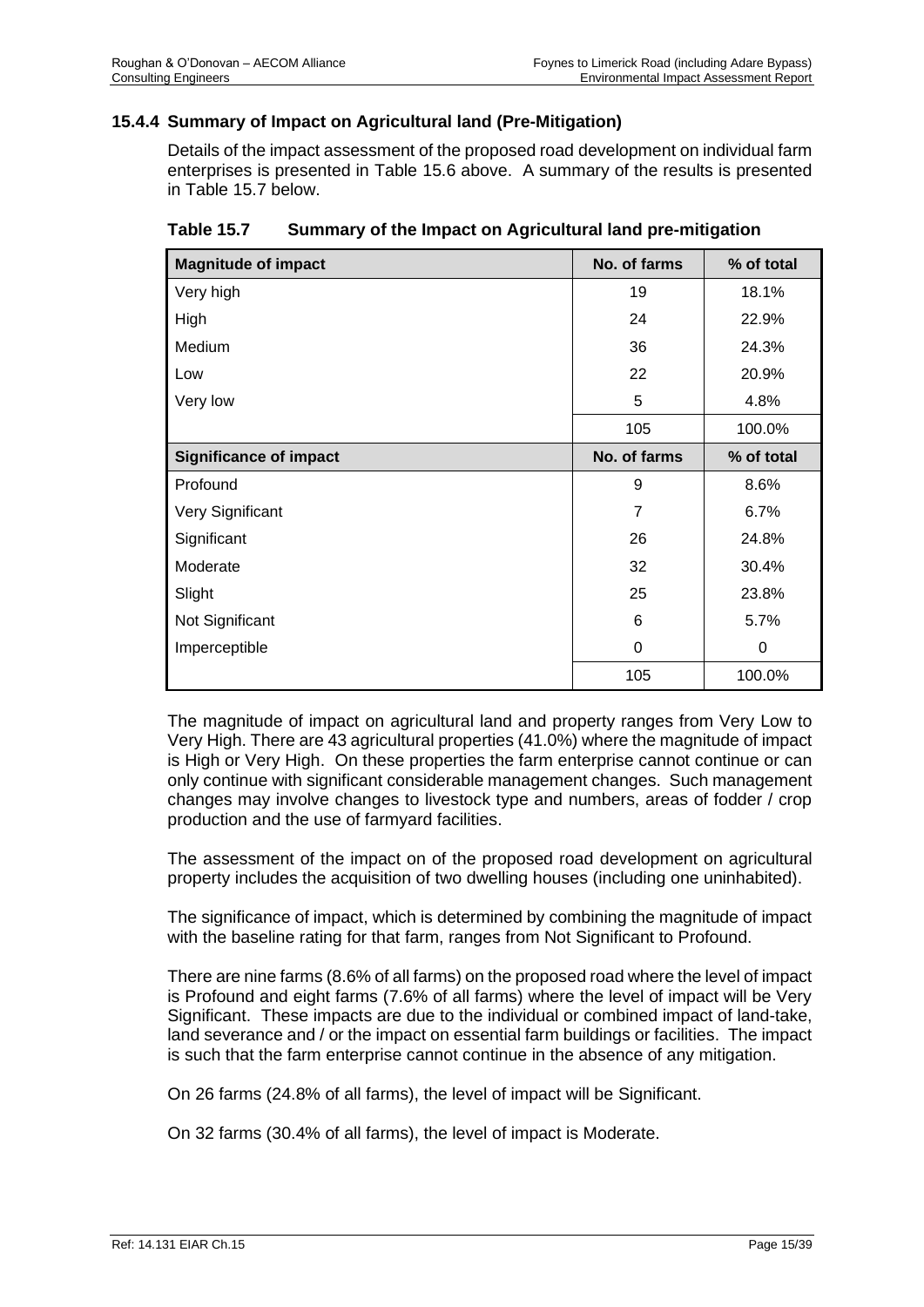# **15.5 Mitigation Measures for Agriculture**

This section describes the measures that when implemented will mitigate the adverse impact on agricultural land. At this stage measures such as compensation for land acquisition and disturbance are not considered. These matters will be agreed, if possible, with landowners or their representative(s) once approval for the proposed road development has been granted. If agreement is not possible, such compensation will be decided upon by an arbitrator.

The following general mitigation measures will be provided:

• Access will be restored to lands where it is removed or restricted. Details of proposed access structures to lands are presented in [Table 15.8.](#page-40-0) Access will also be provided to lands via accommodation access tracks and the replacement of field access gates. The location of such field access gates will be at a suitable location and, where possible, with the agreement of the landowner.

| Chainage   | <b>Reference</b> | Location                     | <b>Type and Size</b>                                                 |
|------------|------------------|------------------------------|----------------------------------------------------------------------|
| $2+000$    | <b>UP01</b>      | Ardaneer                     | Farm Underpass: 4.5m wide x 3.0m high                                |
| 4+990      | <b>UP02</b>      | Craggs                       | Farm Underpass: 4.5m wide x 4.5m high                                |
| $6 + 825$  | <b>UP03</b>      | Ballyclogh                   | Farm Underpass: 4.5m wide x 4.5m high                                |
| $11+225$   | <b>UP04</b>      | Cloonreask                   | Farm Underpass: 4.5m wide x 4.5m high                                |
| $20+550$   | <b>UP05</b>      | Ballyclogh                   | Farm Underpass: 4.5m wide x 3.0m high                                |
| $21 + 760$ | <b>UP06</b>      | Lismakeery                   | Farm Underpass: 4.5m wide x 4.5m high                                |
| 24+000     | RVB01            | Ballynacaheragh              | Farm Underpass: 4.5m wide x > 4.5m high                              |
| $24 + 050$ | RVB01            | <b>Boolaglass</b>            | Farm Underpass: 4.5m wide x > 4.5m high                              |
| 24+500     | <b>FR-C15</b>    | <b>Boolaglass</b>            | Farm Underpass: 4.5m wide x 3.0m high                                |
| $25+675$   | <b>UP07</b>      | Feeagh                       | Farm Underpass: 4.5m wide x 4.5m high                                |
| $26 + 175$ | <b>UP08</b>      | Ardgoul South                | Farm Underpass: 4.5m wide x 4.5m high                                |
| 28+075     | <b>UP09</b>      | Ballingarrane                | Farm Underpass: 4.5m wide x 4.5m high                                |
| 29+150     | <b>UP10</b>      | Rathkeale                    | Farm Underpass: 4.5m wide x 4.5m high                                |
| 50+750     | M21-C1           | Wolfeburgess<br>East         | 10m span across stream and access track<br>$(4.5m$ wide x 4.5m high) |
| $51 + 800$ | <b>UP11A</b>     | <b>Blossomhill</b>           | Farm Underpass: 4.5m wide x 3.0m high                                |
| $51 + 840$ | UP11B            | Blossomhill                  | Farm Underpass: 4.5m wide x 3.0m high                                |
| $52+150$   | <b>UP12A</b>     | Clogh West                   | Farm Underpass: 4.5m wide x 4.5m high                                |
| $52 + 150$ | UP12B            | Clogh West                   | Farm Underpass: 4.5m wide x 4.5m high                                |
| 54+450     | OB <sub>05</sub> | Croagh                       | L-1421 Overbridge: 4.0m wide x >4.5m<br>high                         |
| 55+550     | <b>UP13</b>      | Croagh Junction<br>Link Road | Farm Underpass: 4.5m wide x 4.5m high                                |
| 56+320     | UP14B            | Graigue                      | Farm Underpass: 3.0m wide x 3.0m high                                |
| 56+740     | <b>UP15</b>      | <b>Clonshire More</b>        | Farm Underpass: 4.5m wide x 4.5m high                                |
| 58+500     | OB07             | <b>Rower More</b>            | Farm Access Overbridge: 4.0m wide                                    |

<span id="page-40-0"></span>**Table 15.8 Details of Access Accommodation Structures**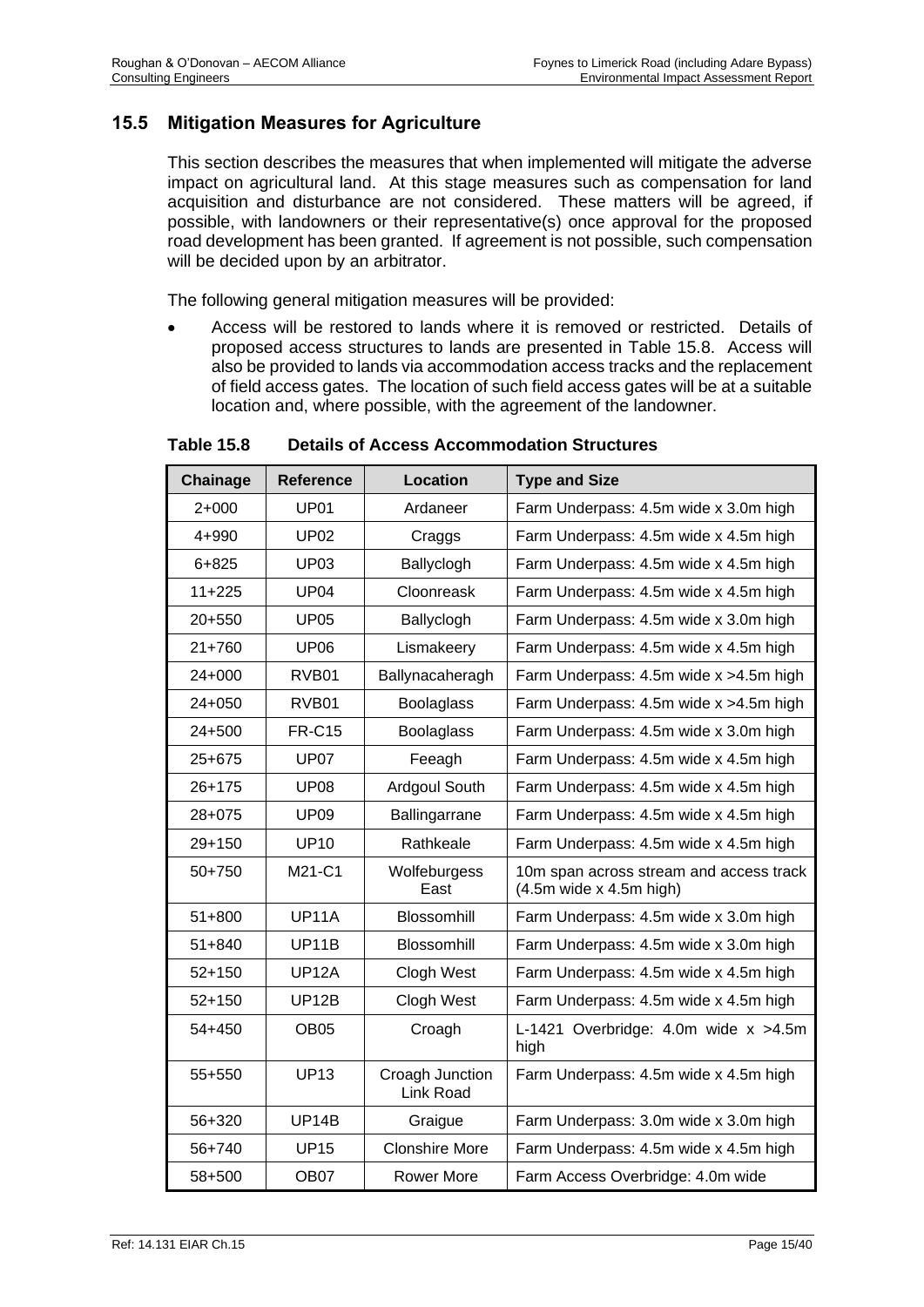| Chainage | <b>Reference</b>  | Location     | <b>Type and Size</b>                                                                  |  |
|----------|-------------------|--------------|---------------------------------------------------------------------------------------|--|
| 58+950   | UP <sub>16</sub>  | Tuogh        | Farm Underpass: 4.5m wide x 3.0m high                                                 |  |
| $59+425$ | UP <sub>17</sub>  | Kilknockan   | Farm Underpass: 4.5m wide x 4.5m high                                                 |  |
| 60+325   | OB <sub>08</sub>  | Curraghbeg   | Overbridge:<br>$L - 1423$<br>Station<br>Road<br>backspan access 4.5m wide X 4.5m high |  |
| 60+850   | RVB <sub>04</sub> | Islandea     | Farm Underpass: 4.5m wide x 4.5m high                                                 |  |
| 61+360   | UP <sub>18</sub>  | Ardshanbally | Farm Underpass: 4.5m wide x 4.5m high                                                 |  |

- In general, permanent fencing will be a stock-proof timber post fence in accordance with TII CC-SCD-00301 and TII CC-SCD-00320. Where permanent fencing occurs within the clear-zone area it will be timber post and tension mesh construction in accordance with CC-SCD-00320. At locations beyond the clearzone the fence may be timber post and rail construction with PVC coated chain link complying with TII CC-SCD-00301. Where permanent fencing is erected on the boundary of the proposed mainline or the associated attenuation ponds, it will be maintained by the Local Authority. Further fencing details are presented in Section 4.12 of Chapter 4 (Description of the Proposed Road Development) of this EIAR.
- For farm holdings with equestrian livestock, permanent fencing will be a stockproof timber post fence in accordance with TII CC-SCD-00302 and TII CC-SCD-00321. Where permanent fencing occurs within the clear-zone area it will be timber post and tension mesh construction in accordance with CC-SCD-00321. At locations beyond the clear-zone the fence may be timber post and rail construction with PVC coated chain link complying with TII CC-SCD-00302. Where permanent fencing is erected on the boundary of the proposed mainline or the associated attenuation ponds, it will be maintained by the Local Authority.
- Where boundaries at dwelling houses are removed as part of the works boundary, treatment is proposed on a like for like basis.
- In general, on non-national side-road tie-ins with the proposed road, the permanent fencing will be timber post and rail fence with chain-link wire mesh in accordance with TII CC-SCD-00301 unless otherwise agreed with the landowner and will be maintained by the landowner.
- All existing land drains and watercourses severed by the proposed road development will either be directed to a culvert under the proposed road and / or associated side road realignments or will be incorporated into the new road drainage system. The new drainage system will be designed to ensure that there will be no increased risk of flooding as a consequence of the proposed road development.
- Any services that are interfered with as a result of the proposed road will be repaired / replaced without unreasonable delay.
- Ducting for the restoration of water and power supply services will be provided, as necessary.
- Screening will be provided, where required, to mitigate the noise and visual effects of construction works and operational traffic on a number of farms. The screening measures to reduce noise and visual impacts will comprise of an acoustic barrier on the works boundary, or where the section is elevated, an acoustic barrier on earth bunding. The noise barriers proposed for the operational stage of the proposed road development are illustrated in Figures 12.1 to 12.23 of Volume 3. In addition, Supplementary Equine barriers have been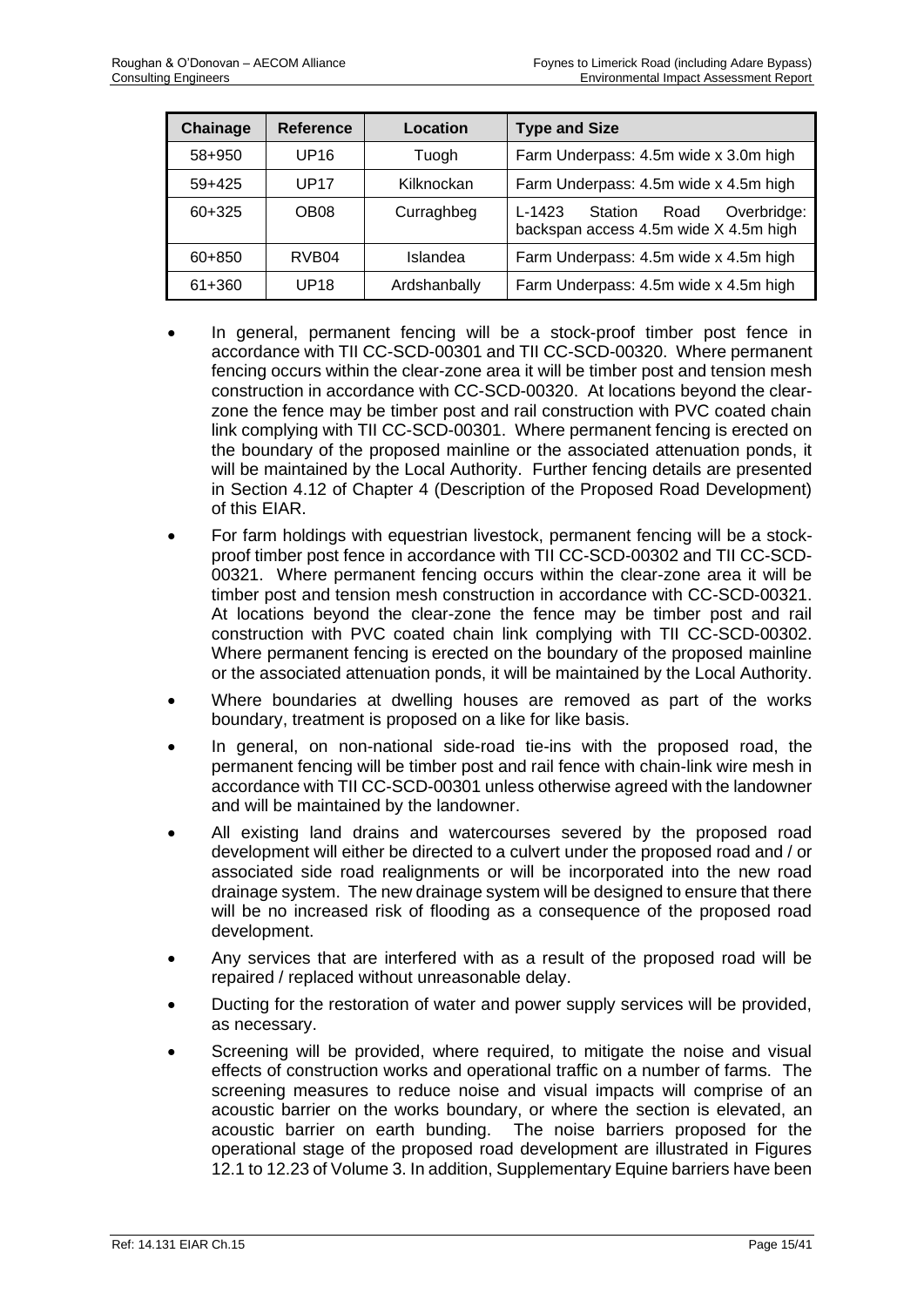provided where required, as illustrated. These are illustrated in the above referenced figures and are detailed in [Table 15.6](#page-11-0) above.

Details of mitigation measures for individual farms affected by the proposed road development are presented in [Table 15.6.](#page-11-0)

## **15.6 Construction Impacts and Mitigation Measures for Agriculture**

#### **15.6.1 Construction Impact**

The assessment of the impact on agricultural land includes the effects of the construction impacts of the proposed road. Construction activity associated with the proposed road will give effect to further impacts on agricultural property such as:

- Construction noise;
- Dust;
- Restricted access to land;
- Disturbance of field drainage;
- Disturbance of services.

The nature of each specific impact is discussed below.

#### **Construction Noise**

The activity of earth moving machinery, transport lorries and other ancillary vehicles will generate additional noise emissions in the immediate vicinity of the road construction. Noise can be of significance for farm animals (i.e. when noise becomes excessively loud). In general, animals become accustomed to regular noises and sounds. Intermittent noises can cause fright and distress. Blasting activity can be of particular concern for livestock with certain farm enterprises such as breeding and training of horses. Intermittent noises close to farm buildings can distress livestock.

#### *Mitigation*

Measures to mitigate noise impacts on sensitive receptors are detailed in Chapter 12 (Noise and Vibration). In addition, construction stage mitigation has been included for a number of agricultural properties which is detailed in [Table 15.6.](#page-11-0) Good communication between the contractor and adjacent landowners during the construction phase, especially when excessively loud activities are programmed, will prevent undue disturbance to farm animals due to noise. It will also facilitate farm enterprises so that livestock can be moved away from the construction work during critical times.

#### **Dust**

Dust generated from the exposure of soil to the atmosphere during construction may cause annoyance or nuisance to the farmer and farm animals. Livestock are at risk of eye irritations from high levels of windblown dust particles. This stress may reduce productivity and increase management difficulties.

#### *Mitigation*

Measures to control the production of dust will be put in place by the contractor (refer Chapter 13 Air Quality and Climate which presents a series of measures to control dust). Good communication between the contractor and the farmers in the proximity of construction activities will facilitate on-going farm enterprises so that livestock may be kept as far as possible from the construction work during critical times.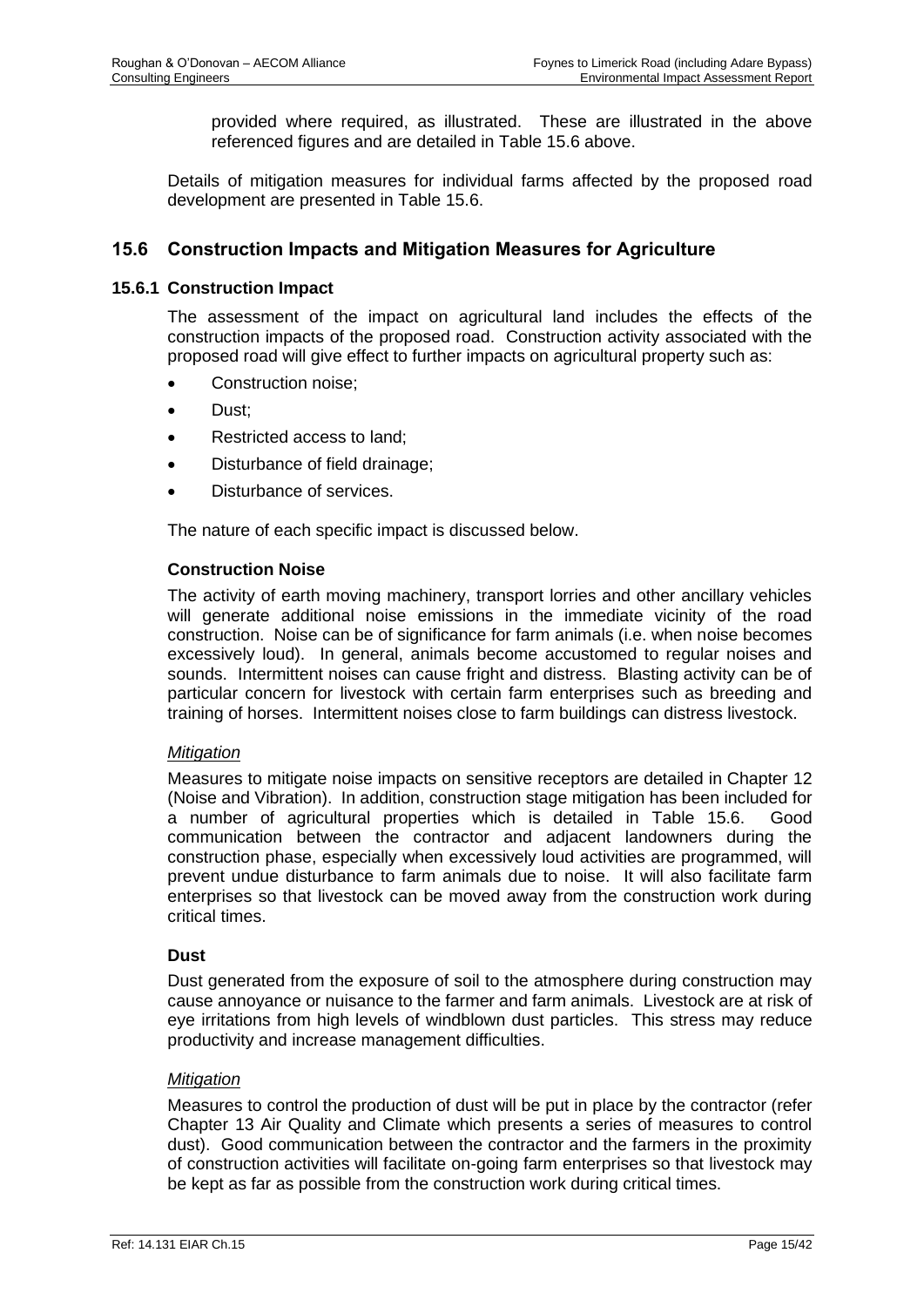#### **Restricted Access to Land**

Access to land will be maintained, as much as possible, during the road construction process (i.e. following the commencement of construction but before the accommodation works have been completed).

#### *Mitigation*

Access will be restored, as soon as possible, to lands where it is removed or restricted by the proposed road development. The location of such access will be at a suitable location and, where possible, with the agreement of the landowner. Good communication between individual farmers and the contractor will minimise difficulties caused by the restriction of access to land. Temporary fencing will be erected as required to delineate the site boundary and to minimise disturbance to adjacent lands. Temporary access gates may be required until such time as the permanent access arrangements are in place.

#### **Disturbance of Field Drainage**

Field drainage systems currently in situ will be disturbed and in places destroyed by the construction works. These systems will be restored as part of the completed road works. However, there may be temporary impaired drainage in the period of time between initial disturbance and final reinstatement of such drainage works.

#### *Mitigation*

In cases where drainage is impeded during construction and causes obvious difficulty to a particular landowner, temporary measures will be considered on a site-specific basis. This may include allowing waters to drain to less critical areas, so as to minimise the impact.

#### **Disturbance of Services**

Access to either piped water or drinking points on watercourses may be affected during construction through the severance of piping on the farm or the diversion of watercourses used by livestock on the farm. Electric fencing used on farms to stock proof farm boundaries or control the movement of stock may also be affected.

#### *Mitigation*

Where required, an alternative source of water / electricity will be provided to ensure that disruption to farming is minimised during the construction phase.

# **15.7 Residual Impacts for Agriculture**

The significance of the residual impact on agricultural land has been assessed following the implementation of general mitigation measures as outlined in Sections 15.5 and 15.6. A summary of the residual impact on agriculture is presented in [Table](#page-44-0)  [15.9.](#page-44-0)